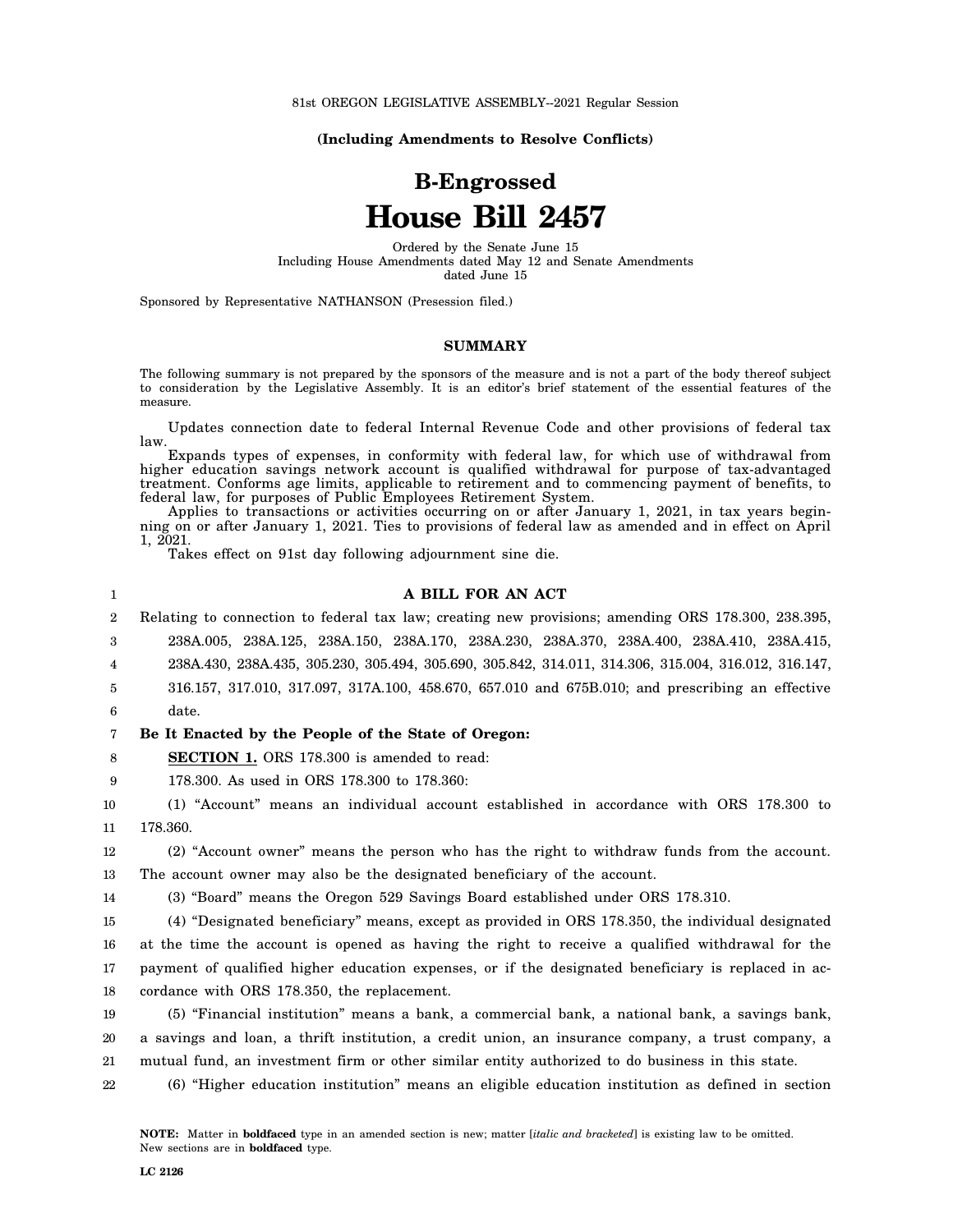1 529(e)(5) of the Internal Revenue Code.

2 (7) "Internal Revenue Code" means the federal Internal Revenue Code as amended and in effect

3 on [*December 31, 2018*] **April 1, 2021**.

4 5 (8) "Member of the family" shall have the same meaning as contained in section 529(e) of the Internal Revenue Code.

6 (9) "Network" means the Oregon 529 Savings Network established under ORS 178.305.

7 8 (10) "Nonqualified withdrawal" means a withdrawal from an account that is not a qualified withdrawal.

9 10 11 12 13 14 (11) "Qualified higher education expenses" means tuition and other permitted expenses as set forth in section 529(e) of the Internal Revenue Code for the enrollment or attendance of a designated beneficiary at a higher education institution**, expenses associated with registered apprenticeship programs described in section 529(c)(8) of the Internal Revenue Code and amounts paid as principal or interest on a qualified education loan to the extent allowed under section 529(c)(9) of the Internal Revenue Code**.

15 16 (12) "Qualified withdrawal" means a withdrawal made as prescribed under ORS 178.355 and made:

17 18 (a) From an account to pay the qualified higher education expenses of the designated beneficiary;

19

(b) As the result of the death or disability of the designated beneficiary;

20 21 22 (c) As the result of a scholarship, allowance or payment described in section  $135(d)(1)(A)$ , (B) or (C) of the Internal Revenue Code that is received by the designated beneficiary, but only to the extent of the amount of the scholarship, allowance or payment; or

23 (d) As a rollover or change in the designated beneficiary described in ORS 178.350.

24 **SECTION 2.** ORS 238.395 is amended to read:

25 26 27 28 29 30 31 32 33 238.395. (1)(a) In addition to any other benefits under this chapter, a death benefit, provided by contributions of the public employer under ORS 238.225 and, for benefits that accrue on or after July 1, 2020, amounts in the employee pension stability account established for the member under ORS 238A.353, shall be paid to the beneficiaries designated under ORS 238.390 (1) of a person who is an active or inactive member of the Public Employees Retirement System and who dies as a result of injuries received while employed in the service of the public employer or within 120 days after termination from service with a participating public employer. A member who is on a leave of absence without pay from employment with a participating public employer has not terminated service with that participating public employer for the purposes of this section.

34 35 (b) The death benefit under this subsection is an amount equal to the amount in the member account of the deceased member at the time of death.

36 37 38 (c) In the event that a beneficiary has not been named as provided in paragraph (a) of this subsection and ORS 238.390 (1), the death benefit under this subsection shall be paid in the manner provided for payment of money credited to the member account of the member in ORS 238.390 (2).

39 40 41 42 (d) The beneficiary designated under paragraph (a) of this subsection and ORS 238.390 (1) may elect to receive the amount payable in actuarially determined monthly payments for the life of such beneficiary as long as such monthly payments, plus the monthly amount if elected under ORS 238.390 (3), are at least \$200.

43 44 45 (e) Interest upon the death benefit provided by this subsection accrues until the date that the benefit is distributed. The Public Employees Retirement Board shall establish procedures for computing interest to be credited on the benefit for the period between the date of death and date of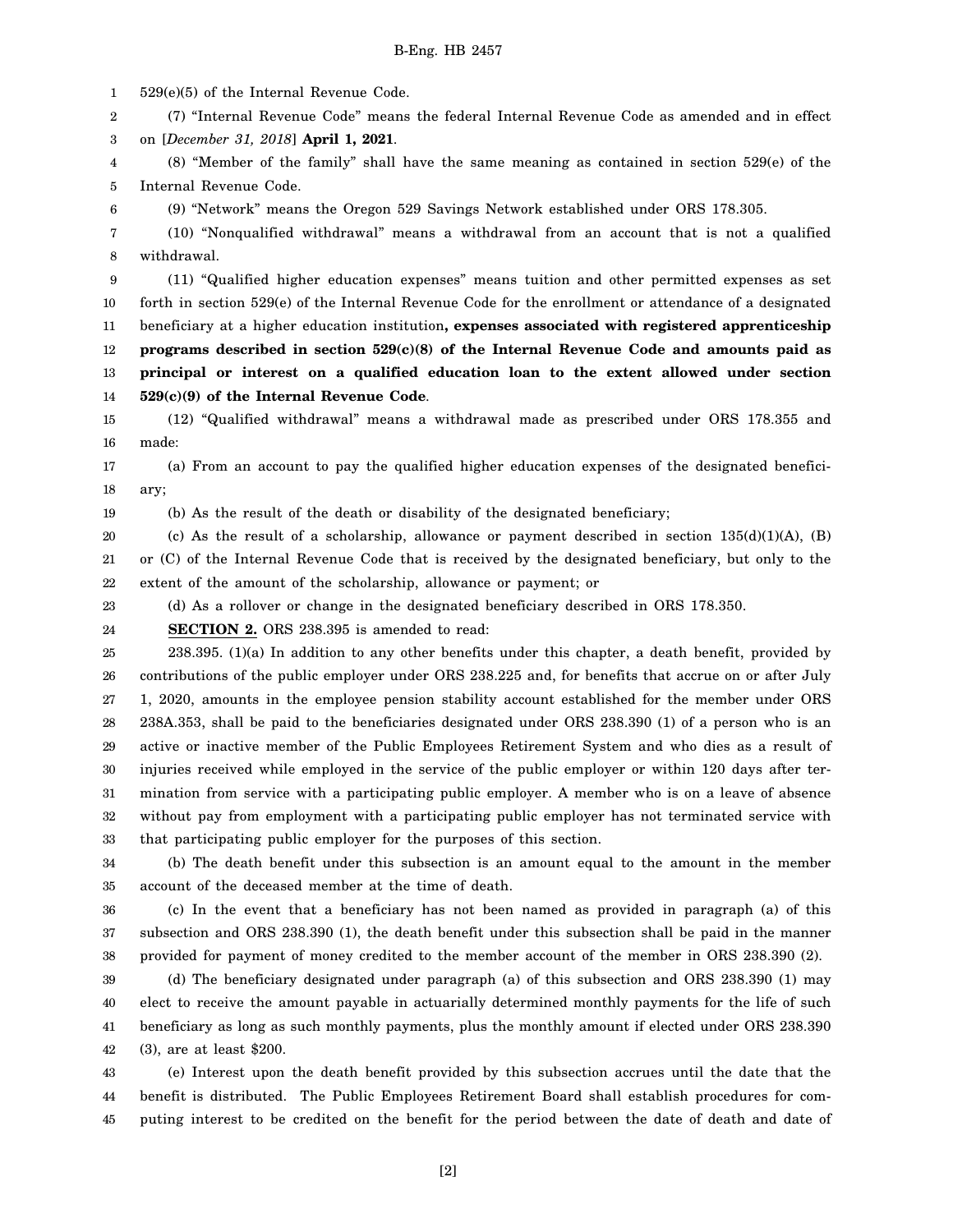1 distribution.

2 3 4 5 6 (2)(a) If a member of the system dies while employed in the service of a participating public employer or within 120 days after termination from service with a participating public employer and the member's spouse is the member's beneficiary under ORS 238.390, the member's spouse may elect to receive the benefit provided under this subsection in lieu of the death benefits provided under ORS 238.390 and subsection (1) of this section.

7 8 (b) The member's spouse must notify the board in writing of an election under this section no later than 60 days after the date of death of the member.

9 10 11 (c) The death benefit to be paid under this subsection is for the life of the member's spouse and is the actuarial equivalent of 50 percent of the service retirement allowance that would otherwise have been paid to the deceased member, which shall be calculated:

12 13 (A) As of the date of death, if the member dies after the earliest retirement date for the member under ORS 238.280; or

14 15 (B) As if the member became an inactive member on the date of death and retired at the earliest retirement date for the member under ORS 238.280.

16 17 18 19 20 (d) The death benefit provided under this subsection is first effective on the first day of the month following the election of the member's spouse to receive the death benefit under this subsection. The member's spouse may elect to delay payment of the death benefit, but payment must commence no later than December 31 of the calendar year in which the deceased member would have reached [*70-1/2*] **72** years of age.

21 22 23 (3) Payment by the board of additional death benefits in the manner provided by this section completely discharges the board and system on account of the death, and shall hold the board and system harmless from any claim for wrongful payment.

24 **SECTION 3.** ORS 238A.005 is amended to read:

25 238A.005. For the purposes of this chapter:

26 27 (1) "Active member" means a member of the pension program or the individual account program of the Oregon Public Service Retirement Plan who is actively employed in a qualifying position.

28 29 30 (2) "Actuarial equivalent" means a payment or series of payments having the same value as the payment or series of payments replaced, computed on the basis of interest rate and mortality assumptions adopted by the board.

31 (3) "Board" means the Public Employees Retirement Board.

32 (4) "Eligible employee" means a person who performs services for a participating public em-

33 ployer, including elected officials other than judges. "Eligible employee" does not include:

34 (a) Persons engaged as independent contractors;

```
35
(b) Aliens working under a training or educational visa;
```
36 (c) Persons provided sheltered employment or make-work by a public employer;

37 (d) Persons categorized by a participating public employer as student employees;

38 (e) Any person who is in custody in a state institution;

39 40 (f) Employees of foreign trade offices of the Oregon Business Development Department who live and perform services in foreign countries under the provisions of ORS  $285A.075$  (1)(g);

41 42 (g) An employee actively participating in an alternative retirement program established under ORS 353.250 or an optional retirement plan established under ORS 341.551;

43 44 (h) Employees of a public university listed in ORS 352.002 who are actively participating in an optional retirement plan offered under ORS 243.815;

45 (i) Persons employed in positions classified as post-doctoral scholar positions by a public uni-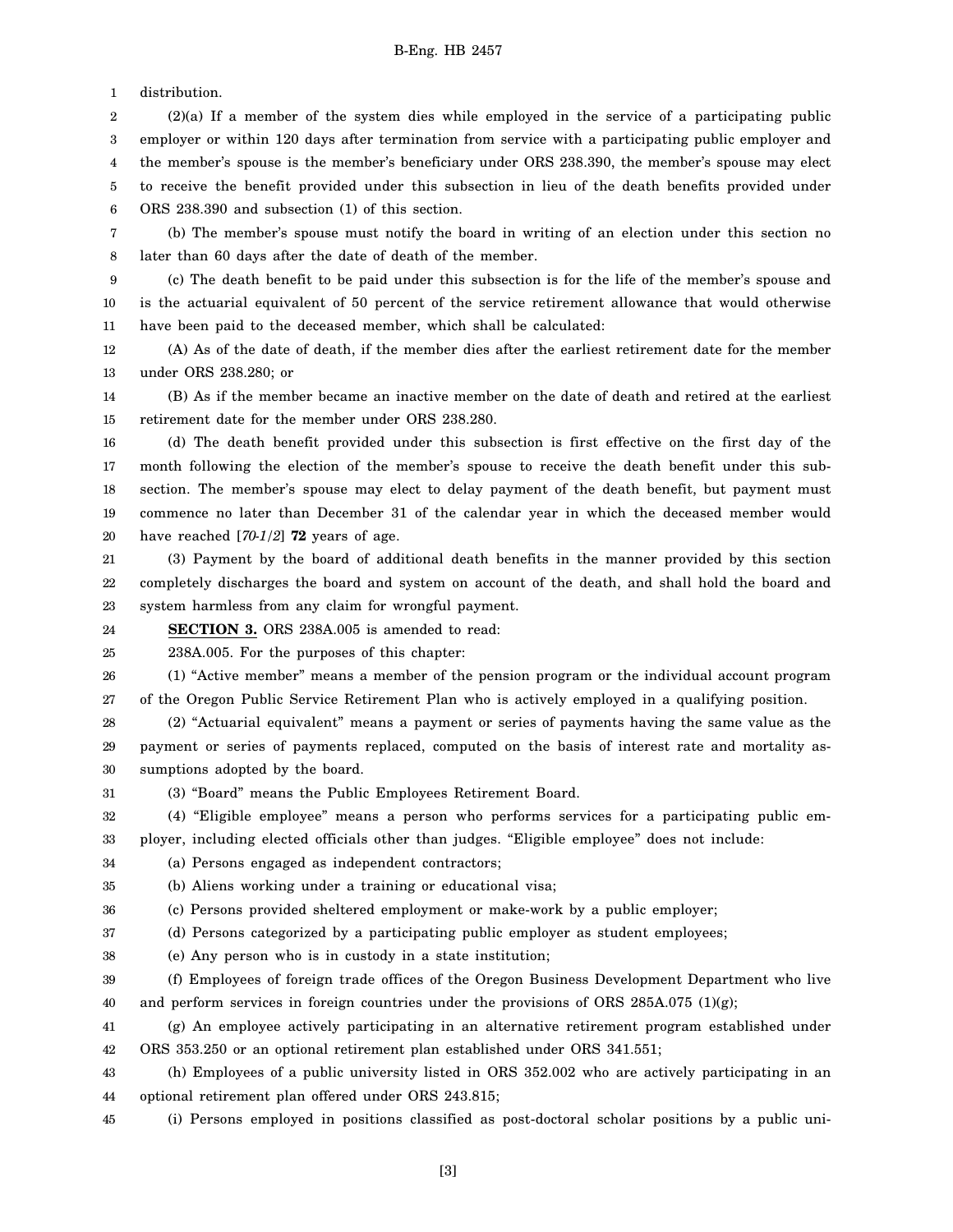1 versity listed in ORS 352.002, or by the Oregon Health and Science University, under ORS 350.370;

2 (j) Any employee who belongs to a class of employees that was not eligible on August 28, 2003,

3 for membership in the system under the provisions of ORS chapter 238 or other law;

4 5 (k) Any person who belongs to a class of employees who are not eligible to become members of the Oregon Public Service Retirement Plan under the provisions of ORS 238A.070 (2);

6 7 (L) Any person who is retired under ORS 238A.100 to 238A.250 or ORS chapter 238 and who continues to receive retirement benefits while employed; and

8 (m) Judges.

9 (5) "Firefighter" means:

10 11 (a) A person employed by a local government, as defined in ORS 174.116, whose primary job duties include the fighting of fires;

12 (b) The State Fire Marshal, the chief deputy state fire marshal and deputy state fire marshals;

13 14 15 (c) An employee of the State Forestry Department who is certified by the State Forester as a professional wildland firefighter and whose primary duties include the abatement of uncontrolled fires as described in ORS 477.064; and

16 17 (d) An employee of the Oregon Military Department whose primary duties include fighting structural, aircraft, wildland or other fires.

18 (6) "Fund" means the Public Employees Retirement Fund.

19 (7)(a) "Hour of service" means:

20 21 (A) An hour for which an eligible employee is directly or indirectly paid or entitled to payment by a participating public employer for performance of duties in a qualifying position; and

22 23 24 25 26 27 (B) An hour of vacation, holiday, illness, incapacity, jury duty, military duty or authorized leave during which an employee does not perform duties but for which the employee is directly or indirectly paid or entitled to payment by a participating public employer for services in a qualifying position, as long as the hour is within the number of hours regularly scheduled for the performance of duties during the period of vacation, holiday, illness, incapacity, jury duty, military duty or authorized leave.

28 29 (b) "Hour of service" does not include any hour for which payment is made or due under a plan maintained solely for the purpose of complying with applicable unemployment compensation laws.

30 31 32 (8) "Inactive member" means a member of the pension program or the individual account program of the Oregon Public Service Retirement Plan whose membership has not been terminated, who is not a retired member and who is not employed in a qualifying position.

33 34 (9) "Individual account program" means the defined contribution individual account program of the Oregon Public Service Retirement Plan established under ORS 238A.025.

35 36 (10) "Institution of higher education" means a public university listed in ORS 352.002, the Oregon Health and Science University or a community college, as defined in ORS 341.005.

37 38 39 (11) "Member" means an eligible employee who has established membership in the pension program or the individual account program of the Oregon Public Service Retirement Plan and whose membership has not been terminated under ORS 238A.110 or 238A.310.

40 41 (12) "Participating public employer" means a public employer as defined in ORS 238.005 that provides retirement benefits for employees of the public employer under the system.

42 43 (13) "Pension program" means the defined benefit pension program of the Oregon Public Service Retirement Plan established under ORS 238A.025.

44 (14) "Police officer" means a police officer as described in ORS 238.005.

45 (15) "Qualifying position" means one or more jobs with one or more participating public em-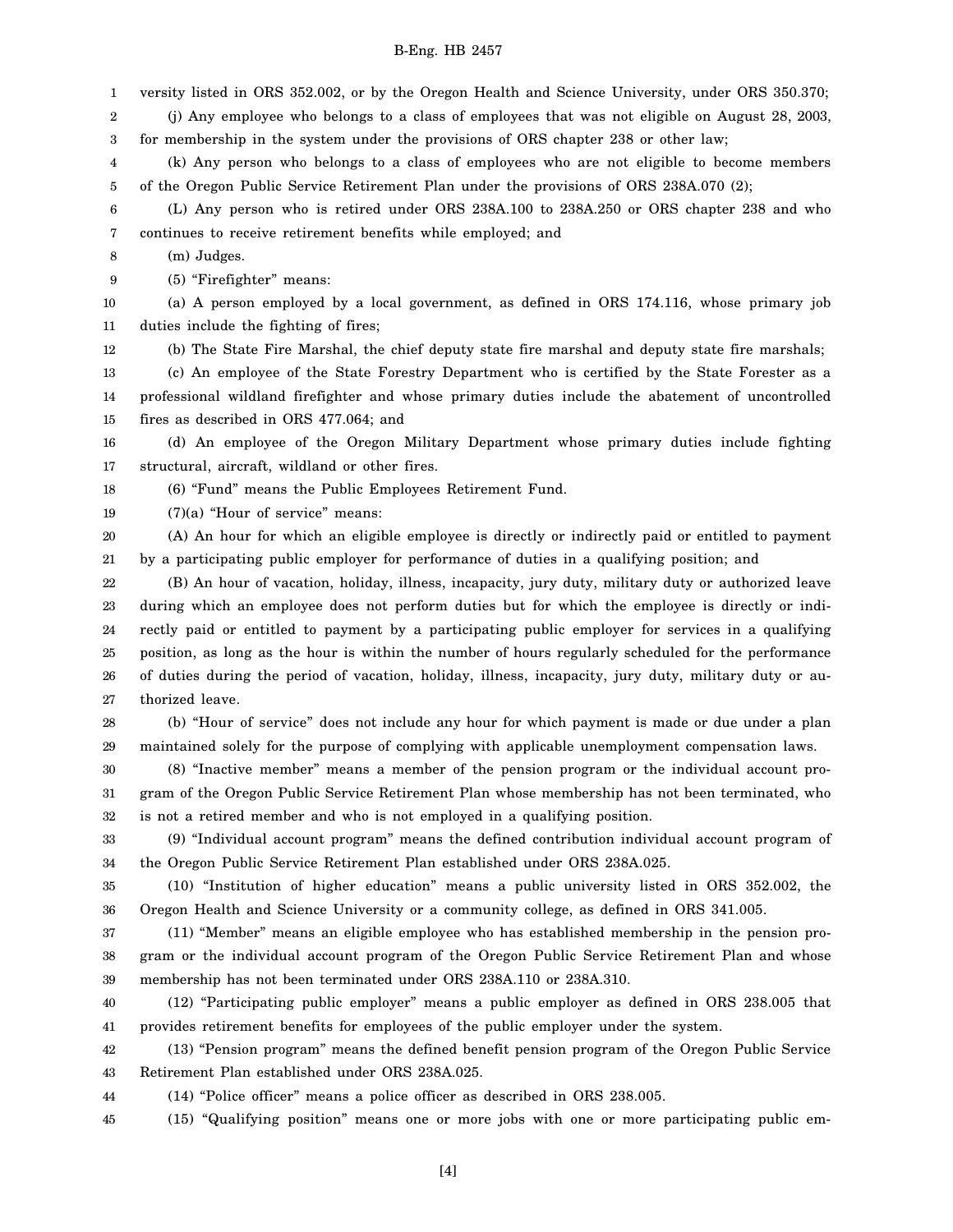1 ployers in which an eligible employee performs 600 or more hours of service in a calendar year,

2 excluding any service in a job for which benefits are not provided under the Oregon Public Service

3 Retirement Plan pursuant to ORS 238A.070 (2).

4 5 (16) "Retired member" means a pension program member who is receiving a pension as provided in ORS 238A.180 to 238A.195.

6 7 8 9 10 11 (17)(a) "Salary" means the remuneration paid to an active member in return for services to the participating public employer, including remuneration in the form of living quarters, board or other items of value, to the extent the remuneration is includable in the employee's taxable income under Oregon law. "Salary" includes the additional amounts specified in paragraph (b) of this subsection, but does not include the amounts specified in paragraph (c) of this subsection, regardless of whether those amounts are includable in taxable income.

12 (b) "Salary" includes the following amounts:

13 14 (A) Payments of employee and employer money into a deferred compensation plan that are made at the election of the employee.

15 16 (B) Contributions to a tax-sheltered or deferred annuity that are made at the election of the employee.

17 18 19 20 (C) Any amount that is contributed to a cafeteria plan or qualified transportation fringe benefit plan by the employer at the election of the employee and that is not includable in the taxable income of the employee by reason of 26 U.S.C. 125 or 132(f)(4), as in effect on [*December 31, 2018*] **April 1, 2021**.

21 22 23 (D) Any amount that is contributed to a cash or deferred arrangement by the employer at the election of the employee and that is not included in the taxable income of the employee by reason of 26 U.S.C. 402(e)(3), as in effect on [*December 31, 2018*] **April 1, 2021**.

24 (E) Retroactive payments described in ORS 238.008.

25 26 27 (F) The amount of an employee contribution to the individual account program that is paid by the employer and deducted from the compensation of the employee, as provided under ORS 238A.335 (1) and (2)(a).

28 29 (G) The amount of an employee contribution to the individual account program that is not paid by the employer under ORS 238A.335.

30 31 (H) Wages of a deceased member paid to a surviving spouse or dependent children under ORS 652.190.

(c) "Salary" does not include the following amounts:

32

35

33 34 (A) Travel or any other expenses incidental to employer's business which is reimbursed by the employer.

(B) Payments made on account of an employee's death.

36 37 (C) Any lump sum payment for accumulated unused sick leave, vacation leave or other paid leave.

38 39 (D) Any severance payment, accelerated payment of an employment contract for a future period or advance against future wages.

40 (E) Any retirement incentive, retirement bonus or retirement gratuitous payment.

41 42 (F) Payment for a leave of absence after the date the employer and employee have agreed that no future services in a qualifying position will be performed.

43 44 45 (G) Payments for instructional services rendered to public universities listed in ORS 352.002 or the Oregon Health and Science University when those services are in excess of full-time employment subject to this chapter. A person employed under a contract for less than 12 months is subject to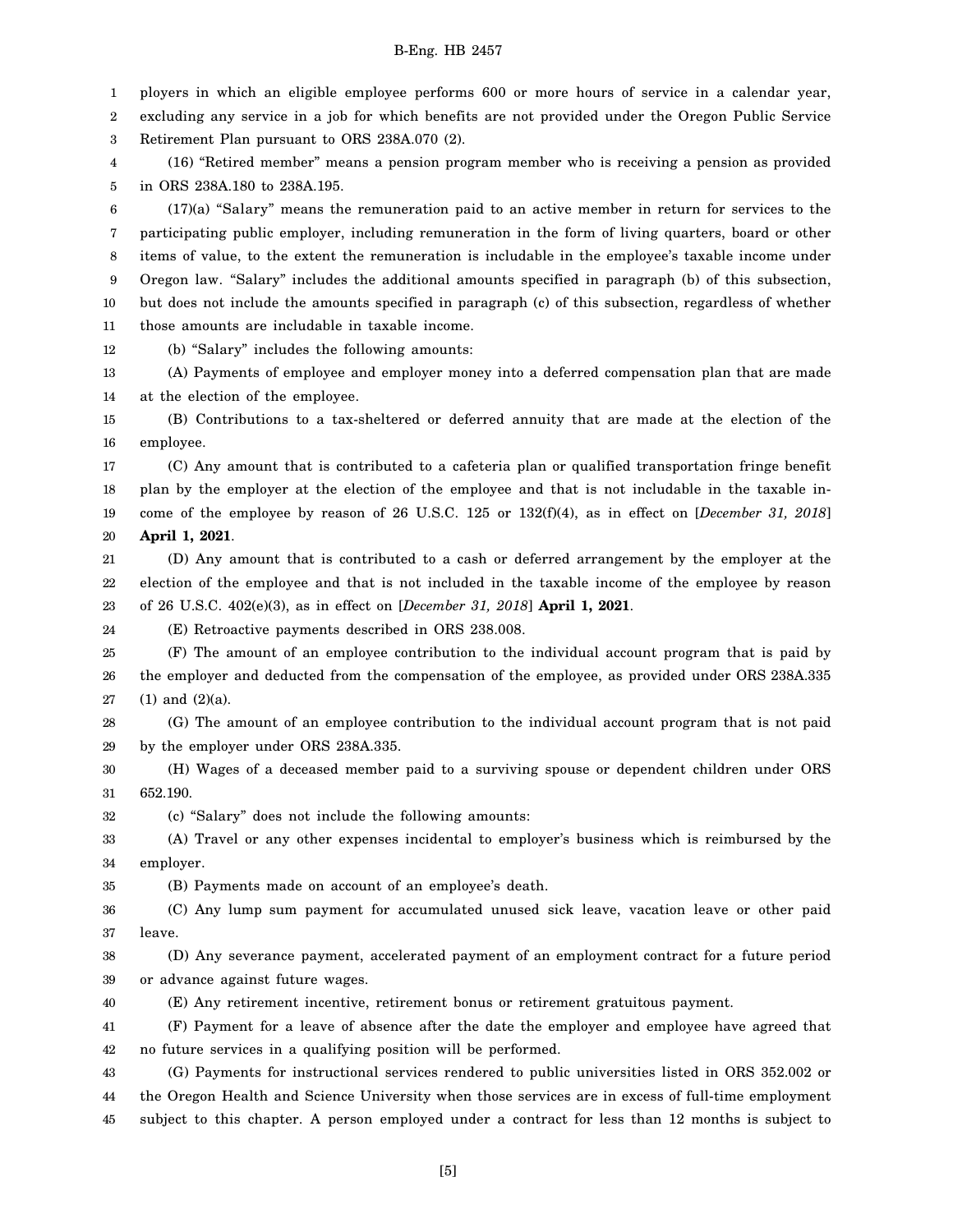1 this subparagraph only for the months covered by the contract.

2 3 4 (H) The amount of an employee contribution to the individual account program that is paid by the employer and is not deducted from the compensation of the employee, as provided under ORS 238A.335 (1) and (2)(b).

5 6 (I) Compensation described and authorized under ORS 341.556 that is not paid by the community college employing the faculty member.

7 8 (J) Compensation described and authorized under ORS 352.232 that is not paid by the public university employing the officer or employee.

9 10 (K) Compensation described and authorized under ORS 353.270 that is not paid by Oregon Health and Science University.

11 12 13 14 15 (L) For years before 2020, any amount in excess of \$200,000 for a calendar year. If any period over which salary is determined is less than 12 months, the \$200,000 limitation for that period shall be multiplied by a fraction, the numerator of which is the number of months in the determination period and the denominator of which is 12. The board shall adopt rules adjusting this dollar limit to incorporate cost-of-living adjustments authorized by the Internal Revenue Service.

16 17 18 19 20 21 22 (M) For years beginning on or after January 1, 2020, any amount in excess of \$195,000 for a calendar year. If any period over which salary is determined is less than 12 months, the \$195,000 limitation for that period shall be multiplied by a fraction, the numerator of which is the number of months in the determination period and the denominator of which is 12. On January 1 of each year, the board shall adjust the dollar limit provided by this subparagraph to reflect any percentage changes in the Consumer Price Index for All Urban Consumers, West Region (All Items), as published by the Bureau of Labor Statistics of the United States Department of Labor.

23 (18) "System" means the Public Employees Retirement System.

24 (19) "Workers' compensation benefits" means:

25 (a) Payments made under ORS chapter 656; or

26 (b) Payments provided in lieu of workers' compensation benefits under ORS 656.027 (6).

27 **SECTION 4.** ORS 238A.125 is amended to read:

28 29 238A.125. (1) Upon retiring at normal retirement age, a vested pension program member shall be paid an annual pension for the life of the member as follows:

30 31 32 33 34 (a) For service as a police officer or firefighter, 1.8 percent of final average salary multiplied by the number of years of retirement credit attributable to service as a police officer or firefighter. (b) For service as other than a police officer or firefighter, 1.5 percent of final average salary multiplied by the number of years of retirement credit attributable to service as other than a police officer or firefighter.

35 36 37 38 39 40 (2) Notwithstanding any provision of ORS 238A.100 to 238A.250, the annual benefit payable to a member under the pension program and under any other tax-qualified defined benefit plan maintained by the participating public employer may not exceed the applicable limitations set forth in 26 U.S.C. 415(b), as in effect on [*December 31, 2018*] **April 1, 2021**. The Public Employees Retirement Board shall adopt rules for the administration of this limitation, including adjustments in the annual dollar limitation to reflect cost-of-living adjustments authorized by the Internal Revenue Service.

41 42 (3) The board shall make no actuarial adjustment in a member's pension calculated under this section by reason of the member's retirement after normal retirement age.

43 **SECTION 5.** ORS 238A.150 is amended to read:

44 45 238A.150. (1) Notwithstanding any other provision of ORS 238A.100 to 238A.250, an eligible employee who leaves a qualifying position for the purpose of performing service in the uniformed ser-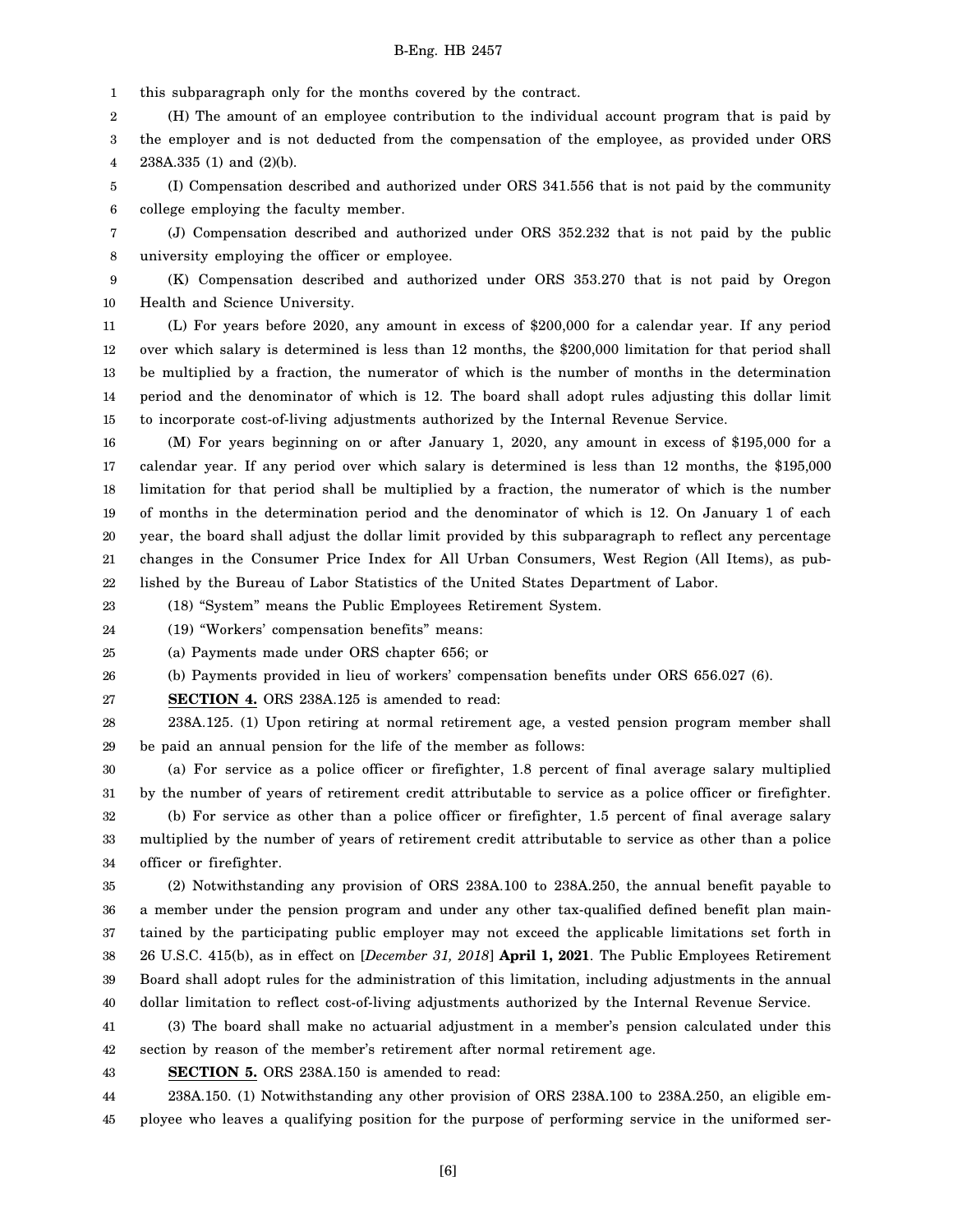1 2 3 4 5 vices, and who subsequently returns to employment with a participating public employer with reemployment rights under federal law, is entitled to accrue retirement credit, credit toward the probationary period required by ORS 238A.100 and credit toward the vesting requirements of ORS 238A.115 under rules adopted by the Public Employees Retirement Board pursuant to subsection (2) of this section.

6 7 8 9 10 11 12 (2) The board shall adopt rules establishing benefits and service credit for any period of service in the uniformed services by an employee described in subsection (1) of this section. For the purpose of adopting rules under this subsection, the board shall consider and take into account all federal law relating to benefits and service credit for any period of service in the uniformed services, including 26 U.S.C. 414(u), as in effect on [*December 31, 2018*] **April 1, 2021**. Benefits and service credit under rules adopted by the board pursuant to this subsection may not exceed benefits and service credit required under federal law for periods of service in the uniformed services.

13

**SECTION 6.** ORS 238A.170 is amended to read:

14 15 16 17 18 238A.170. (1) An active member of the pension program who is [*70-1/2*] **72** years of age or older must retire not later than April 1 of the calendar year following the calendar year in which the member terminates employment with all participating public employers. An inactive member of the pension program must retire not later than April 1 of the calendar year following the calendar year in which the member attains [*70-1/2*] **72** years of age.

19 20 21 22 23 24 25 (2) Notwithstanding any other provision of ORS 238A.100 to 238A.250, the entire interest of a member of the pension program must be distributed over a time period commencing no later than the required beginning date set forth in subsection (1) of this section, and must be distributed in a manner that satisfies all other minimum distribution requirements of 26 U.S.C. 401(a)(9) and regulations implementing that section, as in effect on [*December 31, 2018*] **April 1, 2021**. The Public Employees Retirement Board shall adopt rules implementing those minimum distribution requirements.

26

#### **SECTION 7.** ORS 238A.230 is amended to read:

27 28 29 238A.230. (1) If a member of the pension program who is vested dies before the member's effective date of retirement, the Public Employees Retirement Board shall pay the death benefit provided for in this section to:

30 31 (a) The spouse of the member to the extent not provided to a former spouse in accordance with a judgment or order under ORS 238.465;

32 33 34 (b) The former spouse of the member as provided in a judgment or order under ORS 238.465; or (c) Any other person who is constitutionally required to be treated in the same manner as a spouse for the purpose of retirement benefits.

35 36 37 38 (2)(a) The death benefit to be paid under this section shall be for the life of the spouse, former spouse or other person who is constitutionally required to be treated in the same manner as a spouse, and shall be the actuarial equivalent of 50 percent of the pension that would otherwise have been paid to the deceased member.

39 40 (b) For the purpose of paragraph (a) of this subsection, the amount of the pension that would otherwise have been paid to the deceased member shall be calculated:

41 42 (A) As of the date of death if the member dies after the earliest retirement date for the member under ORS 238A.165; or

43 44 45 (B) As if the member became an inactive member on the date of death and thereafter retired at the earliest retirement date if the member dies before the earliest retirement date for the member under ORS 238A.165.

[7]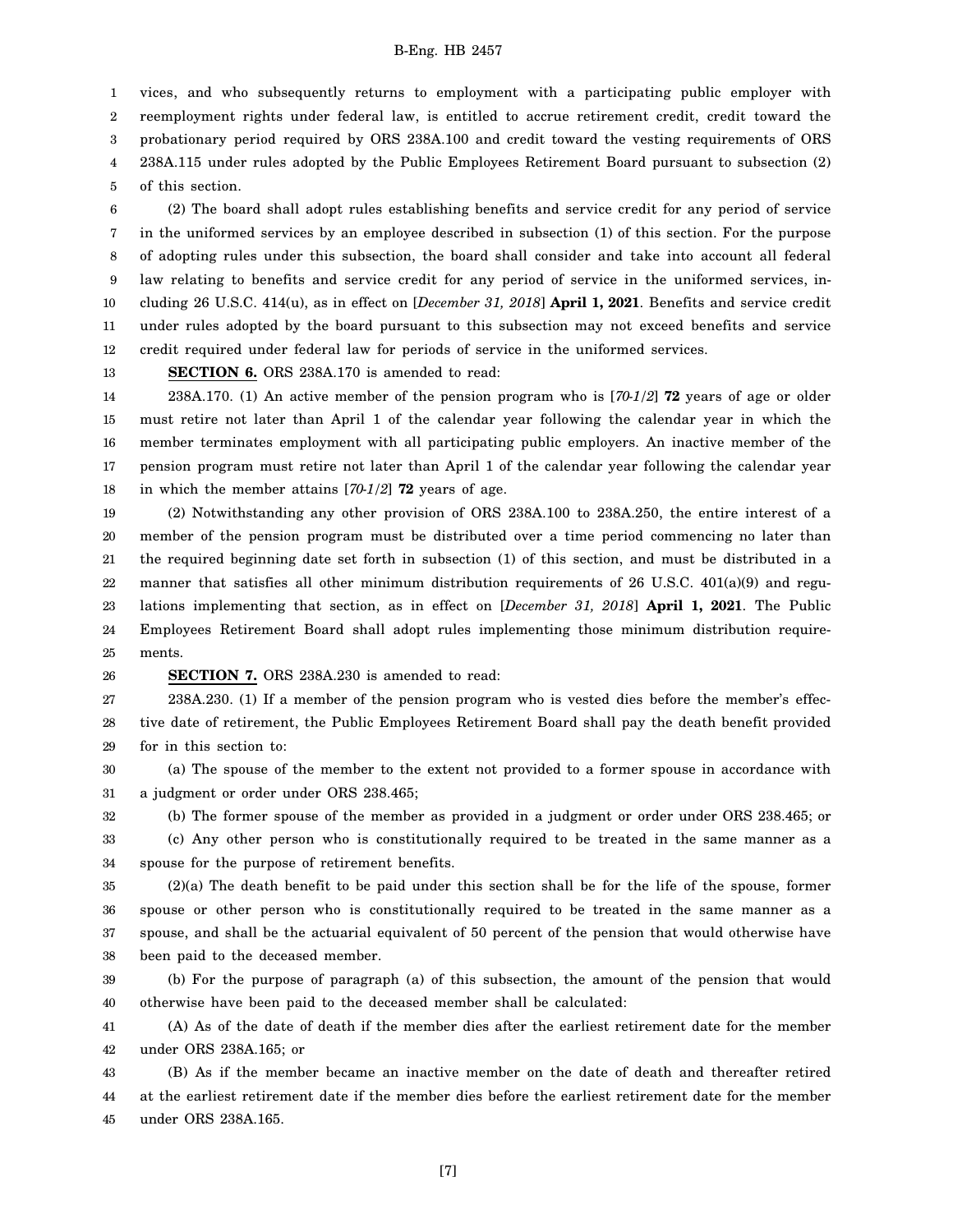1 2 3 4 5 (3) The death benefit provided under this section is first effective on the first day of the month following the date of death of the member. The surviving spouse, former spouse or other person entitled to the death benefit may elect to delay payment of the death benefit, but payment must commence no later than December 31 of the calendar year in which the member would have reached [*70-1/2*] **72** years of age.

6 7 8 9 (4) Notwithstanding any other provision of ORS 238A.100 to 238A.250, distributions of death benefits under the pension program must comply with the minimum distribution requirements of 26 U.S.C. 401(a)(9) and the regulations implementing that section, as in effect on [*December 31, 2018*] **April 1, 2021**. The board shall adopt rules implementing those minimum distribution requirements. **SECTION 8.** ORS 238A.370 is amended to read:

10

11 12 13 14 15 16 17 18 19 20 21 238A.370. Notwithstanding any other provision of ORS 238A.300 to 238A.415, the annual addition to the employee and employer accounts of a member of the individual account program for a calendar year, together with the annual additions to the accounts of the member under any other defined contribution plan maintained by the participating public employer for a calendar year, may not exceed the lesser of \$40,000, or 100 percent of the member's compensation for that calendar year. For purposes of this section, "annual addition" has the meaning given that term in 26 U.S.C. 415(c)(2), as in effect on [*December 31, 2018*] **April 1, 2021**, and "compensation" has the meaning given the term "participant's compensation" in 26 U.S.C. 415(c)(3), as in effect on [*December 31, 2018*] **April 1, 2021**. The Public Employees Retirement Board shall adopt rules for the administration of this limitation, including adjustments in the annual dollar limitation to reflect cost-of-living adjustments authorized by the Internal Revenue Service.

22

**SECTION 9.** ORS 238A.400 is amended to read:

23 24 25 26 238A.400. (1) Upon retirement on or after the earliest retirement date, as described in ORS 238A.165, a member of the individual account program shall receive in a lump sum the amounts in the member's employee account, rollover account and employer account to the extent the member is vested in those accounts under ORS 238A.320.

27 28 29 30 31 32 33 34 35 36 37 38 39 40 (2) In lieu of a lump sum payment under subsection (1) of this section, a member of the individual account program may elect to receive the amounts in the member's employee account and employer account, to the extent the member is vested in those accounts under ORS 238A.320, in substantially equal installments paid over a period of 5, 10, 15 or 20 years, or over a period that is equal to the anticipated life span of the member as actuarially determined by the Public Employees Retirement Board. Installments may be made on a monthly, quarterly or annual basis. In no event may the period selected by the member exceed the time allowed by the minimum distribution requirements described in subsection (5) of this section. The board shall by rule establish the manner in which installments will be adjusted to reflect investment gains and losses on the unpaid balance during the payout period elected by the member under this subsection. The board by rule may establish minimum monthly amounts payable under this subsection. The board may require that a lump sum payment, or an installment schedule different than the schedules provided for in this subsection, be used to pay the vested amounts in the member's accounts if those amounts are not adequate to generate the minimum monthly amounts specified by the rule.

41 42 43 44 45 (3) A member of the individual account program electing to receive installments under subsection (2) of this section must designate a beneficiary or beneficiaries. In the event the member dies before all amounts in the employee and vested employer accounts are paid, all remaining installment payments shall be made to the beneficiary or beneficiaries designated by the member. A beneficiary may elect to receive a lump sum distribution of the remaining amounts.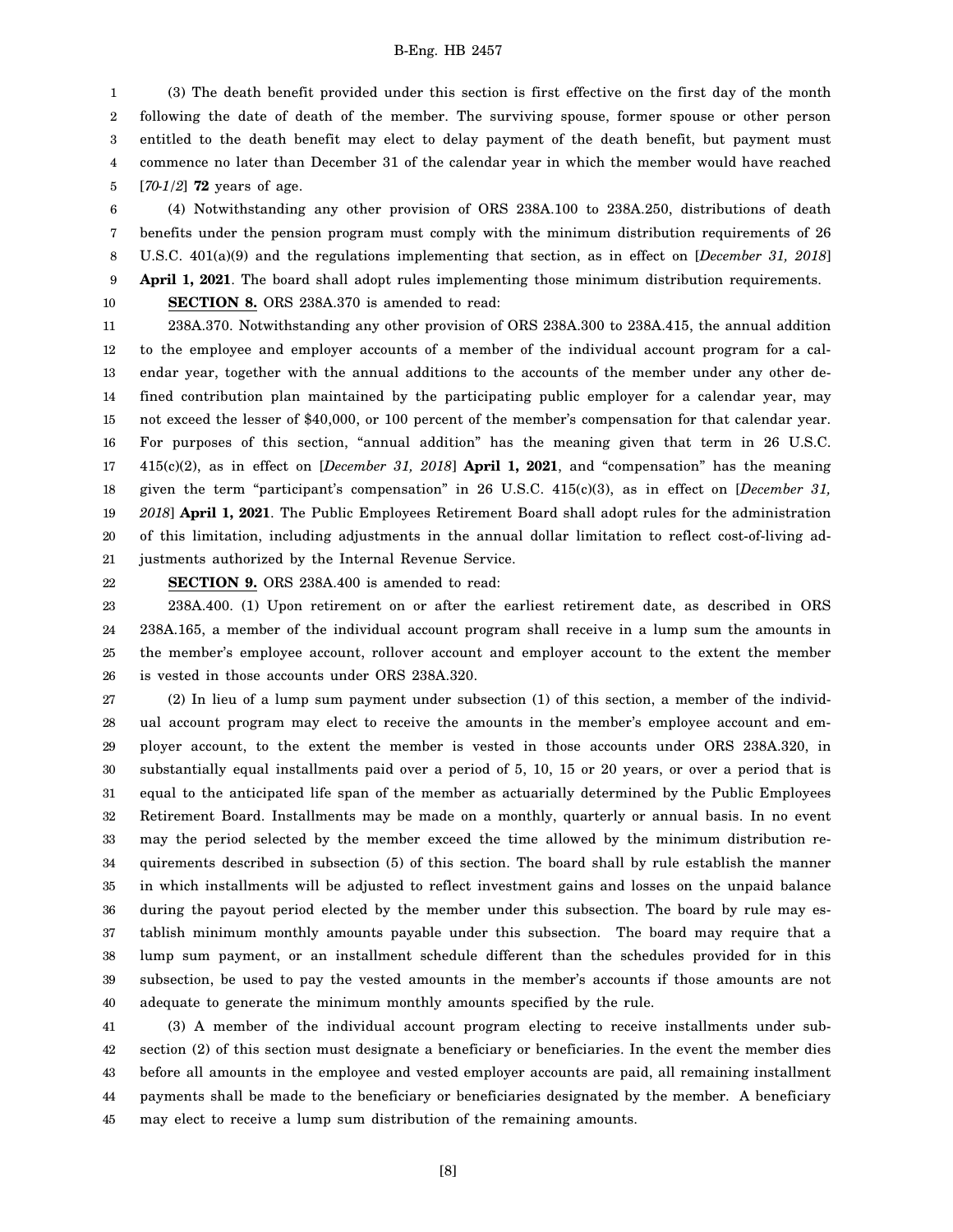1 2 3 4 (4) A member who is entitled to receive retirement benefits under ORS chapter 238 may receive vested amounts in the member's employee account, rollover account and employer account in the manner provided by this section when the member retires for service under the provisions of ORS chapter 238.

5 6 7 8 9 10 (5) Notwithstanding any other provision of ORS 238A.300 to 238A.415, the entire interest of a member of the individual account program must be distributed over a time period commencing no later than the latest retirement date set forth in ORS 238A.170, and must be distributed in a manner that satisfies all other minimum distribution requirements of 26 U.S.C. 401(a)(9) and regulations implementing that section, as in effect on [*December 31, 2018*] **April 1, 2021**. The board shall adopt rules implementing those minimum distribution requirements.

11

# **SECTION 10.** ORS 238A.410 is amended to read:

12 13 14 15 238A.410. (1)(a) If a member of the individual account program dies before retirement, the amounts in the member's employee account, rollover account and employer account, to the extent the member is vested in those accounts under ORS 238A.320, shall be paid in a lump sum to the beneficiary or beneficiaries designated by the member for the purposes of this section.

16 17 18 19 20 21 22 (b) If a member of the individual account program dies before retirement, the amounts in the employee pension stability account established for the member under ORS 238A.353 shall be applied by the Public Employees Retirement Board to pay the costs of any benefit payable under ORS 238.395 or 238A.230 that accrues on or after July 1, 2020. If the amounts in the employee pension stability account exceed the costs of the benefit payable under ORS 238.395 or 238A.230 that accrues on or after July 1, 2020, the excess amounts shall be paid in a lump sum to the beneficiary or beneficiaries designated by the member for the purposes of this section.

23 24 25 26 27 28 29 30 31 32 33 34 35 (2) If a member of the individual account program is married at the time of death, or there exists at the time of death any other person who is constitutionally required to be treated in the same manner as a spouse for the purpose of retirement benefits, the spouse or other person shall be the beneficiary for purposes of the death benefit payable under this section unless the spouse or other person consents to the designation of a different beneficiary or beneficiaries before the designation has been made and the consent has not been revoked by the spouse or other person as of the time of the member's death. Consent and revocation of consent must be in writing, acknowledged by a notary public, and submitted to the Public Employees Retirement Board in accordance with rules adopted by the board. If the member's spouse is designated as the member's beneficiary and the marriage of the member and spouse is subsequently dissolved, the former spouse shall be treated as predeceasing the member for purposes of this section, unless the member expressly designates the former spouse as beneficiary after the effective date of the dissolution or the former spouse is required to be designated as a beneficiary under the provisions of ORS 238.465.

36 37 38 39 40 (3) For purposes of this section and ORS 238A.400 (3), if a member fails to designate a beneficiary, or if the person or persons designated do not survive the member, the death benefit provided for in this section shall be paid to the following person or persons, in the following order of priority: (a) The member's surviving spouse or other person who is constitutionally required to be treated in the same manner as a spouse;

41 (b) The member's surviving children, in equal shares; or

42 (c) The member's estate.

43 44 45 (4) The entire amount of a deceased member's vested accounts must be distributed by December 31 of the fifth calendar year after the year in which the member died. Notwithstanding any other provision of this chapter, distributions of death benefits under the individual account program must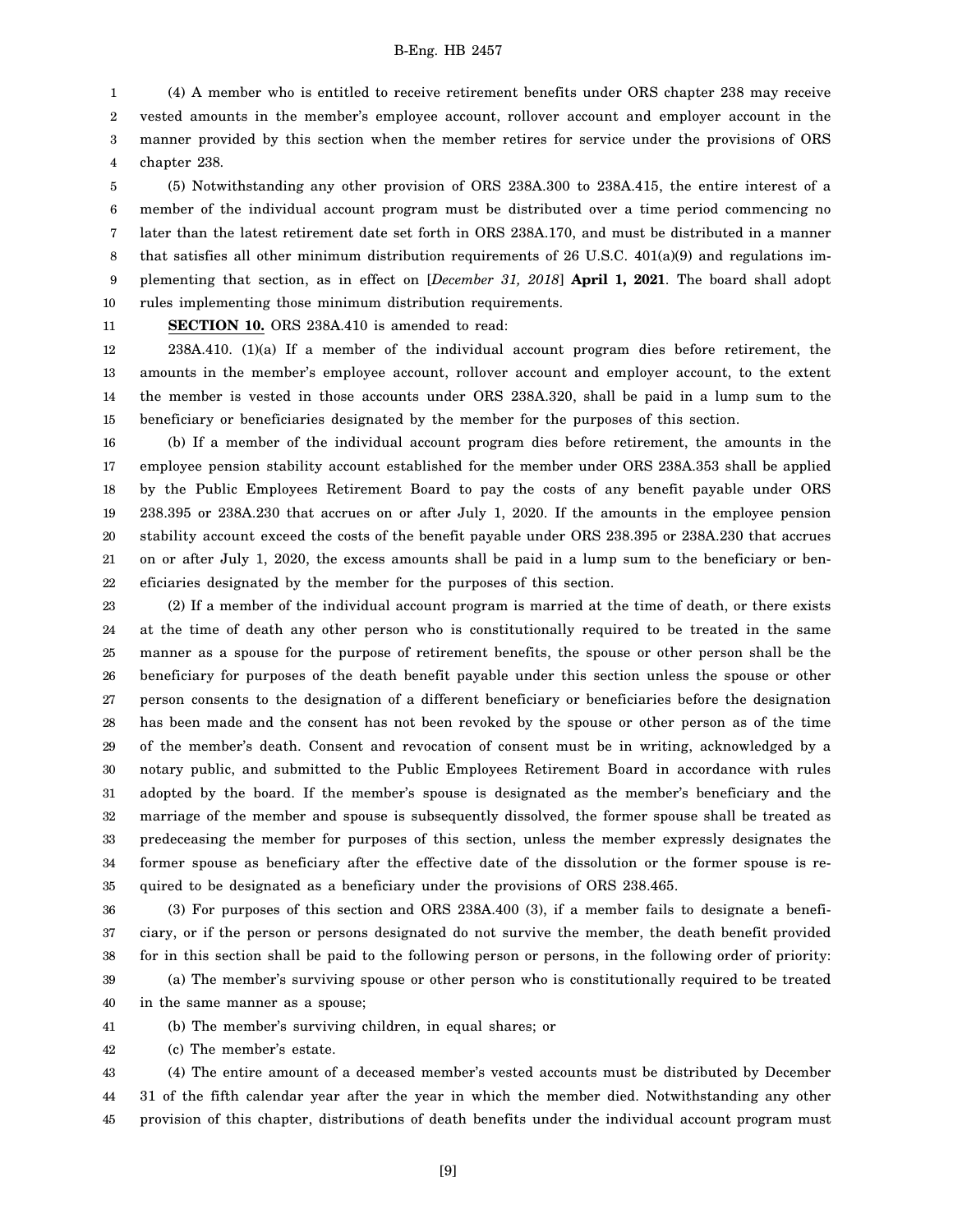1 comply with the minimum distribution requirements of 26 U.S.C. 401(a)(9) and the regulations im-

2 plementing that section, as in effect on [*December 31, 2018*] **April 1, 2021**. The Public Employees

3 Retirement Board shall adopt rules implementing those minimum distribution requirements.

4 **SECTION 11.** ORS 238A.415 is amended to read:

5 6 7 8 9 10 11 12 13 14 15 16 17 18 238A.415. (1) Notwithstanding any other provision of ORS 238A.300 to 238A.415, an eligible employee who leaves a qualifying position for the purpose of performing service in the uniformed services, and who subsequently returns to employment with a participating public employer with reemployment rights under federal law, is entitled to credit toward the probationary period required by ORS 238A.300, credit toward the vesting requirements of ORS 238A.320 and contributions under rules adopted by the Public Employees Retirement Board pursuant to subsection (2) of this section. (2) The board shall adopt rules establishing contributions and service credit for any period of service in the uniformed services by an employee described in subsection (1) of this section. For the purpose of adopting rules under this subsection, the board shall consider and take into account all federal law relating to benefits and service credit for any period of service in the uniformed services, including 26 U.S.C. 414(u), as in effect on [*December 31, 2018*] **April 1, 2021**. Contributions and service credit under rules adopted by the board pursuant to this subsection may not exceed contributions and service credit required under federal law for periods of service in the uniformed services.

19 **SECTION 12.** ORS 238A.430 is amended to read:

32

20 21 22 23 24 238A.430. (1) To the extent required by law, and except as otherwise provided by rules adopted by the Public Employees Retirement Board under subsection (4) of this section, any portion of a distribution of benefits described in subsection (2) of this section shall, at the election of and in lieu of distribution to the distributee, be paid directly to an eligible retirement plan specified by the distributee.

25 26 (2) The provisions of subsection (1) of this section apply to a distribution of any benefit under the pension program or the individual account program except:

27 28 29 (a) A distribution that is one of a series of substantially equal periodic payments made at least annually for the life or life expectancy of the distributee, or for the joint lives or life expectancies of the distributee and a designated beneficiary;

30 31 (b) A distribution that is one of a series of substantially equal periodic payments made at least annually for a specified period of 10 years or more; and

(c) A distribution to the extent that the distribution is required under 26 U.S.C.  $401(a)(9)$ .

33 34 35 36 37 38 39 40 41 42 43 (3) The provisions of subsection (1) of this section apply to any portion of a distribution of benefits under the pension program or the individual account program even though the portion consists of after-tax employee contributions that are not includable in gross income. Any portion of a distribution that consists of after-tax employee contributions that are not includable in gross income may be transferred only to an individual retirement account or annuity described in 26 U.S.C. 408(a) or (b), or to a qualified defined contribution or defined benefit plan described in 26 U.S.C. 401(a) or 403(b) that agrees to account separately for amounts transferred, including accounting separately for the portion of the distribution that is includable in gross income and the portion of the distribution that is not includable in gross income. The amount transferred shall be treated as consisting first of the portion of the distribution that is includable in gross income, determined without regard to 26 U.S.C.  $402(c)(1)$ .

44 45 (4) The board shall adopt rules implementing the direct rollover requirements of 26 U.S.C. 401(a)(31) and the regulations implementing that section, and may adopt administrative exceptions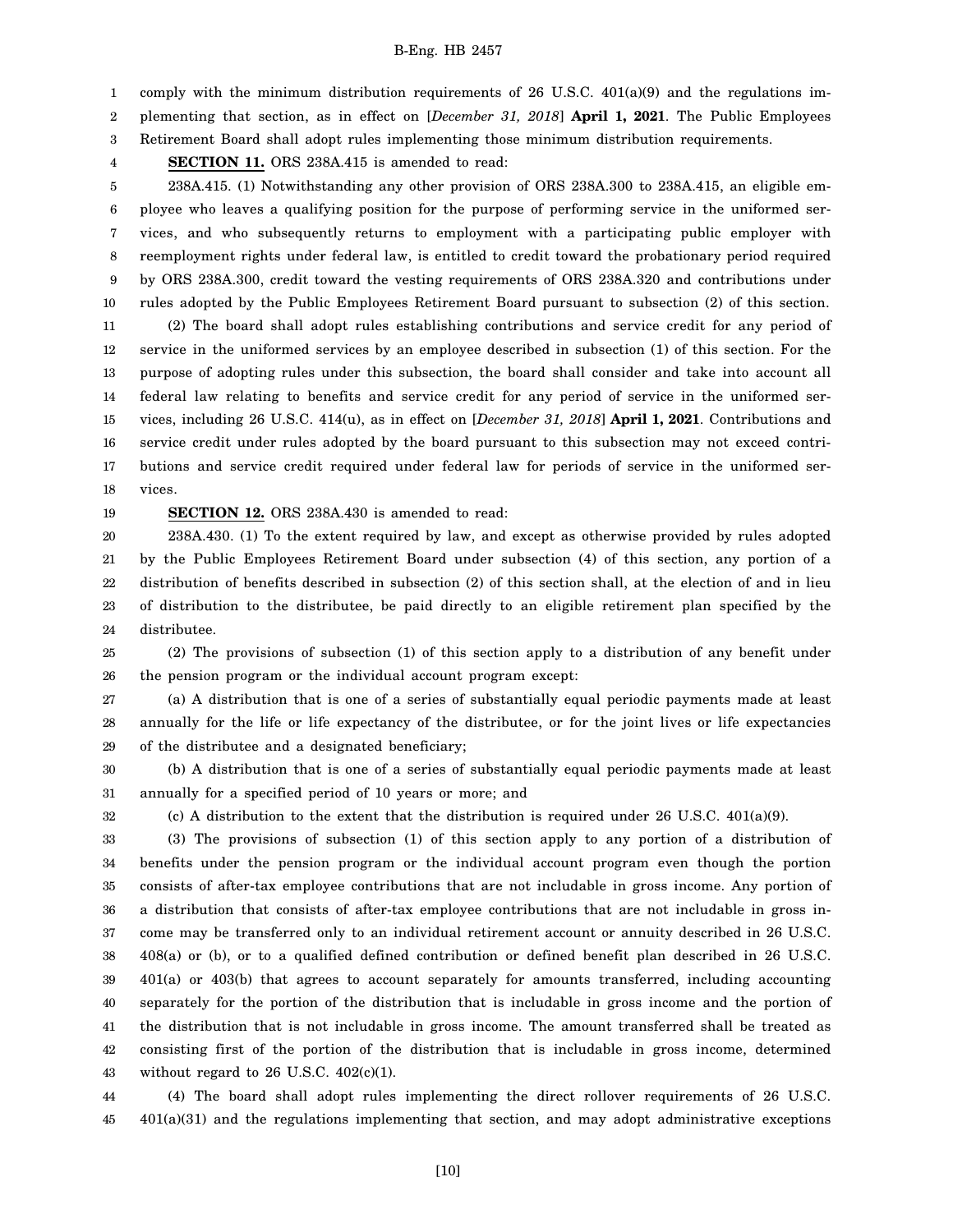1 2 3 4 to the direct rollover requirements to the extent permitted by  $26$  U.S.C.  $401(a)(31)$  and the regulations implementing that section. (5) All references in this section to federal laws and regulations are to the laws and regulations in effect on [*December 31, 2018*] **April 1, 2021**.

5 (6) For purposes of this section:

6 7 (a) "Distributee" means a member, a member's surviving spouse or a member's alternate payee under ORS 238.465.

8 (b) "Eligible retirement plan" means:

9 (A) An individual retirement account described in 26 U.S.C. 408(a);

10 11 (B) An individual retirement annuity described in 26 U.S.C. 408(b), other than an endowment contract;

12 13 (C) A qualified trust under 26 U.S.C. 401(a), that is a defined contribution or defined benefit plan and permits the acceptance of rollover contributions;

14 (D) An annuity plan described in 26 U.S.C. 403(a);

15 16 17 (E) An eligible deferred compensation plan described in 26 U.S.C. 457(b) that is maintained by an eligible governmental employer described in 26 U.S.C. 457(e)(1)(A) and that agrees to account separately for amounts transferred into such plan from the distributing plan; or

18 (F) An annuity contract described in 26 U.S.C. 403(b).

19 **SECTION 13.** ORS 238A.435 is amended to read:

20 21 22 23 24 25 238A.435. (1) If a benefit is payable under this chapter to a beneficiary by reason of the death of a member of the system, the beneficiary may elect to have all or part of the distribution of the death benefit paid in an eligible rollover distribution to an individual retirement plan described in 26 U.S.C. 408(a), or an individual retirement annuity, other than an endowment contract, described in 26 U.S.C. 408(b), if the plan or annuity is established for the purpose of receiving the eligible rollover distribution on behalf of the designated beneficiary.

26 27 28 29 30 31 32 (2) Subsection (1) of this section applies to an eligible rollover distribution of death benefits to a beneficiary who is not treated as the spouse of the decedent for federal tax purposes and who is the decedent's designated beneficiary for the purposes of the minimum required distribution requirements of 26 U.S.C.  $401(a)(9)$ . To the extent provided by rules of the Public Employees Retirement Board, a trust maintained for the benefit of one or more beneficiaries must be treated by the board in the same manner as a trust that is designated as a beneficiary for the purposes of the minimum required distribution requirements of 26 U.S.C. 401(a)(9).

33 34 (3) As used in this section, "eligible rollover distribution" has the meaning given that term in 26 U.S.C. 402(c)(4), as in effect on [*December 31, 2018*] **April 1, 2021**.

35 **SECTION 14.** ORS 305.230 is amended to read:

36 305.230. (1) Notwithstanding ORS 9.320:

37 38 39 40 41 42 (a) Any person who is qualified to practice law or public accountancy in this state, any person who has been granted active enrollment to practice before the Internal Revenue Service and who is qualified to prepare tax returns in this state or any person who is the authorized employee of a taxpayer and is regularly employed by the taxpayer in tax matters may represent the taxpayer before a tax court magistrate or the Department of Revenue in any conference or proceeding with respect to the administration of any tax.

43 44 45 (b) Any person who is licensed by the State Board of Tax Practitioners or who is exempt from such licensing requirement as provided for and limited by ORS 673.610 may represent a taxpayer before a tax court magistrate or the department in any conference or proceeding with respect to the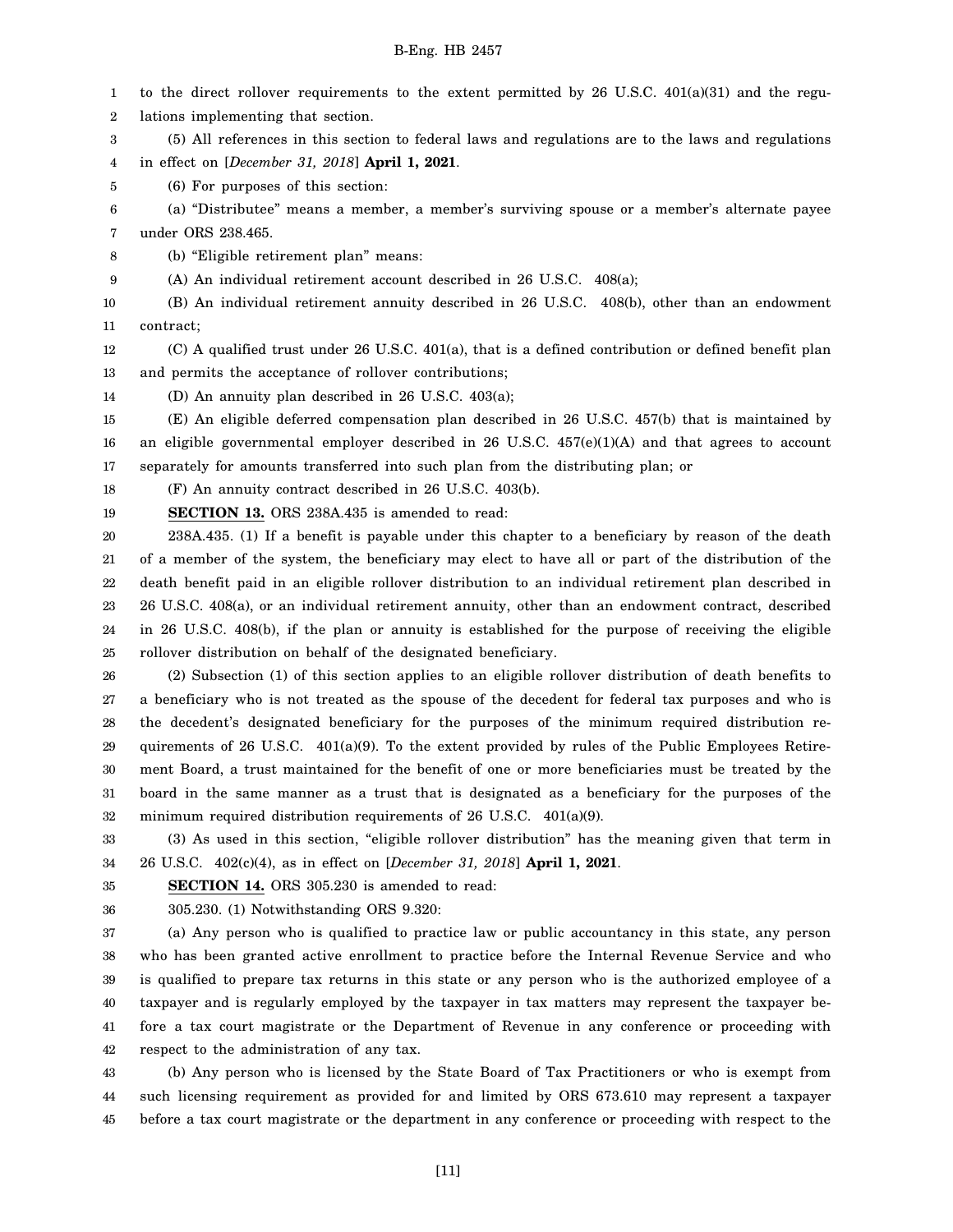1 administration of any tax on or measured by net income.

2 3 4 5 6 (c) Any shareholder of an S corporation, as defined in section 1361 of the Internal Revenue Code, as amended and in effect on [*December 31, 2018*] **April 1, 2021**, may represent the corporation in any proceeding before a tax court magistrate or the department in the same manner as if the shareholder were a partner and the S corporation were a partnership. The S corporation must designate in writing a tax matters shareholder authorized to represent the S corporation.

7 8 9 10 11 (d) An individual who is licensed as a real estate broker or principal real estate broker under ORS 696.022 or is a state certified appraiser or state licensed appraiser under ORS 674.310 or is a registered appraiser under ORS 308.010 may represent a taxpayer before a tax court magistrate or the department in any conference or proceeding with respect to the administration of any ad valorem property tax.

12 13 14 (e) A general partner who has been designated by members of a partnership as their tax matters partner under ORS 305.242 may represent those partners in any conference or proceeding with respect to the administration of any tax on or measured by net income.

15 16 17 18 19 (f) Any person authorized under rules adopted by the department may represent a taxpayer before the department in any conference or proceeding with respect to any tax. Rules adopted under this paragraph, to the extent feasible, shall be consistent with federal law that governs representation before the Internal Revenue Service, as federal law is amended and in effect on [*December 31, 2018*] **April 1, 2021**.

20 21 (g) Any person authorized under rules adopted by the tax court may represent a taxpayer in a proceeding before a tax court magistrate.

22 23 24 25 26 27 (2) A person may not be recognized as representing a taxpayer pursuant to this section unless there is first filed with the magistrate or department a written authorization, or unless it appears to the satisfaction of the magistrate or department that the representative does in fact have authority to represent the taxpayer. A person recognized as an authorized representative under rules or procedures adopted by the tax court shall be considered an authorized representative by the department.

28 29 30 (3) A taxpayer represented by someone other than an attorney is bound by all things done by the authorized representative, and may not thereafter claim any proceeding was legally defective because the taxpayer was not represented by an attorney.

31 32 33 (4) Prior to the holding of a conference or proceeding before the tax court magistrate or department, written notice shall be given by the magistrate or department to the taxpayer of the provisions of subsection (3) of this section.

34

**SECTION 15.** ORS 305.494 is amended to read:

35 36 37 38 305.494. Notwithstanding ORS 9.320, any shareholder of an S corporation as defined in section 1361 of the Internal Revenue Code, as amended and in effect on [*December 31, 2018*] **April 1, 2021**, may represent the corporation in any proceeding before the Oregon Tax Court in the same manner as if the shareholder were a partner and the S corporation were a partnership.

39 **SECTION 16.** ORS 305.690 is amended to read:

40 305.690. As used in ORS 305.690 to 305.753, unless the context otherwise requires:

41 42 43 (1) "Biennial years" means the two income tax years of individual taxpayers that begin in the two calendar years immediately following the calendar year in which a list is certified under ORS 305.715.

44 (2) "Commission" means the Oregon Charitable Checkoff Commission.

45 (3) "Department" means the Department of Revenue.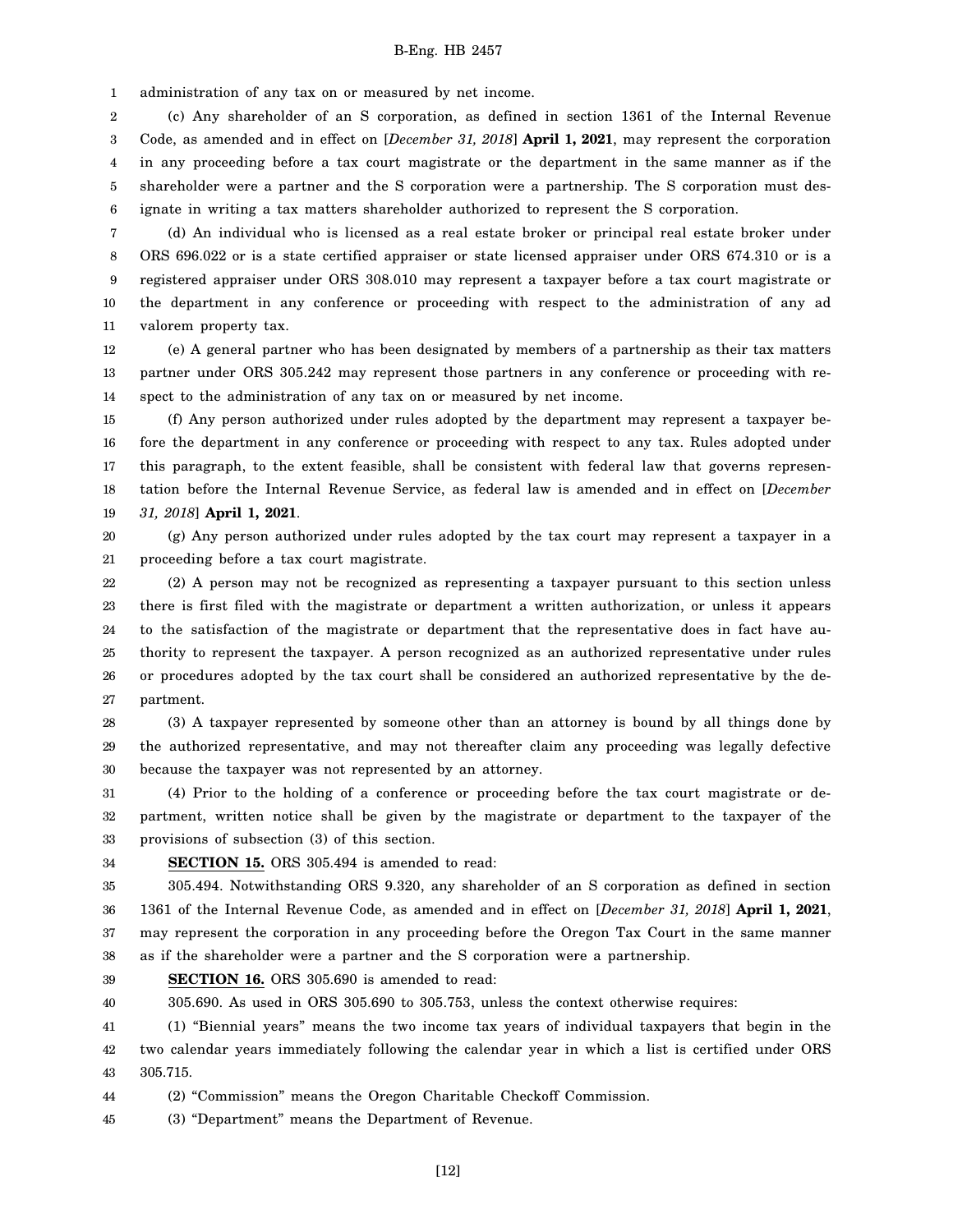1 2 3 4 5 6 7 8 9 10 11 12 13 14 15 16 17 18 19 20 21 22 23 24 25 26 27 28 29 30 31 32 33 34 35 36 37 38 39 40 41 42 43 44 45 (4) "Eligibility roster" means a list, prepared under ORS 305.715 and maintained by the commission in chronological order based on the date of form listing or date of eligibility determination, whichever is later, of charitable and governmental entities seeking inclusion on the Oregon individual income tax return forms. (5) "Form listed" or "form listing" means being listed on the Oregon individual income tax return form. (6) "Instruction listing" means being listed on the Department of Revenue instructions for tax return checkoff contribution. (7) "Internal Revenue Code" means the federal Internal Revenue Code as amended and in effect on [*December 31, 2018*] **April 1, 2021**. **SECTION 16a. If House Bill 2129 becomes law, section 16 of this 2021 Act (amending ORS 305.690) is repealed and ORS 305.690, as amended by section 1, chapter 8, Oregon Laws 2021 (Enrolled House Bill 2129), is amended to read:** 305.690. As used in ORS 305.690 to 305.753, unless the context otherwise requires: (1) "Commission" means the Oregon Charitable Checkoff Commission. (2) "Department" means the Department of Revenue. (3) "Internal Revenue Code" means the federal Internal Revenue Code as amended and in effect on [*December 31, 2020*] **April 1, 2021**. **SECTION 17.** ORS 305.842 is amended to read: 305.842. (1) As used in ORS 307.130, 307.147, 308A.450, 310.140 and 310.800, "Internal Revenue Code" means the federal Internal Revenue Code as amended and in effect on [*December 31, 2018*] **April 1, 2021**. (2) As used in ORS 311.666, "Internal Revenue Code" means the federal Internal Revenue Code as amended and in effect on [*December 31, 2018*] **April 1, 2021**, including amendments that take effect after that date. **SECTION 18.** ORS 314.011 is amended to read: 314.011. (1) As used in this chapter, unless the context requires otherwise, "department" means the Department of Revenue. (2) As used in this chapter: (a) Any term has the same meaning as when used in a comparable context in the laws of the United States relating to federal income taxes, unless a different meaning is clearly required or the term is specifically defined in this chapter. (b) Except where the Legislative Assembly has provided otherwise, a reference to the laws of the United States or to the Internal Revenue Code refers to the laws of the United States or to the Internal Revenue Code as they are amended and in effect: (A) On [*December 31, 2018*] **April 1, 2021**; or (B) If related to the definition of taxable income, as applicable to the tax year of the taxpayer. (c) With respect to ORS 314.105, 314.256 (relating to proxy tax on lobbying expenditures), 314.260 (1)(b), 314.302, 314.306, 314.330, 314.360, 314.362, 314.385, 314.402, 314.410, 314.412, 314.525, 314.767 (7), 314.771 and 314.772 and other provisions of this chapter, except those described in paragraph (b) of this subsection, any reference to the laws of the United States or to the Internal Revenue Code means the laws of the United States relating to income taxes or the Internal Revenue Code as they are amended on or before [*December 31, 2018*] **April 1, 2021**, even when the amendments take effect or become operative after that date, except where the Legislative Assembly has specifically provided otherwise.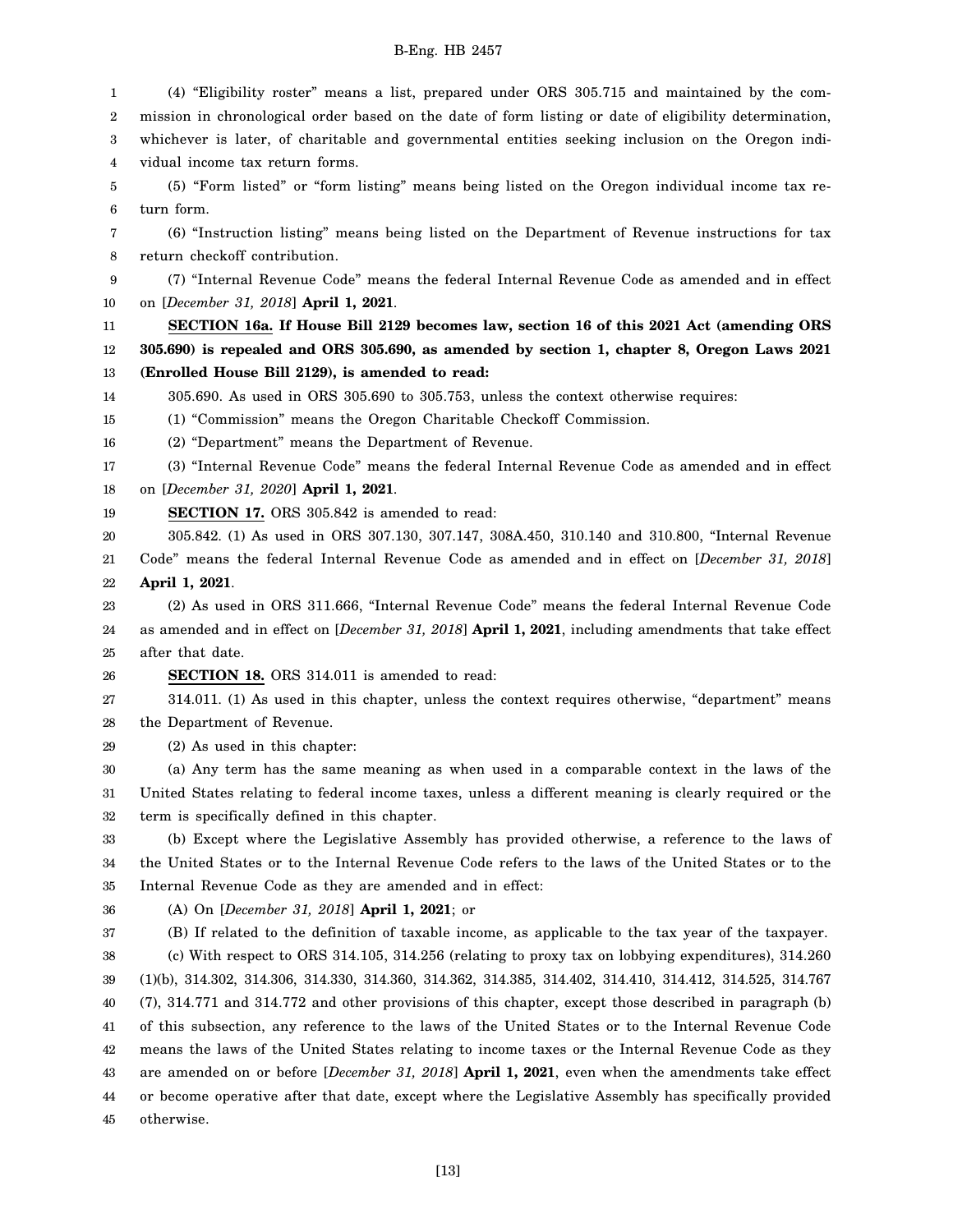1 2 3 4 5 6 7 (3) Insofar as is practicable in the administration of this chapter, the department shall apply and follow the administrative and judicial interpretations of the federal income tax law. When a provision of the federal income tax law is the subject of conflicting opinions by two or more federal courts, the department shall follow the rule observed by the United States Commissioner of Internal Revenue until the conflict is resolved. Nothing contained in this section limits the right or duty of the department to audit the return of any taxpayer or to determine any fact relating to the tax liability of any taxpayer.

8 9 10 11 (4) When portions of the Internal Revenue Code incorporated by reference as provided in subsection (2) of this section refer to rules or regulations prescribed by the Secretary of the Treasury, then such rules or regulations shall be regarded as rules adopted by the department under and in accordance with the provisions of this chapter, whenever they are prescribed or amended.

12 13 14 15 16 17 18 19 20 21 22 (5)(a) When portions of the Internal Revenue Code incorporated by reference as provided in subsection (2) of this section are later corrected by an Act or a Title within an Act of the United States Congress designated as an Act or Title making technical corrections, then notwithstanding the date that the Act or Title becomes law, those portions of the Internal Revenue Code, as so corrected, shall be the portions of the Internal Revenue Code incorporated by reference as provided in subsection (2) of this section and shall take effect, unless otherwise indicated by the Act or Title (in which case the provisions shall take effect as indicated in the Act or Title), as if originally included in the provisions of the Act being technically corrected. If, on account of this subsection, any adjustment is required to an Oregon return that would otherwise be prevented by operation of law or rule, the adjustment shall be made, notwithstanding any law or rule to the contrary, in the manner provided under ORS 314.135.

23 24 (b) As used in this subsection, "Act or Title" includes any subtitle, division or other part of an Act or Title.

25

# **SECTION 19.** ORS 314.306 is amended to read:

26 27 28 29 30 314.306. (1) If a taxpayer excludes an amount from federal gross income by reason of the discharge of indebtedness of the taxpayer under section 108(a)(1)(A) of the Internal Revenue Code (relating to discharge of indebtedness in a bankruptcy declared under U.S.C. Title 11), then, with respect to that portion of the excluded amount that is apportioned to Oregon, the taxpayer shall apply the rules in 11 U.S.C. 346(j), as amended and in effect on [*December 31, 2018*] **April 1, 2021**.

31 32 33 34 35 (2) If a taxpayer excludes an amount from federal gross income by reason of the discharge of indebtedness of the taxpayer under section 108(a)(1)(B) or (C) of the Internal Revenue Code (relating to discharge of indebtedness in insolvency or discharge of qualified farm indebtedness), then, with respect to that portion of the excluded amount that is apportioned to Oregon, the following paragraphs shall apply, in the following order:

36 37 38 39 (a) If the taxpayer has made the election under section 108(b)(5) of the Internal Revenue Code to first reduce the basis of the depreciable property of the taxpayer, the election shall also be effective for Oregon tax purposes. A corresponding reduction in the basis of the depreciable property of the taxpayer shall be made for Oregon tax purposes.

40 41 (b) The amount, if any, by which the following attributes are reduced under section 108(b)(1) of the Internal Revenue Code for federal tax purposes shall be added back for Oregon tax purposes:

42 (A) Federal net operating loss.

43 (B) Capital loss carryover.

44 45 (C) Basis of the property of the taxpayer, excluding amounts subject to the election under section 108(b)(5) of the Internal Revenue Code.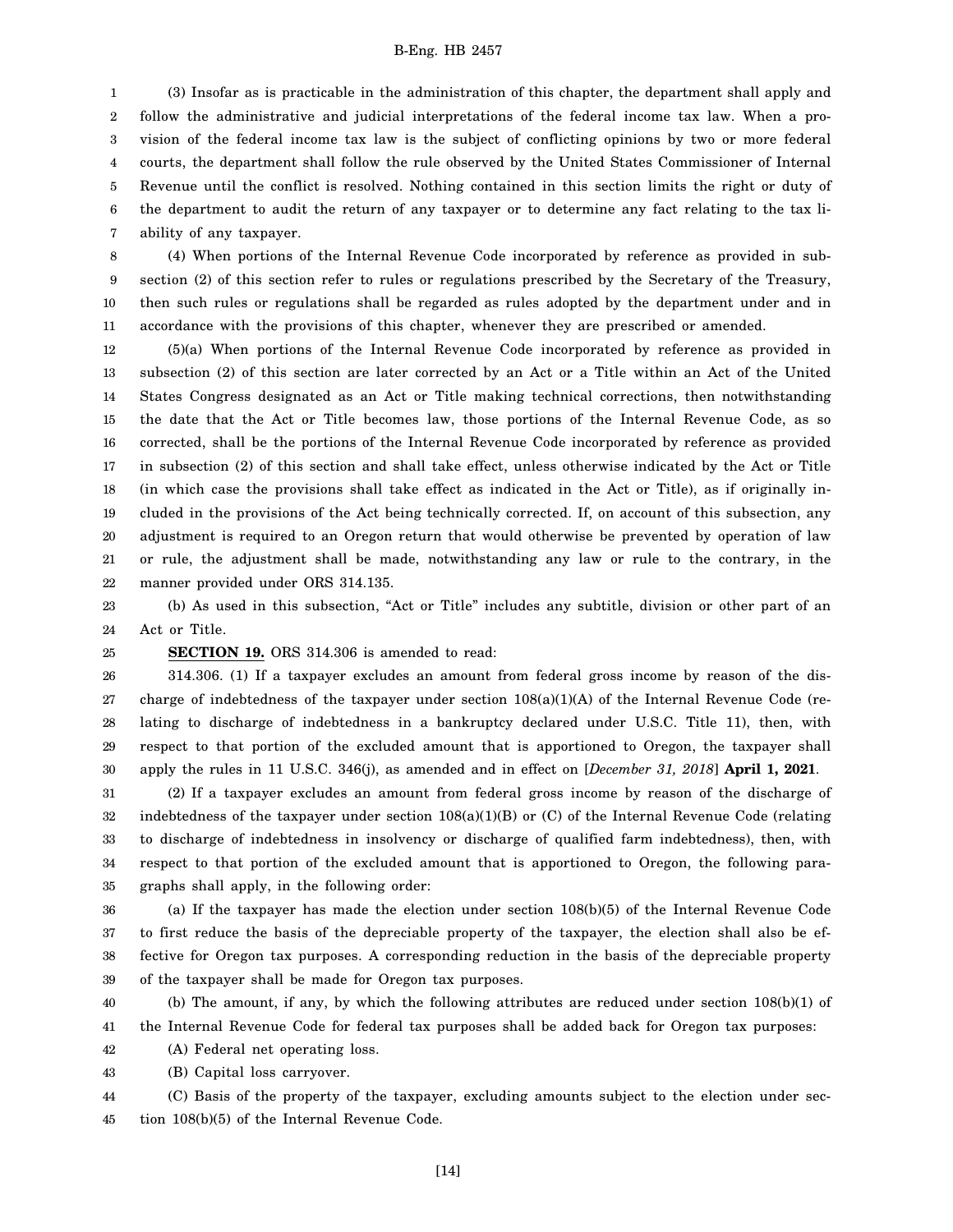1 (D) Passive activity loss carryover.

2 (c) Excluding amounts subject to the election in section 108(b)(5) of the Internal Revenue Code:

3 4 5 (A) Any Oregon net operating loss of an individual or corporate taxpayer, including a net operating loss carryover to the taxpayer, shall be reduced by the amount of discharged indebtedness. (B) Any net capital loss for the taxable year of the discharge, and any capital loss carryover to

6 7 the taxable year, shall be reduced by the amount of discharged indebtedness minus the total amount taken into account under subparagraph (A) of this paragraph.

8 9 10 (C) The basis of the property of the taxpayer shall be reduced by the amount of discharged indebtedness minus the total amount taken into account under subparagraphs (A) and (B) of this paragraph.

11 12 13 (D) The passive activity loss carryover under section 469(b) of the Internal Revenue Code from the taxable year of the discharge shall be reduced by the amount of discharged indebtedness minus the total amount taken into account under subparagraphs (A), (B) and (C) of this paragraph.

14 **SECTION 20.** ORS 315.004 is amended to read:

15 16 17 315.004. (1) Except when the context requires otherwise, the definitions contained in ORS chapters 314, 316, 317 and 318 are applicable in the construction, interpretation and application of the personal and corporate income and excise tax credits contained in this chapter.

18 19 20 21 (2)(a) For purposes of the tax credits contained in this chapter, any term has the same meaning as when used in a comparable context in the laws of the United States relating to federal income taxes, unless a different meaning is clearly required or the term is specifically defined for purposes of construing, interpreting and applying the credit.

22 23 24 25 (b) With respect to the tax credits contained in this chapter, any reference to the laws of the United States or to the Internal Revenue Code means the laws of the United States relating to income taxes or the Internal Revenue Code as they are amended on or before [*December 31, 2018*] **April 1, 2021**, even when the amendments take effect or become operative after that date.

26 27 28 29 30 31 32 (3) Insofar as is practicable in the administration of this chapter, the Department of Revenue shall apply and follow the administrative and judicial interpretations of the federal income tax law. When a provision of the federal income tax law is the subject of conflicting opinions by two or more federal courts, the department shall follow the rule observed by the United States Commissioner of Internal Revenue until the conflict is resolved. Nothing contained in this section limits the right or duty of the department to audit the return of any taxpayer or to determine any fact relating to the tax liability of any taxpayer.

33 34 35 36 (4) When portions of the Internal Revenue Code incorporated by reference as provided in subsection (2) of this section refer to rules or regulations prescribed by the Secretary of the Treasury, then such rules or regulations shall be regarded as rules adopted by the department under and in accordance with the provisions of this chapter, whenever they are prescribed or amended.

37 38 39 40 41 42 43 44 45 (5)(a) When portions of the Internal Revenue Code incorporated by reference as provided in subsection (2) of this section are later corrected by an Act or a Title within an Act of the United States Congress designated as an Act or Title making technical corrections, then notwithstanding the date that the Act or Title becomes law, those portions of the Internal Revenue Code, as so corrected, shall be the portions of the Internal Revenue Code incorporated by reference as provided in subsection (2) of this section and shall take effect, unless otherwise indicated by the Act or Title (in which case the provisions shall take effect as indicated in the Act or Title), as if originally included in the provisions of the Act being technically corrected. If, on account of this subsection, any adjustment is required to an Oregon return that would otherwise be prevented by operation of law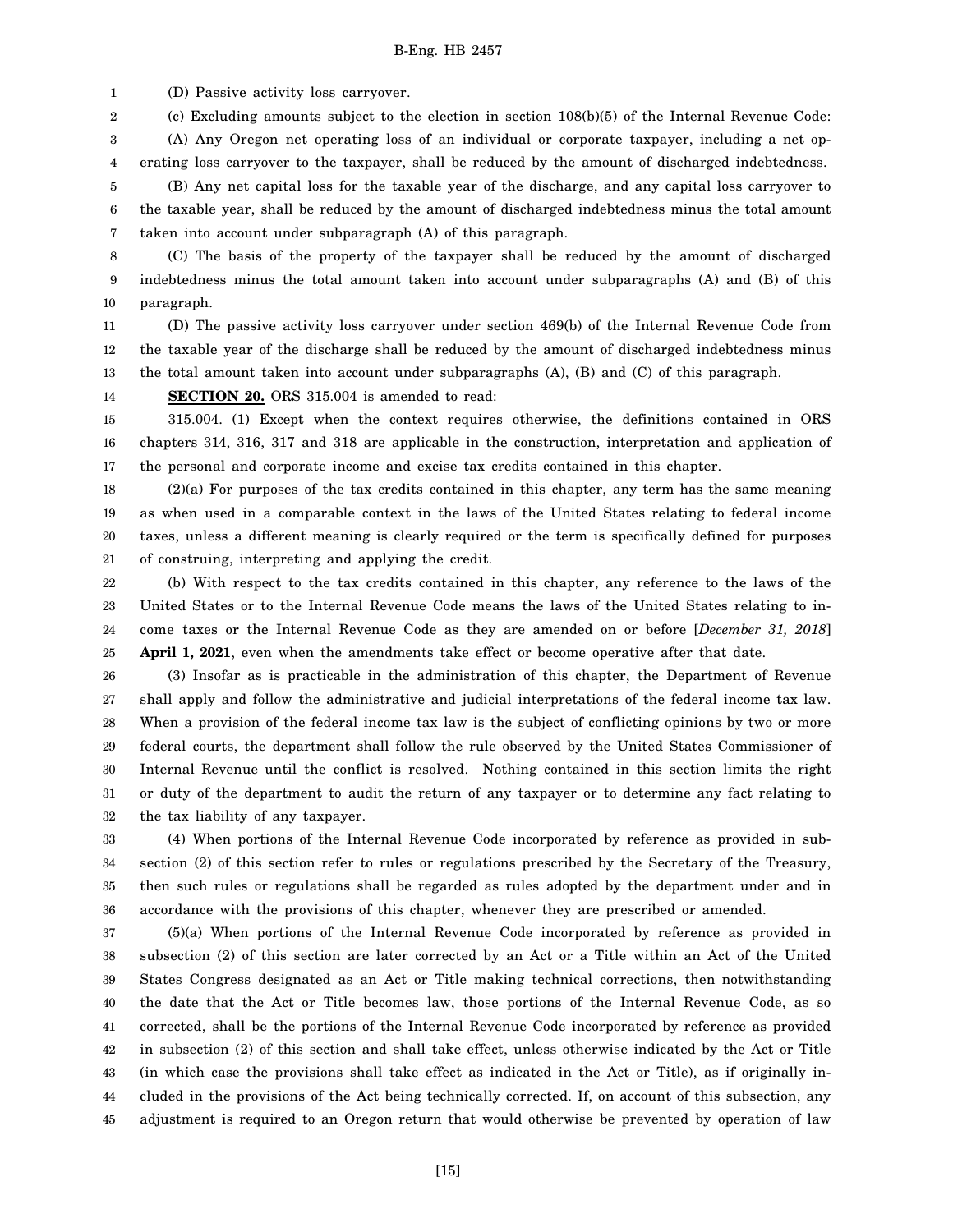1 2 3 4 5 6 7 8 9 10 11 12 13 14 15 16 17 18 19 20 21 22 23 24 25 26 27 28 29 30 31 32 33 34 35 36 37 38 39 40 41 42 43 44 45 or rule, the adjustment shall be made, notwithstanding any law or rule to the contrary, in the manner provided under ORS 314.135. (b) As used in this subsection, "Act or Title" includes any subtitle, division or other part of an Act or Title. **SECTION 21.** ORS 316.012 is amended to read: 316.012. Any term used in this chapter has the same meaning as when used in a comparable context in the laws of the United States relating to federal income taxes, unless a different meaning is clearly required or the term is specifically defined in this chapter. Except where the Legislative Assembly has provided otherwise, any reference in this chapter to the laws of the United States or to the Internal Revenue Code refers to the laws of the United States or to the Internal Revenue Code as they are amended and in effect: (1) On [*December 31, 2018*] **April 1, 2021**; or (2) If related to the definition of taxable income, as applicable to the tax year of the taxpayer. **SECTION 22.** ORS 316.147 is amended to read: 316.147. As used in ORS 316.147 to 316.149, unless the context requires otherwise: (1) "Eligible taxpayer" includes any individual who must pay taxes otherwise imposed by this chapter and: (a) Who pays or incurs expenses for the care of a qualified individual, through a payment method determined by rule of the Department of Revenue; and (b) Who has a household income, for the taxable year, not to exceed the maximum amount of household income allowed in ORS 310.640 (1989 Edition) for a homeowner or renter refund. (2) "Household income" means the aggregate income of the eligible taxpayer and the spouse of the taxpayer who reside in the household, that was received during a calendar year. "Household income" includes payments received by the eligible taxpayer or the spouse of the taxpayer under the federal Social Security Act for the benefit of a minor child or minor children who reside in the household. (3) "Income" means "adjusted gross income" as defined in the federal Internal Revenue Code, as amended and in effect on [*December 31, 2018*] **April 1, 2021**, even when the amendments take effect or become operative after that date, relating to the measurement of taxable income of individuals, estates and trusts, with the following modifications: (a) There shall be added to adjusted gross income the following items of otherwise exempt income: (A) The gross amount of any otherwise exempt pension less return of investment, if any. (B) Child support received by the taxpayer. (C) Inheritances. (D) Gifts and grants, the sum of which are in excess of \$500 per year. (E) Amounts received by a taxpayer or spouse of a taxpayer for support from a parent who is not a member of the taxpayer's household. (F) Life insurance proceeds. (G) Accident and health insurance proceeds, except reimbursement of incurred medical expenses. (H) Personal injury damages. (I) Sick pay that is not included in federal adjusted gross income. (J) Strike benefits excluded from federal gross income. (K) Worker's compensation, except for reimbursement of medical expense. (L) Military pay and benefits.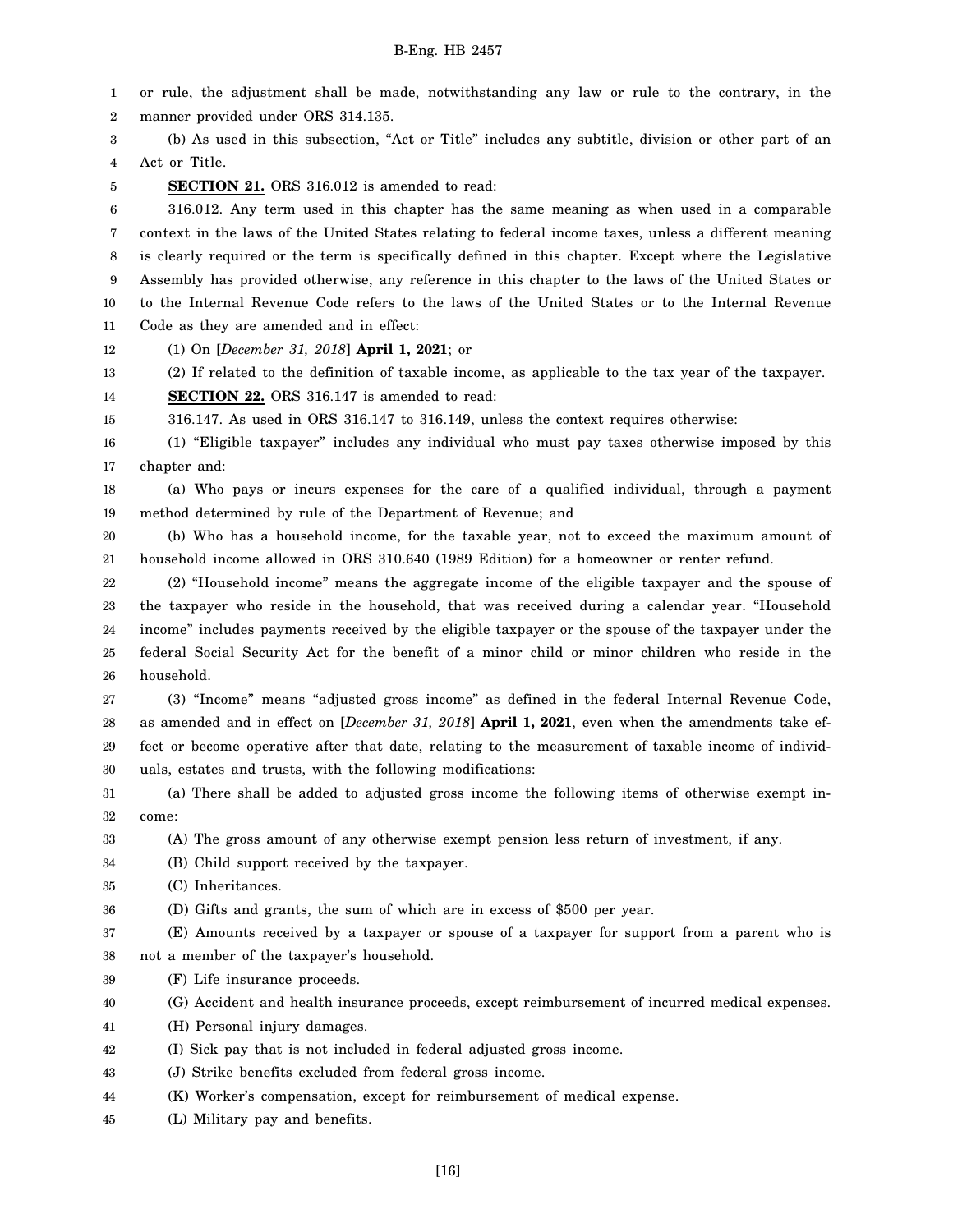1 2 3 4 5 6 7 8 9 10 11 12 13 14 15 16 17 18 19 20 21 22 23 24 25 26 27 28 29 30 31 32 33 34 35 36 37 38 39 40 41 42 43 44 45 (M) Veteran's benefits. (N) Payments received under the federal Social Security Act that are excluded from federal gross income. (O) Welfare payments, except as follows: (i) Payments for medical care, drugs and medical supplies, if the payments are not made directly to the welfare recipient; (ii) In-home services authorized and approved by the Department of Human Services; and (iii) Direct or indirect reimbursement of expenses paid or incurred for participation in work or training programs. (P) Nontaxable dividends. (Q) Nontaxable interest not included in federal adjusted gross income. (R) Rental allowance paid to a minister that is excluded from federal gross income. (S) Income from sources without the United States that is excluded from federal gross income. (b) Adjusted gross income shall be increased due to the disallowance of the following deductions: (A) The amount of the net loss, in excess of \$1,000, from all dispositions of tangible or intangible properties. (B) The amount of the net loss, in excess of \$1,000, from the operation of a farm or farms. (C) The amount of the net loss, in excess of \$1,000, from all operations of a trade or business, profession or other activity entered into for the production or collection of income. (D) The amount of the net loss, in excess of \$1,000, from tangible or intangible property held for the production of rents, royalties or other income. (E) The amount of any net operating loss carryovers or carrybacks included in federal adjusted gross income. (F) The amount, in excess of \$5,000, of the combined deductions or other allowances for depreciation, amortization or depletion. (G) The amount added or subtracted, as required within the context of this section, for adjustments made under ORS 316.680 (2)(d) and 316.707 to 316.737. (c) "Income" does not include the following: (A) Any governmental grant that must be used by the taxpayer for rehabilitation of the homestead of the taxpayer. (B) Any refund of Oregon personal income taxes that were imposed under this chapter. (4) "Qualified individual" includes an individual at least 60 years of age on the date that the expenses described in subsection (1)(a) of this section are paid or incurred by the eligible taxpayer: (a) Whose household income does not exceed \$7,500 for the calendar year in which the taxable year of the taxpayer begins; (b) Who is eligible for authorized services as defined in ORS 410.410 under Oregon Project Independence; (c) Who is certified by the Department of Human Services; and (d) Whose care or any portion thereof is not paid for under ORS chapter 414. **SECTION 23.** ORS 316.157 is amended to read: 316.157. (1) In the case of an eligible individual, there shall be allowed as a credit against the taxes otherwise due under this chapter for the taxable year an amount equal to the lesser of the tax liability of the taxpayer or nine percent of net pension income. (2) For purposes of this section: (a) "Eligible individual" means any individual who is receiving pension income and who has at-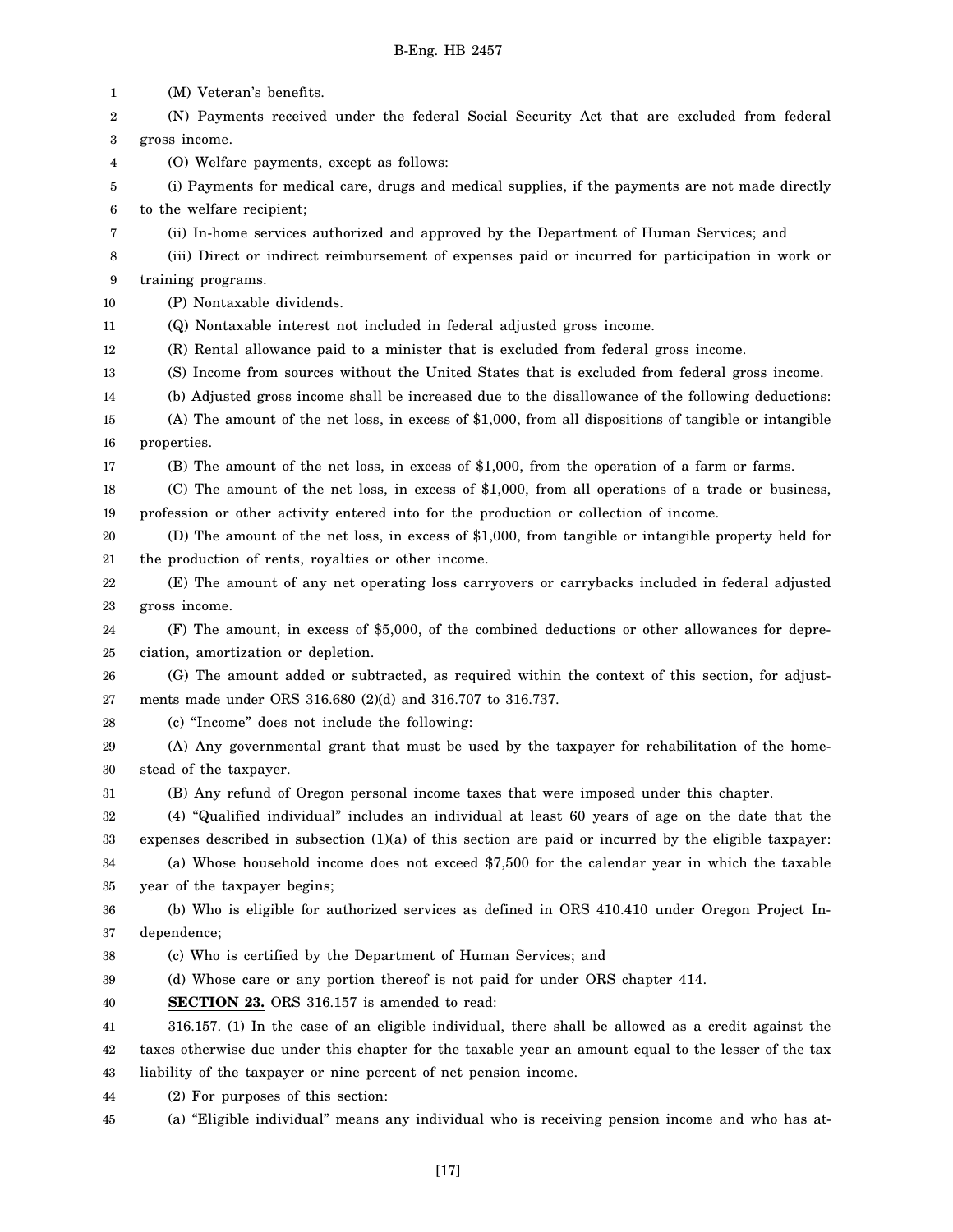1  $\mathfrak{D}$ 3 4 5 6 7 8 9 10 11 12 13 14 15 16 17 18 19 20 21 22 23 24 25 26 27 28 29 30 31 32 33 34 35 36 37 38 39 40 41 42 43 44 45 tained 62 years of age before the close of the taxable year. (b) "Household income" means the aggregate income of the taxpayer and the spouse of the taxpayer who reside in the household, that was received during the taxable year for which a credit is claimed, except that "household income" does not include Social Security benefits received by the taxpayer or the spouse of the taxpayer. (c) "Income" means "adjusted gross income" as defined in the federal Internal Revenue Code, as amended and in effect on [*December 31, 2018*] **April 1, 2021**, even when the amendments take effect or become operative after that date, relating to the measurement of taxable income of individuals, estates and trusts, with the following modifications: (A) There shall be added to adjusted gross income the following items of otherwise exempt income: (i) The gross amount of any otherwise exempt pension less return of investment, if any. (ii) Child support received by the taxpayer. (iii) Inheritances. (iv) Gifts and grants, the sum of which are in excess of \$500 per year. (v) Amounts received by a taxpayer or spouse of a taxpayer for support from a parent who is not a member of the taxpayer's household. (vi) Life insurance proceeds. (vii) Accident and health insurance proceeds, except reimbursement of incurred medical expenses. (viii) Personal injury damages. (ix) Sick pay that is not included in federal adjusted gross income. (x) Strike benefits excluded from federal gross income. (xi) Worker's compensation, except for reimbursement of medical expense. (xii) Military pay and benefits. (xiii) Veteran's benefits. (xiv) Payments received under the federal Social Security Act that are excluded from federal gross income. (xv) Welfare payments, except as follows: (I) Payments for medical care, drugs and medical supplies, if the payments are not made directly to the welfare recipient; (II) In-home services authorized and approved by the Department of Human Services; and (III) Direct or indirect reimbursement of expenses paid or incurred for participation in work or training programs. (xvi) Nontaxable dividends. (xvii) Nontaxable interest not included in federal adjusted gross income. (xviii) Rental allowance paid to a minister that is excluded from federal gross income. (xix) Income from sources without the United States that is excluded from federal gross income. (B) Adjusted gross income shall be increased due to the disallowance of the following deductions: (i) The amount of the net loss, in excess of \$1,000, from all dispositions of tangible or intangible properties. (ii) The amount of the net loss, in excess of \$1,000, from the operation of a farm or farms. (iii) The amount of the net loss, in excess of \$1,000, from all operations of a trade or business, profession or other activity entered into for the production or collection of income.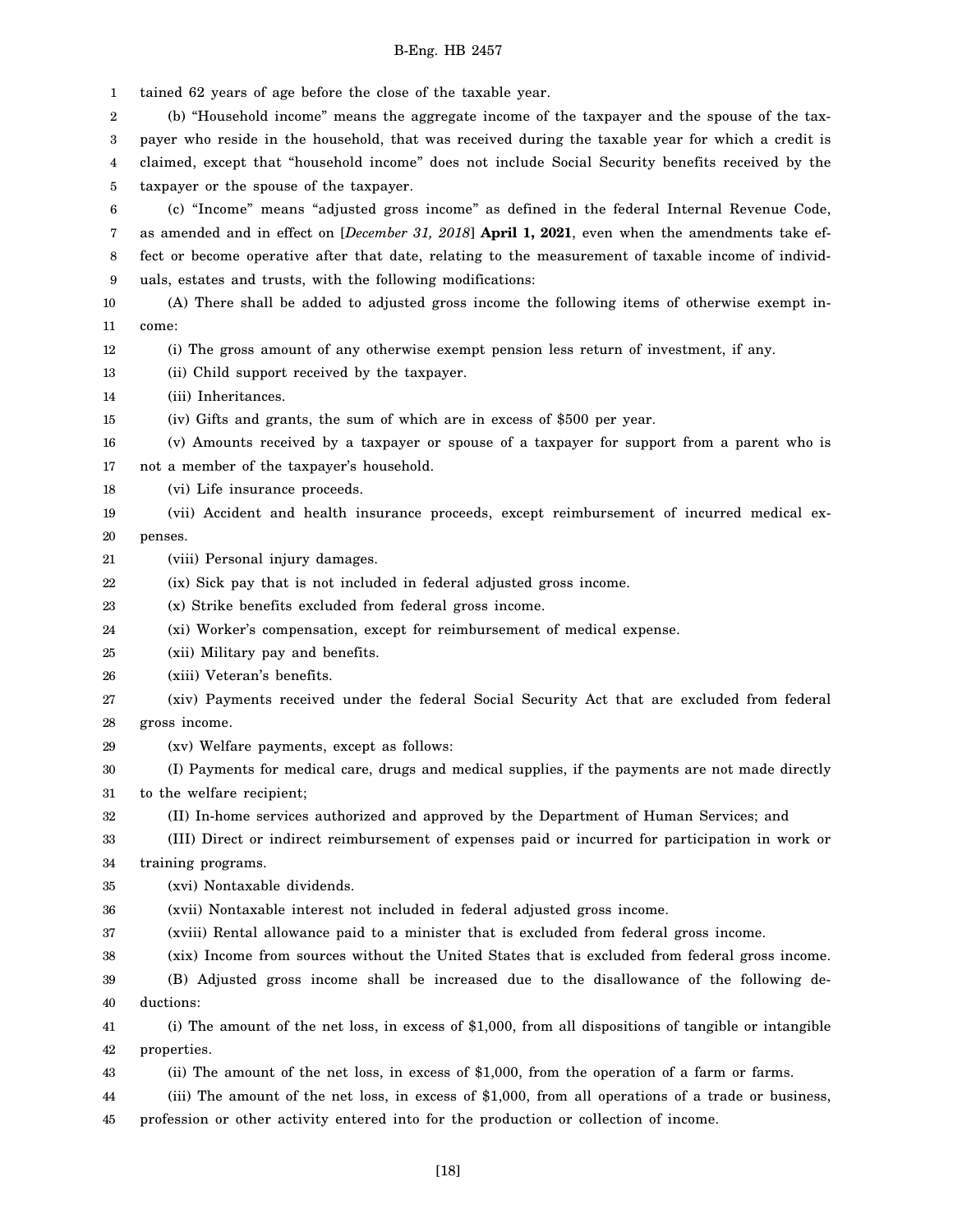1 2 3 4 5 6 7 8 9 10 11 12 13 14 15 16 17 18 19 20 21 22 23 24 25 26 27 28 29 30 31 32 33 34 35 36 37 38 39 40 41 42 43 44 45 (iv) The amount of the net loss, in excess of \$1,000, from tangible or intangible property held for the production of rents, royalties or other income. (v) The amount of any net operating loss carryovers or carrybacks included in federal adjusted gross income. (vi) The amount, in excess of \$5,000, of the combined deductions or other allowances for depreciation, amortization or depletion. (vii) The amount added or subtracted, as required within the context of this section, for adjustments made under ORS 316.680 (2)(d) and 316.707 to 316.737. (C) "Income" does not include the following: (i) Any governmental grant that must be used by the taxpayer for rehabilitation of the homestead of the taxpayer. (ii) Any refund of Oregon personal income taxes that were imposed under this chapter. (d) "Net pension income" means: (A) For eligible individuals filing a joint return, the lesser of the pension income of the eligible individuals received during the taxable year or the excess, if any, of \$15,000 over the sum of the following amounts: (i) Any Social Security benefits received by the eligible individual, or by the spouse of the individual, during the taxable year; and (ii) The excess, if any, of household income over \$30,000. (B) For an eligible individual filing a return other than a joint return, the lesser of the pension income of the eligible individual received during the taxable year or the excess, if any, of \$7,500 over the sum of the following amounts: (i) Any Social Security benefits received by the eligible individual during the taxable year; and (ii) The excess, if any, of household income over \$15,000. (e) "Pension income" means income included in Oregon taxable income from: (A) Distributions from or pursuant to an employee pension benefit plan, as defined in section 3(2) of the Employee Retirement Income Security Act of 1974, which satisfies the requirements of section 401 of the Internal Revenue Code; (B) Distributions from or pursuant to a public retirement system of this state or a political subdivision of this state, or a public retirement system created by an Act of this state or a political subdivision of this state, or the public retirement system of any other state or local government; (C) Distributions from or pursuant to a federal retirement system created by the federal government for any officer or employee of the United States, including any person retired from service in the United States Civil Service, the Armed Forces of the United States or any agency or subdivision thereof; (D) Distributions or withdrawals from or pursuant to an eligible deferred compensation plan which satisfies the requirements of section 457 of the Internal Revenue Code; (E) Distributions or withdrawals from or pursuant to an individual retirement account, annuity or trust or simplified employee pension which satisfies the requirements of section 408 of the Internal Revenue Code; and (F) Distributions or withdrawals from or pursuant to an employee annuity, including custodial accounts treated as annuities, subject to section 403 (a) or (b) of the Internal Revenue Code. (f) "Social Security benefits" means Social Security benefits, as defined in section 86 of the Internal Revenue Code (Title II Social Security or tier 1 railroad retirement benefits). (3) If a change in the taxable year of the eligible individual occurs as described in ORS 314.085,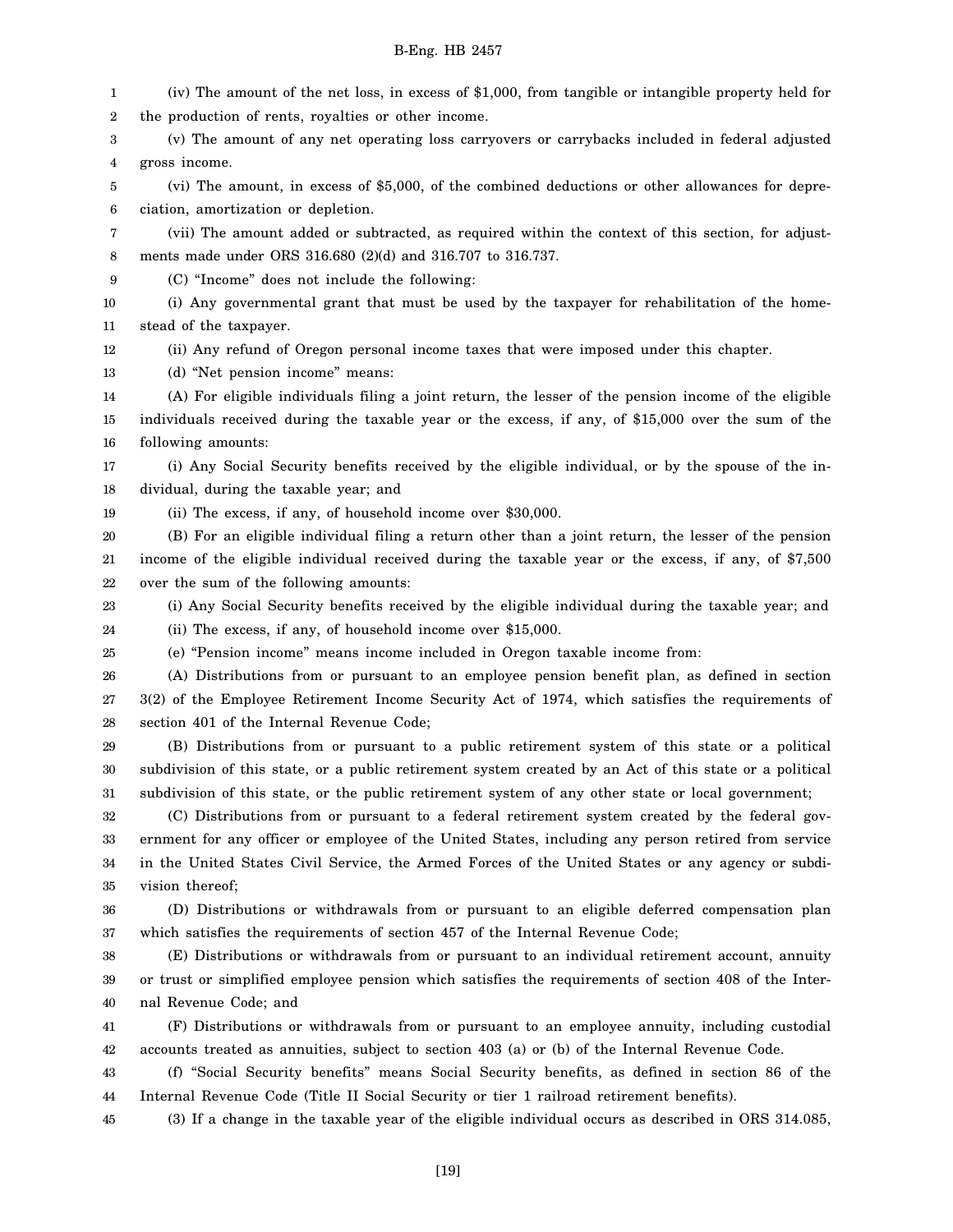1 or if the Department of Revenue terminates the tax year of the eligible individual under ORS

2 3 314.440, the credit allowed by this section shall be prorated or computed in a manner consistent with ORS 314.085.

4 5 6 (4) If a change in the status of the eligible individual from resident to nonresident or from nonresident to resident occurs, the credit allowed by this section shall be determined in a manner consistent with subsection (1) of this section.

7 **SECTION 24.** ORS 317.010 is amended to read:

8 317.010. As used in this chapter, unless the context requires otherwise:

9 10 (1) "Centrally assessed corporation" means every corporation the property of which is assessed by the Department of Revenue under ORS 308.505 to 308.674.

11 (2) "Department" means the Department of Revenue.

12 13 (3)(a) "Consolidated federal return" means the return permitted or required to be filed by a group of affiliated corporations under section 1501 of the Internal Revenue Code.

14 (b) "Consolidated state return" means the return required to be filed under ORS 317.710 (5).

15 16 17 18 19 20 21 (4) "Doing business" means any transaction or transactions in the course of its activities conducted within the state by a national banking association, or any other corporation; provided, however, that a foreign corporation whose activities in this state are confined to purchases of personal property, and the storage thereof incident to shipment outside the state, shall not be deemed to be doing business unless such foreign corporation is an affiliate of another foreign or domestic corporation which is doing business in Oregon. Whether or not corporations are affiliated shall be determined as provided in section 1504 of the Internal Revenue Code.

22 23 24 (5) "Excise tax" means a tax measured by or according to net income imposed upon national banking associations, all other banks, and financial, centrally assessed, mercantile, manufacturing and business corporations for the privilege of carrying on or doing business in this state.

25 26 27 (6) "Financial institution" has the meaning given that term in ORS 314.610 except that it does not include a credit union as defined in ORS 723.006, an interstate credit union as defined in ORS 723.001 or a federal credit union.

28 29 30 (7) "Internal Revenue Code," except where the Legislative Assembly has provided otherwise, refers to the laws of the United States or to the Internal Revenue Code as they are amended and in effect:

31 (a) On [*December 31, 2018*] **April 1, 2021**; or

32 (b) If related to the definition of taxable income, as applicable to the tax year of the taxpayer.

33 34 35 (8) "Oregon taxable income" means taxable income, less the deduction allowed under ORS 317.476, except as otherwise provided with respect to insurers in subsection (11) of this section and ORS 317.650 to 317.665.

36 37 (9) "Oregon net loss" means taxable loss, except as otherwise provided with respect to insurers in subsection (11) of this section and ORS 317.650 to 317.665.

38 39 40 41 42 43 44 45 (10) "Taxable income or loss" means the taxable income or loss determined, or in the case of a corporation for which no federal taxable income or loss is determined, as would be determined, under chapter 1, Subtitle A of the Internal Revenue Code and any other laws of the United States relating to the determination of taxable income or loss of corporate taxpayers, with the additions, subtractions, adjustments and other modifications as are specifically prescribed by this chapter except that in determining taxable income or loss for any year, no deduction under ORS 317.476 or 317.478 and section 45b, chapter 293, Oregon Laws 1987, shall be allowed. If the corporation is a corporation to which ORS 314.280 or 314.605 to 314.675 (requiring or permitting apportionment of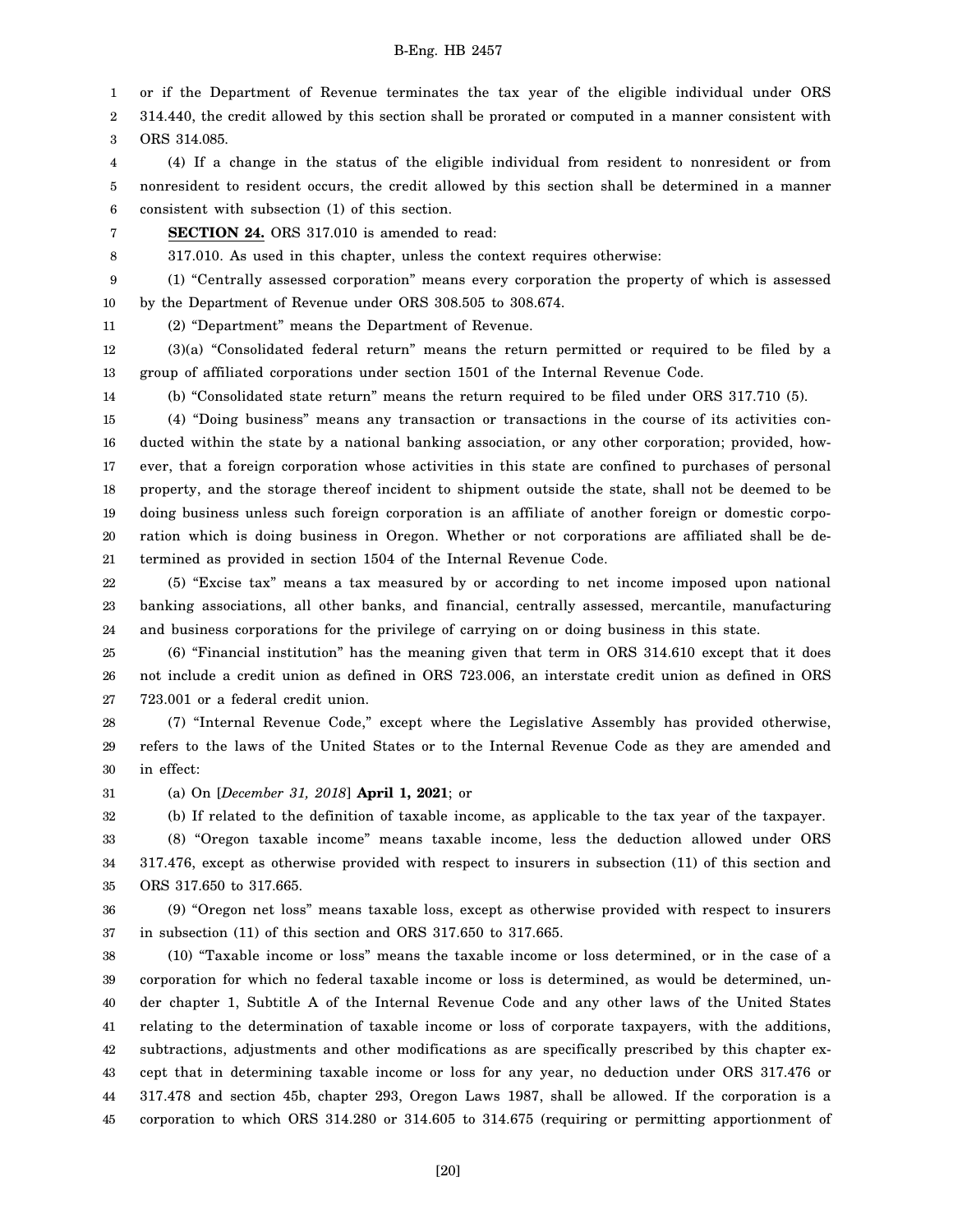1 2 income from transactions or activities carried on both within and without the state) applies, to derive taxable income or loss, the following shall occur:

3 4 (a) From the amount otherwise determined under this subsection, subtract nonapportionable income, or add nonapportionable loss, whichever is applicable.

5 6 7 (b) Multiply the amount determined under paragraph (a) of this subsection by the Oregon apportionment percentage defined under ORS 314.280, 314.650 or 314.667, whichever is applicable. The resulting product shall be Oregon apportioned income or loss.

8 9 10 11 12 (c) To the amount determined as Oregon apportioned income or loss under paragraph (b) of this subsection, add nonapportionable income allocable entirely to Oregon under ORS 314.280 or 314.625 to 314.645, or subtract nonapportionable loss allocable entirely to Oregon under ORS 314.280 or 314.625 to 314.645. The resulting figure is "taxable income or loss" for those corporations carrying on taxable transactions or activities both within and without Oregon.

13 14 15 16 17 18 (11) As used in ORS 317.122 and 317.650 to 317.665, "insurer" means any domestic, foreign or alien insurer as defined in ORS 731.082 and any interinsurance and reciprocal exchange and its attorney in fact with respect to its attorney in fact net income as a corporate attorney in fact acting as attorney in compliance with ORS 731.458, 731.462, 731.466 and 731.470 for the reciprocal or interinsurance exchange. However, "insurer" does not include title insurers or health care service contractors operating pursuant to ORS 750.005 to 750.095.

19 **SECTION 25.** ORS 317.097 is amended to read:

20 317.097. (1) As used in this section:

21 22 (a) "Annual rate" means the yearly interest rate specified on the note, and not the annual percentage rate, if any, disclosed to the applicant to comply with the federal Truth in Lending Act.

23 24 (b) "Finance charge" means the total of all interest, loan fees, interest on any loan fees financed by the lending institution, and other charges related to the cost of obtaining credit.

25 26 27 (c) "Lending institution" means any insured institution, as that term is defined in ORS 706.008, any mortgage banking company that maintains an office in this state or any community development corporation that is organized under the Oregon Nonprofit Corporation Law.

28 (d) "Manufactured dwelling park" has the meaning given that term in ORS 446.003.

29 30 31 (e) "Nonprofit corporation" means a corporation that is exempt from income taxes under section 501(c)(3) or (4) of the Internal Revenue Code as amended and in effect on [*December 31, 2018*] **April 1, 2021**.

32 33 34 35 (f) "Preservation project" means housing that was previously developed as affordable housing with a contract for rent assistance from the United States Department of Housing and Urban Development or the United States Department of Agriculture and that is being acquired by a sponsoring entity.

36 37 (g) "Qualified assignee" means any investor participating in the secondary market for real estate loans.

38 39 40 (h) "Qualified borrower" means any borrower that is a sponsoring entity that has a controlling interest in the real property that is financed by a qualified loan. A controlling interest includes a controlling interest in the general partner of a limited partnership that owns the real property.

41 (i) "Qualified loan" means:

42 43 (A) A loan that meets the criteria stated in subsection (5) of this section or that is made to refinance a loan that meets the criteria described in subsection (5) of this section; or

44 45 (B) The purchase by a lending institution of bonds, as defined in ORS 286A.001, issued on behalf of the Housing and Community Services Department, the proceeds of which are used to finance or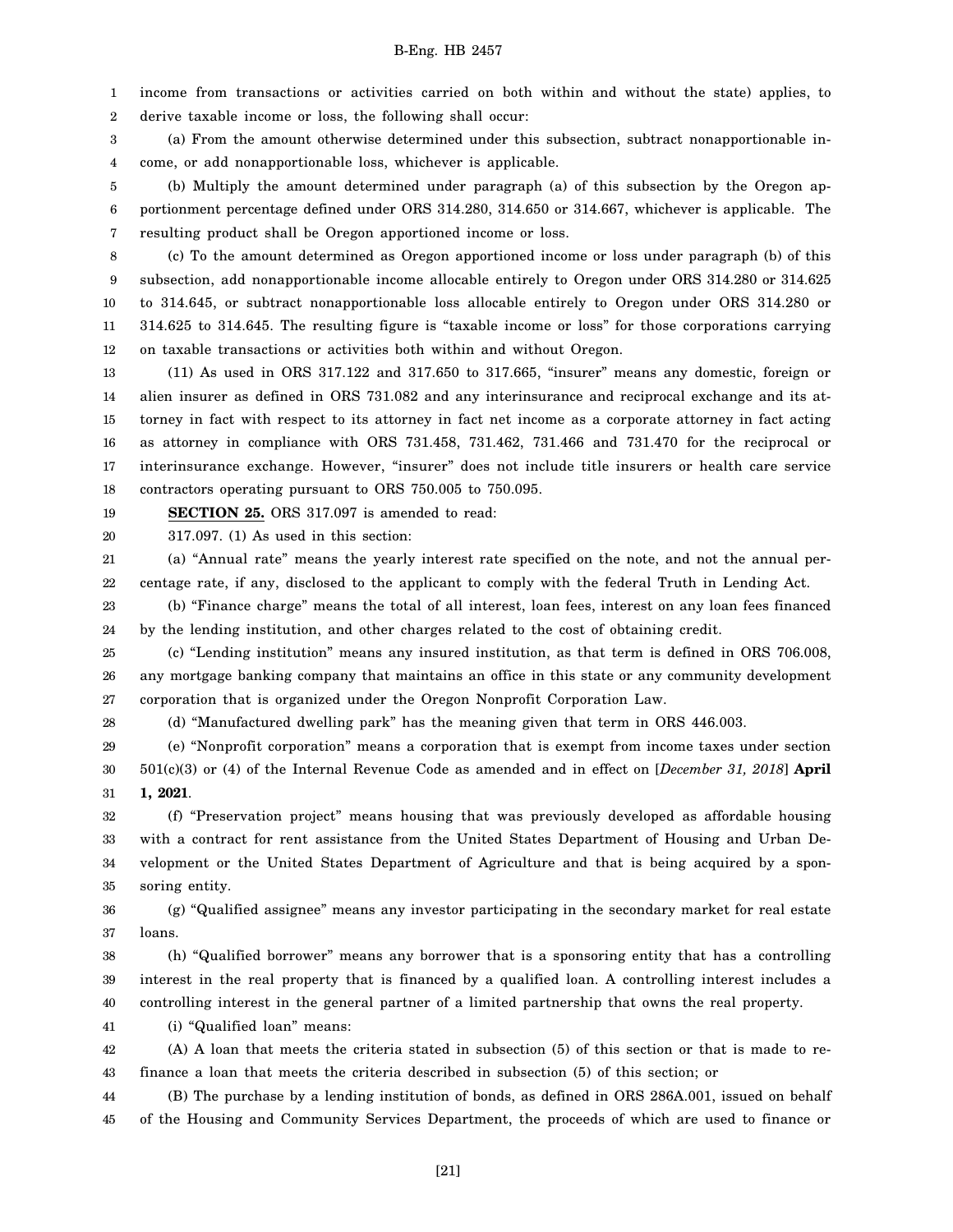1 refinance a loan that meets the criteria described in subsection (5) of this section.

2 3 4 (j) "Sponsoring entity" means a nonprofit corporation, nonprofit cooperative, state governmental entity, local unit of government as defined in ORS 466.706, housing authority or any other person, provided that the person has agreed to restrictive covenants imposed by a nonprofit corporation,

5 nonprofit cooperative, state governmental entity, local unit of government or housing authority.

6 7 8 9 (2) The Department of Revenue shall allow a credit against taxes otherwise due under this chapter for the tax year to a lending institution that makes a qualified loan certified by the Housing and Community Services Department as provided in subsection (7) of this section. The amount of the credit is equal to the difference between:

10 11 12 (a) The amount of finance charge charged by the lending institution during the tax year at an annual rate less than the market rate for a qualified loan that is made before January 1, 2026, that complies with the requirements of this section; and

13 14 15 16 17 (b) The amount of finance charge that would have been charged during the tax year by the lending institution for the qualified loan for housing construction, development, acquisition or rehabilitation measured at the annual rate charged by the lending institution for nonsubsidized loans made under like terms and conditions at the time the qualified loan for housing construction, development, acquisition or rehabilitation is made.

18 19 20 (3) The maximum amount of credit for the difference between the amounts described in subsection (2)(a) and (b) of this section may not exceed four percent of the average unpaid balance of the qualified loan during the tax year for which the credit is claimed.

21 22 23 24 25 26 27 28 (4) Any tax credit allowed under this section that is not used by the taxpayer in a particular year may be carried forward and offset against the taxpayer's tax liability for the next succeeding tax year. Any credit remaining unused in the next succeeding tax year may be carried forward and used in the second succeeding tax year, and likewise, any credit not used in that second succeeding tax year may be carried forward and used in the third succeeding tax year, and any credit not used in that third succeeding tax year may be carried forward and used in the fourth succeeding tax year, and any credit not used in that fourth succeeding tax year may be carried forward and used in the fifth succeeding tax year, but may not be carried forward for any tax year thereafter.

29 30 31 32 (5) To be eligible for the tax credit allowable under this section, a lending institution must make a qualified loan by either purchasing bonds, as defined in ORS 286A.001, issued on behalf of the Housing and Community Services Department, the proceeds of which are used to finance or refinance a loan that meets the criteria stated in this subsection, or by making a loan directly to:

33 34 35 (a) An individual or individuals who own a dwelling, participate in an owner-occupied community rehabilitation program and are certified by the local government or its designated agent as having an income level when the loan is made of less than 80 percent of the area median income;

36

(b) A qualified borrower who:

37 38 (A) Uses the loan proceeds to finance construction, development, acquisition or rehabilitation of housing; and

39 40 (B) Provides a written certification executed by the Housing and Community Services Department that the:

41 42 (i) Housing created by the loan is or will be occupied by households earning less than 80 percent of the area median income; and

43 44 (ii) Full amount of savings from the reduced interest rate provided by the lending institution is or will be passed on to the tenants in the form of reduced housing payments;

45 (c) Subject to subsection (14) of this section, a qualified borrower who: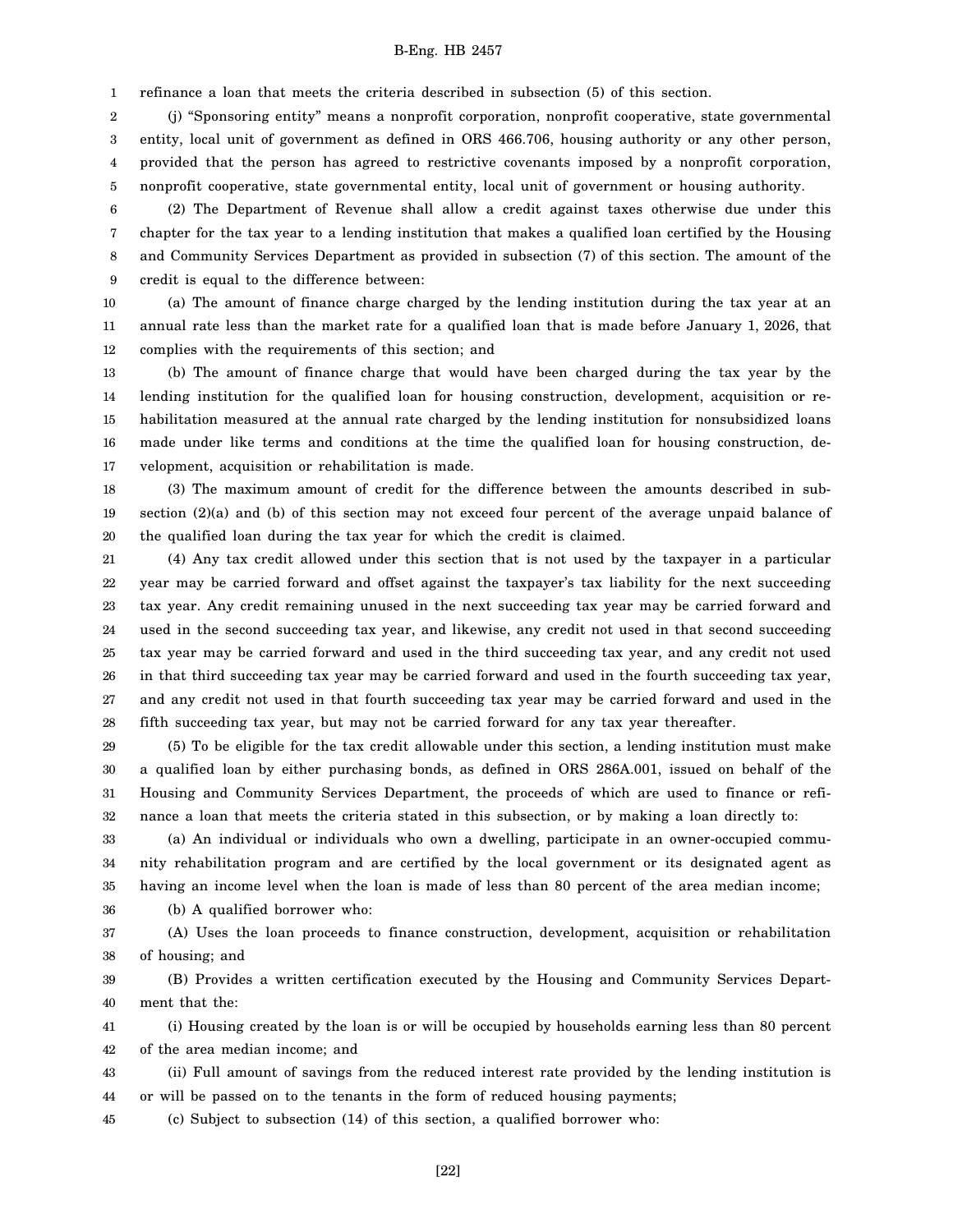1 2 (A) Uses the loan proceeds to finance construction, development, acquisition or rehabilitation of housing consisting of a manufactured dwelling park; and

3 4 5 (B) Provides a written certification executed by the Housing and Community Services Department that the housing will continue to be operated as a manufactured dwelling park during the period for which the tax credit is allowed; or

6 (d) A qualified borrower who:

7 8 (A) Uses the loan proceeds to finance acquisition or rehabilitation of housing consisting of a preservation project; and

9 10 (B) Provides a written certification executed by the Housing and Community Services Department that the housing preserved by the loan:

11 12 (i) Is or will be occupied by households earning less than 80 percent of the area median income; and

13 14 15 (ii) Is the subject of a rent assistance contract with the United States Department of Housing and Urban Development or the United States Department of Agriculture that will be maintained by the qualified borrower.

16 17 18 (6) A loan made to refinance a loan that meets the criteria stated in subsection (5) of this section must be treated the same as a loan that meets the criteria stated in subsection (5) of this section.

19 20 21 22 (7) For a qualified loan to be eligible for the tax credit allowable under this section, the Housing and Community Services Department must execute a written certification for the qualified loan that: (a) Specifies the period, not to exceed 20 years, as determined by the Housing and Community Services Department, during which the tax credit is allowed for the qualified loan; and

23 24 (b) States that the qualified loan is within the limitation imposed by subsection (8) of this section.

25 26 27 28 29 30 31 (8) The Housing and Community Services Department may certify qualified loans that are eligible under subsection (5) of this section if the total credits attributable to all qualified loans eligible for credits under this section and then outstanding do not exceed \$25 million for any fiscal year. In making loan certifications under subsection (7) of this section, the Housing and Community Services Department shall attempt to distribute the tax credits statewide, but shall concentrate the tax credits in those areas of the state that are determined by the Oregon Housing Stability Council to have the greatest need for affordable housing.

32

(9) The tax credit provided for in this section may be taken whether or not:

33 34 (a) The financial institution is eligible to take a federal income tax credit under section 42 of the Internal Revenue Code with respect to the project financed by the qualified loan; or

35 36 (b) The project receives financing from bonds, the interest on which is exempt from federal taxation under section 103 of the Internal Revenue Code.

37 38 39 40 41 42  $(10)$  For a qualified loan defined in subsection  $(1)(i)(B)$  of this section financed through the purchase of bonds, the interest of which is exempt from federal taxation under section 103 of the Internal Revenue Code, the amount of finance charge that would have been charged under subsection (2)(b) of this section is determined by reference to the finance charge that would have been charged if the federally tax exempt bonds had been issued and the tax credit under this section did not apply.

43 44 45 (11) A lending institution may sell a qualified loan for which a certification has been executed to a qualified assignee whether or not the lending institution retains servicing of the qualified loan so long as a designated lending institution maintains records, annually verified by a loan servicer,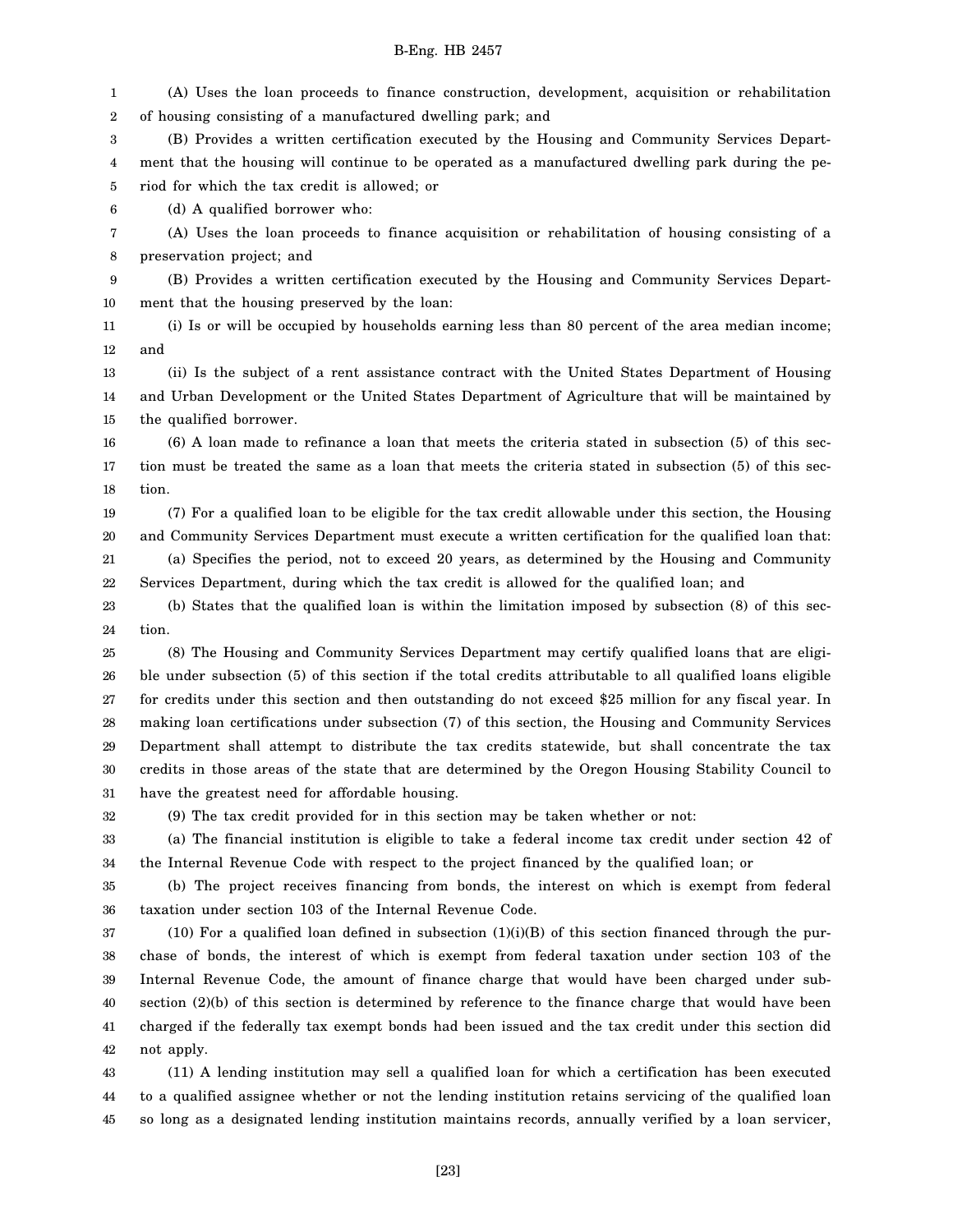1 that establish the amount of tax credit earned by the taxpayer throughout each year of eligibility.

2 3 4 5 6 7 (12) Notwithstanding any other provision of law, a lending institution that is a community development corporation organized under the Oregon Nonprofit Corporation Law may transfer all or part of a tax credit allowed under this section to one or more other lending institutions that are stockholders or members of the community development corporation or that otherwise participate through the community development corporation in the making of one or more qualified loans for which the tax credit under this section is allowed.

8 9 10 (13) The lending institution shall file an annual statement with the Housing and Community Services Department, specifying that it has conformed with all requirements imposed by law to qualify for a tax credit under this section.

11 12 13 (14) Notwithstanding subsection (1)(h) and (j) of this section, a qualified borrower on a loan to finance the construction, development, acquisition or rehabilitation of a manufactured dwelling park under subsection  $(5)(c)$  of this section must be:

14 15 (a) A nonprofit corporation, manufactured dwelling park nonprofit cooperative, state governmental entity, local unit of government as defined in ORS 466.706 or housing authority; or

16 17 18 (b) A nonprofit corporation or housing authority that has a controlling interest in the real property that is financed by a qualified loan. A controlling interest includes a controlling interest in the general partner of a limited partnership that owns the real property.

19 20 21 (15) The Department of Revenue may require that a lending institution that has earned the credit and a lending institution that intends to claim the credit jointly file a notice, as prescribed by the Department of Revenue. The notice must comply with ORS 315.056 (2) or 315.058 (2).

22 23 (16) The Housing and Community Services Department shall provide information to the Department of Revenue about all certifications executed under this section, if required by ORS 315.058.

24 25 (17) The Housing and Community Services Department and the Department of Revenue may adopt rules to carry out the provisions of this section.

26 27 **SECTION 26.** ORS 317A.100, as amended by section 1, chapter 2, Oregon Laws 2020 (first special session), is amended to read:

28 317A.100. As used in ORS 317A.100 to 317A.158:

29 (1)(a) "Commercial activity" means:

30 31 32 (A) The total amount realized by a person, arising from transactions and activity in the regular course of the person's trade or business, without deduction for expenses incurred by the trade or business;

33 (B) If received by a financial institution:

34 35 (i) If the reporting person for a financial institution is a holding company, all items of income reported on the FR Y-9 filed by the holding company;

36 37 (ii) If the reporting person for a financial institution is a bank organization, all items of income reported on the call report filed by the bank organization; and

38 39 (iii) If the reporting person for a financial institution is a nonbank financial organization, all items of income reported in accordance with generally accepted accounting principles; and

40 41 42 43 (C)(i) If received by an insurer, as reported on the statement of premiums accompanying the annual statement required under ORS 731.574 to be filed with the Director of the Department of Consumer and Business Services, all gross direct life insurance premiums, gross direct accident and health insurance premiums and gross direct property and casualty insurance premiums; and

44 45 (ii) The gross amount of surplus lines premiums received on Oregon home state risks as shown in the report required by ORS 735.465.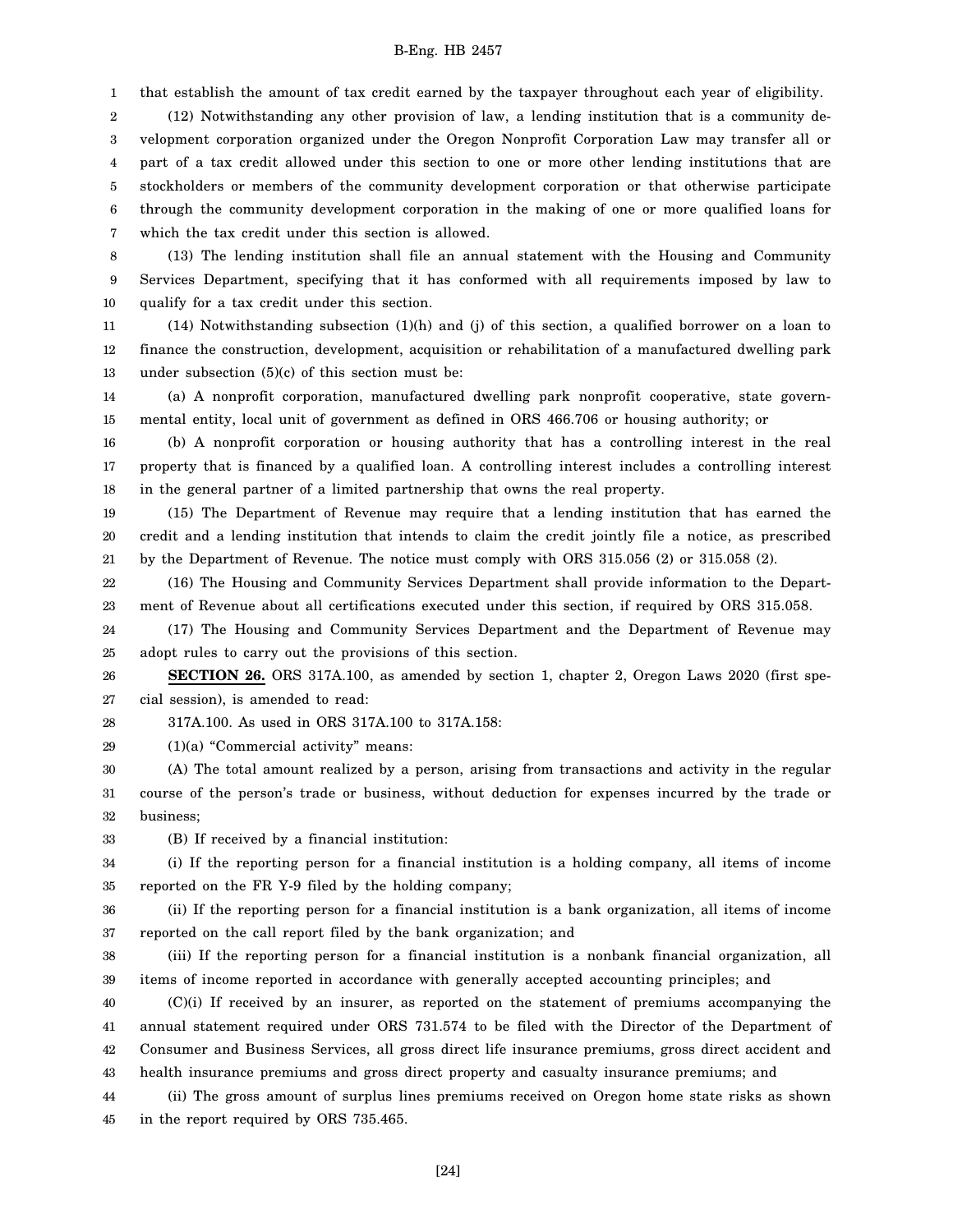1 (b) "Commercial activity" does not include:

2 (A) Interest income except:

3 (i) Interest on credit sales; or

4 (ii) Interest income, including service charges, received by financial institutions;

5 6 7 (B) Receipts from the sale, exchange or other disposition of an asset described in section 1221 or 1231 of the Internal Revenue Code, without regard to the length of time the person held the asset; (C) If received by an insurer, federally reinsured premiums or income from transactions between

8 a reciprocal insurer and its attorney in fact operating under ORS 731.142;

9 10 11 12 13 (D) Receipts from hedging transactions, to the extent that the transactions are entered into primarily to protect a financial position, including transactions intended to manage the risk of exposure to foreign currency fluctuations that affect assets, liabilities, profits, losses, equity or investments in foreign operations, risk of exposure to interest rate fluctuations or risk of commodity price fluctuations;

14 15 (E) Proceeds received attributable to the repayment, maturity or redemption of the principal of a loan, bond, mutual fund, certificate of deposit or marketable instrument;

16 17 (F) The principal amount received under a repurchase agreement or on account of any transaction properly characterized as a loan to the person;

18 19 20 (G) Contributions received by a trust, plan or other arrangement, any of which is described in section 501(a) of the Internal Revenue Code, or to which title 26, subtitle A, chapter 1, subchapter (D) of the Internal Revenue Code applies;

21 22 23 24 25 26 (H) Compensation, whether current or deferred, and whether in cash or in kind, received or to be received by an employee, a former employee or the employee's legal successor for services rendered to or for an employer, including reimbursements received by or for an individual for medical or education expenses, health insurance premiums or employee expenses or on account of a dependent care spending account, legal services plan, any cafeteria plan described in section 125 of the Internal Revenue Code or any similar employee reimbursement;

27 28 (I) Proceeds received from the issuance of the taxpayer's own stock, options, warrants, puts or calls, or from the sale of the taxpayer's treasury stock;

29 30 31 (J) Proceeds received on the account of payments from insurance policies, including crop insurance policies, owned by the taxpayer, except those proceeds received for the loss of commercial activity;

32 33 34 35 36 (K) Gifts or charitable contributions received, membership dues received by trade, professional, homeowners' or condominium associations, payments received for educational courses, meetings or meals, or similar payments to a trade, professional or other similar association, and fundraising receipts received by any person when any excess receipts are donated or used exclusively for charitable purposes;

37 38 (L) Damages received as the result of litigation in excess of amounts that, if received without litigation, would be treated as commercial activity;

39 40 (M) Property, money and other amounts received or acquired by an agent on behalf of another in excess of the agent's commission, fee or other remuneration;

41 42 43 44 45 (N) Tax refunds from any tax program, other tax benefit recoveries and reimbursements for the tax imposed under ORS 317A.100 to 317A.158 made by entities that are part of the same unitary group as provided under ORS 317A.106, and reimbursements made by entities that are not members of a unitary group that are required to be made for economic parity among multiple owners of an entity whose tax obligation under ORS 317A.100 to 317A.158 is required to be reported and paid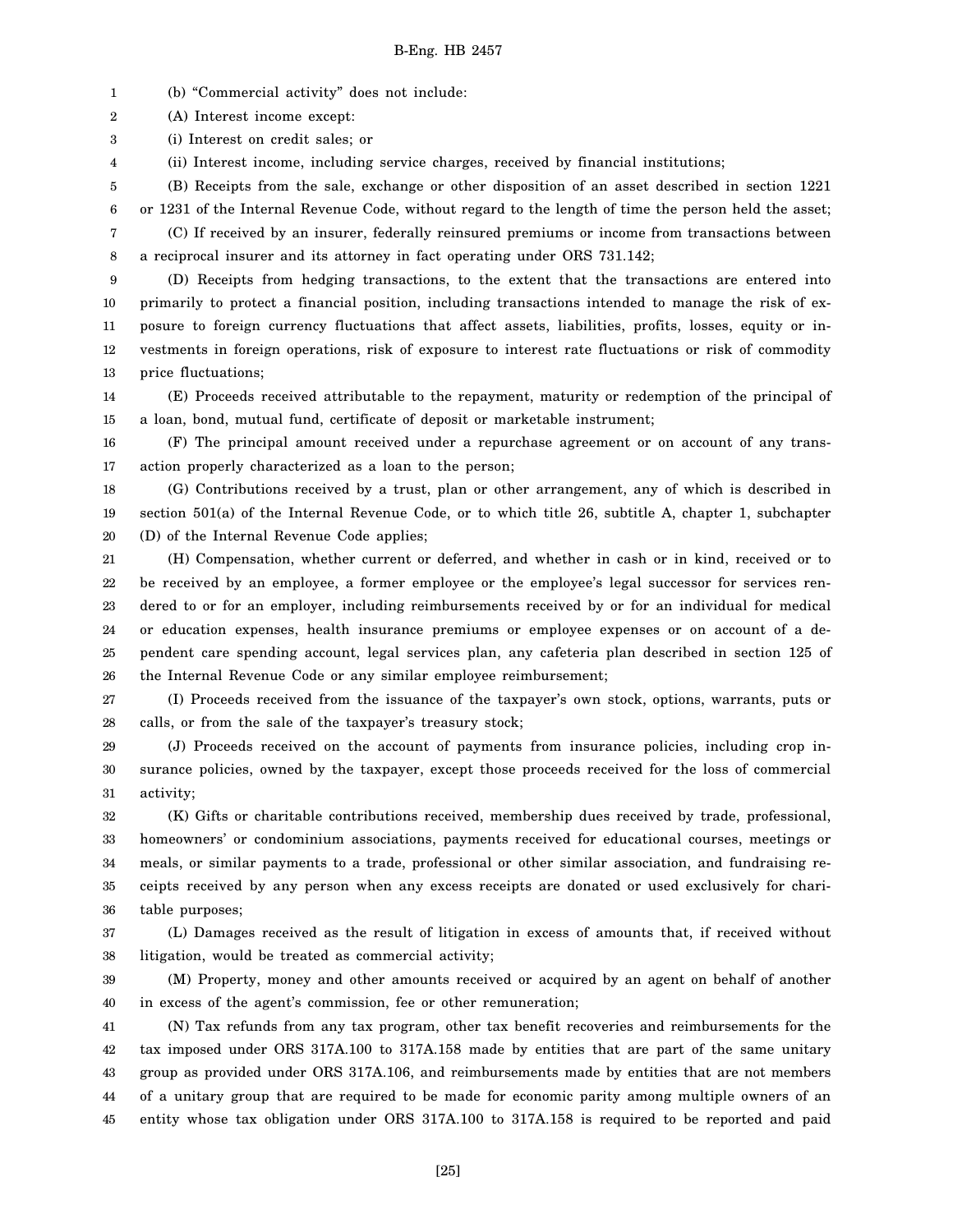1 entirely by one owner, as provided in ORS 317A.106;

2 (O) Pension reversions;

3 (P) Contributions to capital;

4 5 (Q) Receipts from the sale, transfer, exchange or other disposition of motor vehicle fuel or any other product used for the propulsion of motor vehicles;

6 7 8 9 (R) In the case of receipts from the sale of cigarettes or tobacco products by a wholesale dealer, retail dealer, distributor, manufacturer or seller, an amount equal to the federal and state excise taxes paid by any person on or for such cigarettes or tobacco products under subtitle E of the Internal Revenue Code or ORS chapter 323;

10 11 12 13 14 15 (S) In the case of receipts from the sale of malt beverages or wine, as defined in ORS 471.001, cider, as defined in ORS 471.023 or distilled liquor, as defined in ORS 471.001, by a person holding a license issued under ORS chapter 471, an amount equal to the federal and state excise taxes paid by any person on or for such malt beverages, wine or distilled liquor under subtitle E of the Internal Revenue Code or ORS chapter 471 or 473, and any amount paid to the Oregon Liquor Control Commission for sales of distilled spirits by an agent appointed under ORS 471.750;

16 17 18 19 20 (T) In the case of receipts from the sale of marijuana items, as defined in ORS 475B.015, by a person holding a license issued under ORS 475B.010 to 475B.545, an amount equal to the federal and state excise taxes paid by any person on or for such marijuana items under subtitle E of the Internal Revenue Code or ORS 475B.700 to 475B.760 and any local retail taxes authorized under ORS 475B.491;

21 22 (U) Local taxes collected by a restaurant or other food establishment on sales of meals, prepared food or beverages;

23 24 (V) Tips or gratuities collected by a restaurant or other food establishment and passed on to employees;

25 26 27 28 29 (W) Receipts realized by a vehicle dealer certified under ORS 822.020 or a person described in ORS 320.400 (8)(a)(B) from the sale or other transfer of a motor vehicle, as defined in ORS 801.360, to another vehicle dealer for the purpose of resale by the transferee vehicle dealer, but only if the sale or other transfer was based upon the transferee's need to meet a specific customer's preference for a motor vehicle;

30 31 32 33 (X) Registration fees or taxes collected by a vehicle dealer certified under ORS 822.020 or a person described in ORS 320.400 (8)(a)(B) at the sale or other transfer of a motor vehicle, as defined in ORS 801.360, that are owed to a third party by the purchaser of the motor vehicle and passed to the third party by the dealer;

34 35 36 37 38 (Y) Receipts from a financial institution for services provided to the financial institution in connection with the issuance, processing, servicing and management of loans or credit accounts, if the financial institution and the recipient of the receipts have at least 50 percent of their ownership interests owned or controlled, directly or constructively through related interests, by common owners;

39 40 41 42 (Z) In the case of amounts retained as commissions by a holder of a license under ORS chapter 462, an amount equal to the amounts specified under ORS chapter 462 that must be paid to or collected by the Department of Revenue as a tax and the amounts specified under ORS chapter 462 to be used as purse money;

43 44 45 (AA) Net revenue of residential care facilities as defined in ORS 443.400 or in-home care agencies as defined in ORS 443.305, to the extent that the revenue is derived from or received as compensation for providing services to a medical assistance or Medicare recipient;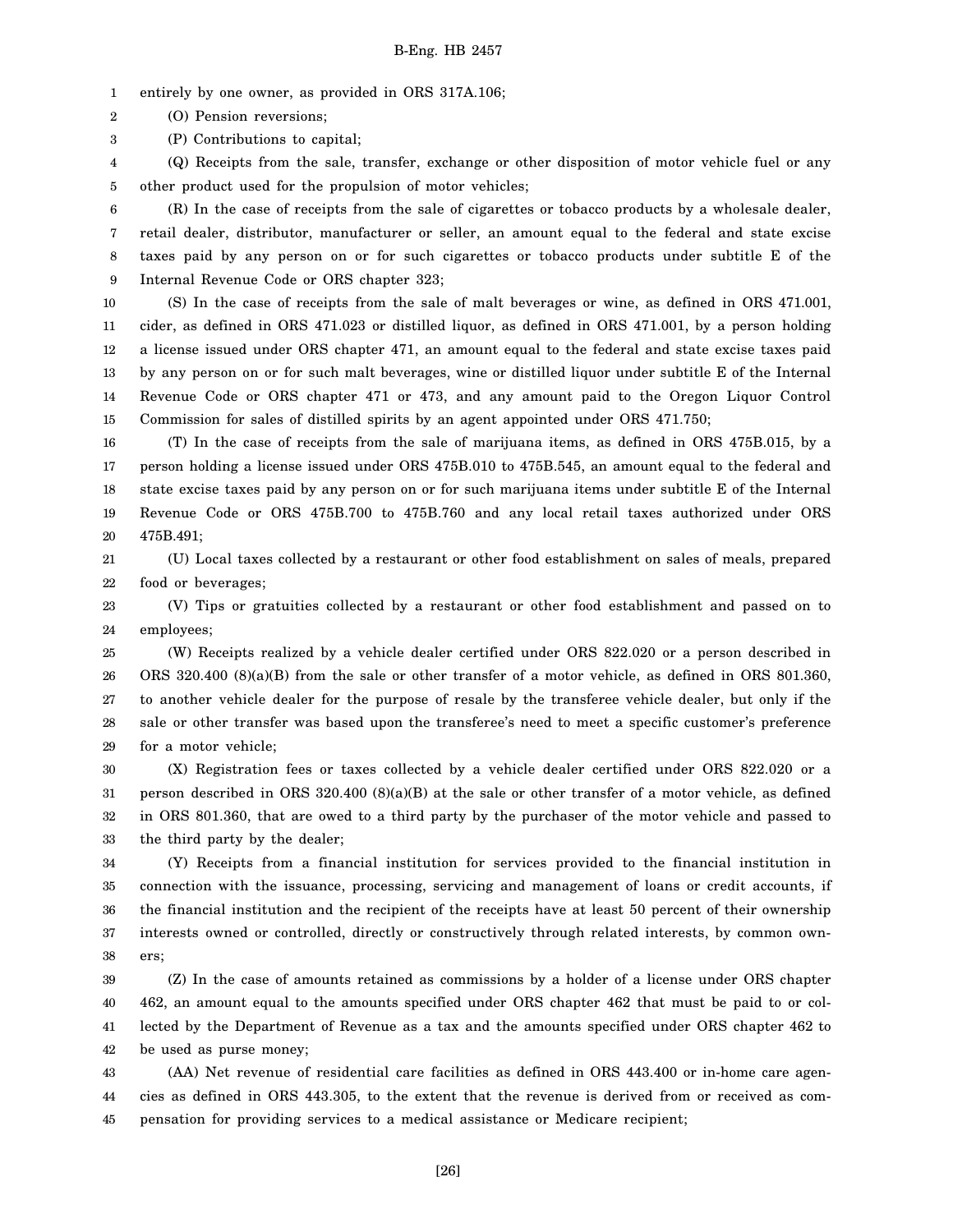(BB) Dividends received; (CC) Distributive income received from a pass-through entity; (DD) Receipts from sales to a wholesaler in this state, if the seller receives certification at the

4 5 time of sale from the wholesaler that the wholesaler will sell the purchased property outside this state;

6 (EE) Receipts from the wholesale or retail sale of groceries;

(FF) Receipts from transactions among members of a unitary group;

8 9 10 11 12 (GG) Moneys, including public purpose charge moneys collected under ORS 757.612 and costs of funding or implementing cost-effective energy conservation measures collected under ORS 757.689, that are collected from customers, passed to a utility and approved by the Public Utility Commission and that support energy conservation, renewable resource acquisition and low-income assistance programs;

13 14 (HH) Moneys collected by a utility from customers for the payment of loans through on-bill financing;

15 (II) Surcharges collected under ORS 757.736;

16 17 18 (JJ) Moneys passed to a utility by the Bonneville Power Administration for the purpose of effectuating the Regional Power Act Exchange credits or pursuant to any settlement associated with the exchange credit;

19 20 21 22 (KK) Moneys collected or recovered, by entities listed in ORS 756.310, cable operators as defined in 47 U.S.C. 522(5), telecommunications carriers as defined in 47 U.S.C. 153(51) and providers of information services as defined in 47 U.S.C. 153(24), for fees payable under ORS 756.310, right-ofway fees, franchise fees, privilege taxes, federal taxes and local taxes;

23 24 (LL) Charges paid to the Residential Service Protection Fund required by chapter 290, Oregon Laws 1987;

25 26 (MM) Universal service surcharge moneys collected or recovered and paid into the universal service fund established in ORS 759.425;

27 (NN) Moneys collected for public purpose funding as described in ORS 759.430;

28 29 (OO) Moneys collected or recovered and paid into the federal universal service fund as determined by the Federal Communications Commission;

30 31 32 (PP) In the case of a seller or provider of telecommunications services, the amount of tax imposed under ORS 403.200 for access to the emergency communications system that is collected from subscribers or consumers;

33 34 (QQ) In the case of a transient lodging tax collector, the amount of tax imposed under ORS 320.305 and of any local transient lodging tax imposed upon the occupancy of transit lodging;

35 36 (RR) In the case of a seller of bicycles, the amount of tax imposed under ORS 320.415 upon retail sales of bicycles;

37 38 (SS) In the case of a qualified heavy equipment provider, the amount of tax imposed under ORS 307.872 upon the rental price of heavy equipment;

39 40 (TT) Farmer sales to an agricultural cooperative in this state that is a cooperative organization described in section 1381 of the Internal Revenue Code;

41 42 43 44 (UU) Revenue received by a business entity that is mandated by contract or subcontract to be distributed to another person or entity if the revenue constitutes sales commissions that are paid to a person who is not an employee of the business entity, including, without limitation, a split-fee real estate commission; and

45 (VV) Receipts from the sale of fluid milk by dairy farmers that are not members of an agricul-

1 2 3

7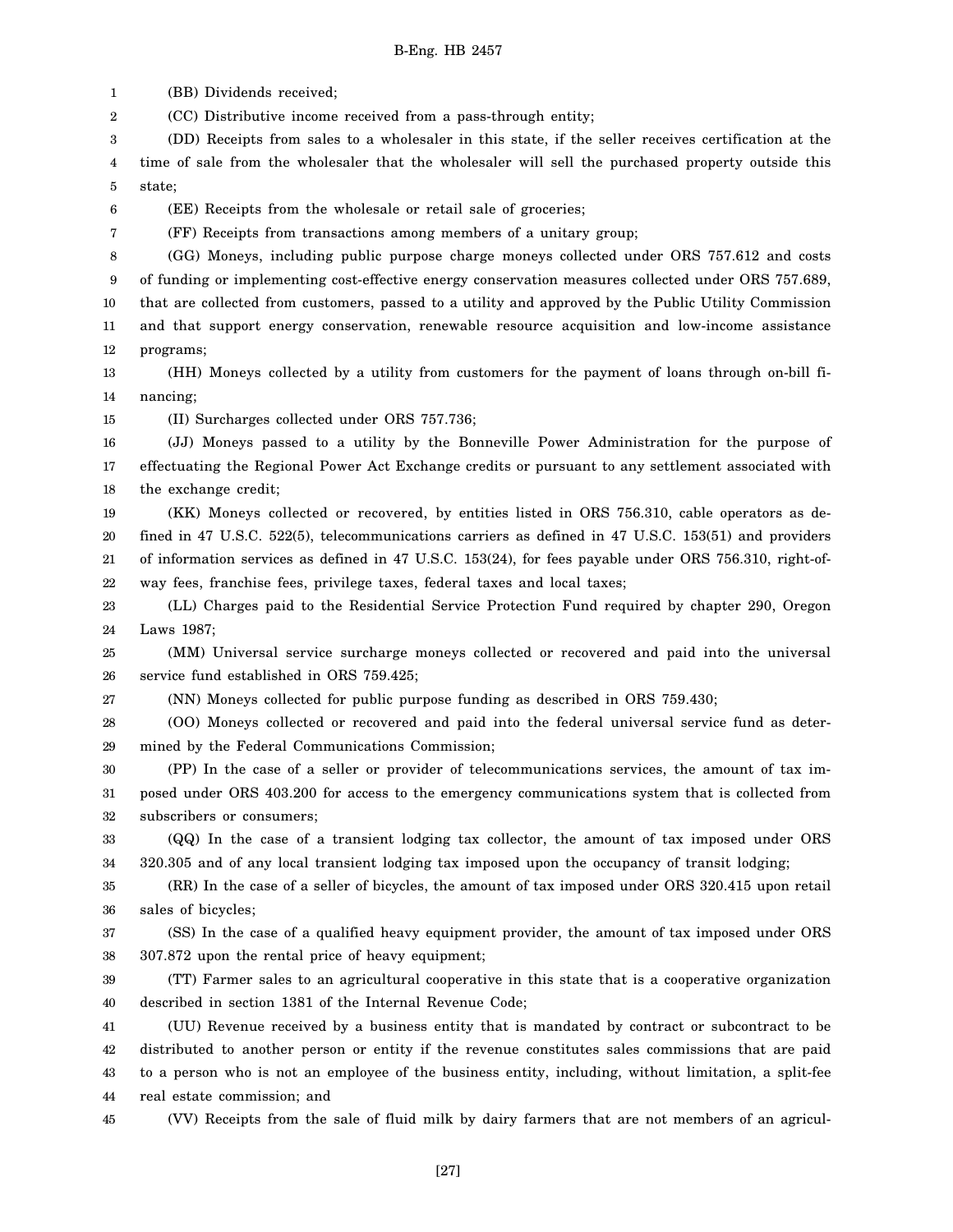1 tural cooperative.

2 (2) "Cost inputs" means:

3 4 (a) The cost of goods sold as calculated in arriving at federal taxable income under the Internal Revenue Code; or

5 6 7 (b) In the case of a taxpayer that is engaged in a farming operation, as defined in section 6, chapter 2, Oregon Laws 2020 (first special session), and that does not report cost of goods sold for federal tax purposes, the taxpayer's operating expenses excluding labor costs.

8 9 (3) "Doing business" means engaging in any activity, whether legal or illegal, that is conducted for, or results in, the receipt of commercial activity at any time during a calendar year.

10 (4) "Excluded person" means any of the following:

11 12 13 (a) Organizations described in sections 501(c) and 501(j) of the Internal Revenue Code, unless the exemption is denied under section 501(h), (i) or (m) or under section 502, 503 or 505 of the Internal Revenue Code.

14 15 (b) Organizations described in section 501(d) of the Internal Revenue Code, unless the exemption is denied under section 502 or 503 of the Internal Revenue Code.

16 (c) Organizations described in section 501(e) of the Internal Revenue Code.

17 (d) Organizations described in section 501(f) of the Internal Revenue Code.

18 (e) Charitable risk pools described in section 501(n) of the Internal Revenue Code.

19 (f) Organizations described in section 521 of the Internal Revenue Code.

20 (g) Qualified state tuition programs described in section 529 of the Internal Revenue Code.

21 22 23 (h) Foreign or alien insurance companies, but only with respect to the underwriting profit derived from writing wet marine and transportation insurance subject to tax under ORS 731.824 and 731.828.

24 (i) Governmental entities.

25 26 27 (j) Any person with commercial activity that does not exceed \$750,000 for the calendar year, other than a person that is part of a unitary group as provided in ORS 317A.106 with commercial activity in excess of \$750,000.

28 29 30 (k) Hospitals subject to assessment under ORS 414.855, long term care facilities subject to assessment under ORS 409.801 or any entity subject to assessment under ORS 414.880 or section 3 or 5, chapter 538, Oregon Laws 2017.

31 (L) Manufactured dwelling park nonprofit cooperatives organized under ORS chapter 62.

32 33 (5) "Financial institution" has the meaning given that term in ORS 314.610, except that "financial institution" does not include a credit union.

34 35 (6)(a) "FR Y-9" means the consolidated or parent-only financial statements that a holding company is required to file with the Federal Reserve Board pursuant to 12 U.S.C. 1844.

36 37 38 (b) In the case of a holding company required to file both consolidated and parent-only financial statements, "FR Y-9" means the consolidated financial statements that the holding company is required to file.

- 39 (7) "Governmental entity" means:
- 40 (a) The United States and any of its unincorporated agencies and instrumentalities.

41 42 (b) Any incorporated agency or instrumentality of the United States wholly owned by the United States or by a corporation wholly owned by the United States.

43 (c) The State of Oregon and any of its unincorporated agencies and instrumentalities.

44 (d) Any county, city, district or other political subdivision of the state.

45 (e) A special government body as defined in ORS 174.117.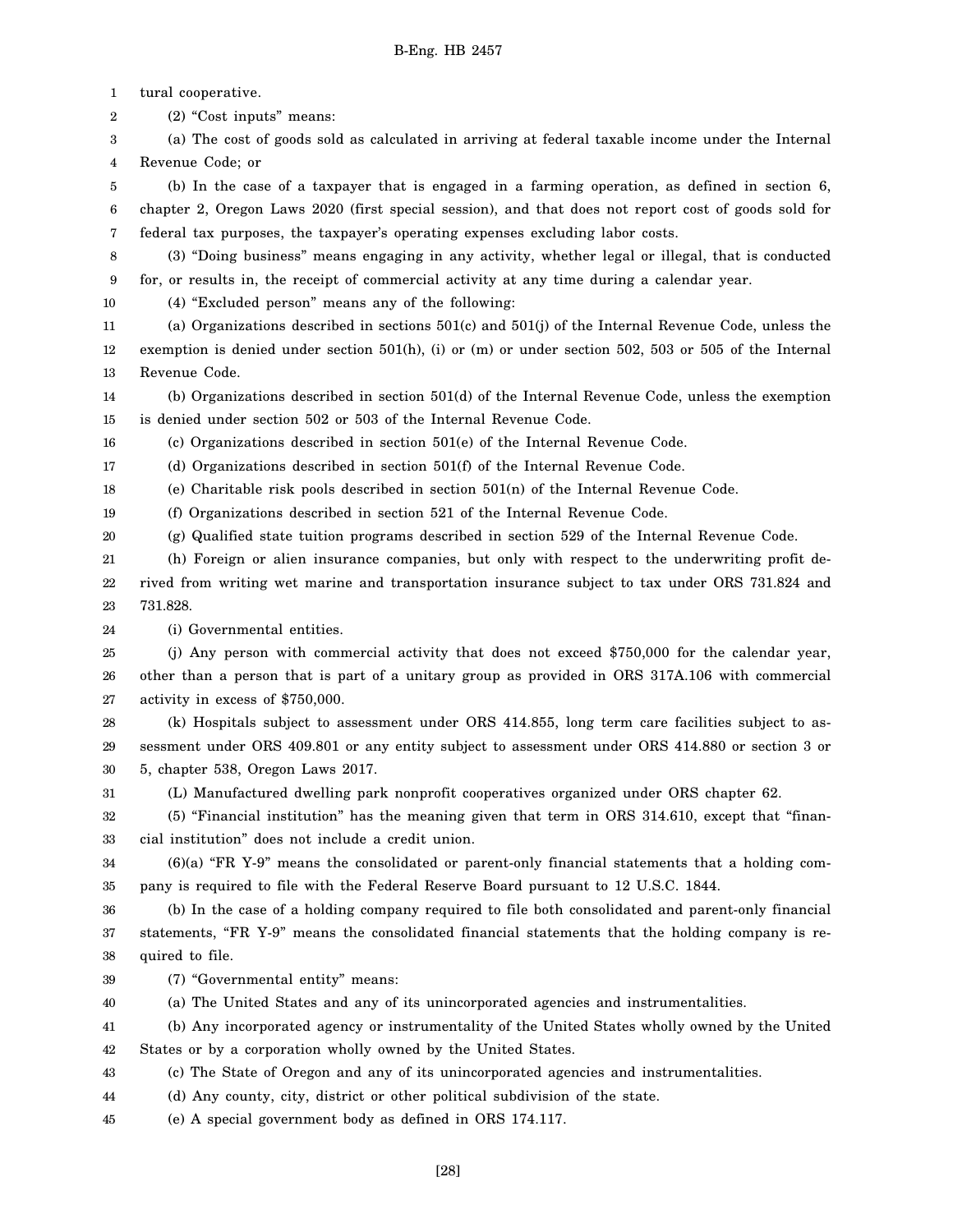1 2 3 4 5 6 7 8 9 10 11 12 13 14 15 16 17 18 19 20 21 22 23 24 25 26 27 28 29 30 31 32 33 34 35 36 37 38 39 40 41 (f) A federally recognized Indian tribe. (8) "Groceries" means food as defined in 7 U.S.C. 2012(k), but does not include cannabinoid edibles or marijuana seeds. (9)(a) "Hedging transaction" means a hedging transaction as defined in section 1221 of the Internal Revenue Code or a transaction accorded hedge accounting treatment under Financial Accounting Standards Board Statement No. 133. (b) "Hedging transaction" does not include a transaction in which an actual transfer of title of real or tangible property to another entity occurs. (10) "Insurer" has the meaning given that term in ORS 317.010. (11) "Internal Revenue Code," except where the Legislative Assembly has provided otherwise, refers to the laws of the United States or to the Internal Revenue Code as they are amended and in effect on [*December 31, 2018*] **April 1, 2021**. (12) "Labor costs" means total compensation of all employees, not to include compensation paid to any single employee in excess of \$500,000. (13)(a) "Motor vehicle fuel or any other product used for the propulsion of motor vehicles" means: (A) Motor vehicle fuel as defined in ORS 319.010; and (B) Fuel the use of which in a motor vehicle is subject to taxation under ORS 319.530. (b) "Motor vehicle fuel or any other product used for the propulsion of motor vehicles" does not mean: (A) Electricity; or (B) Electric batteries or any other mechanical or physical component or accessory of a motor vehicle. (14) "Person" includes individuals, combinations of individuals of any form, receivers, assignees, trustees in bankruptcy, firms, companies, joint-stock companies, business trusts, estates, partnerships, limited liability partnerships, limited liability companies, associations, joint ventures, clubs, societies, entities organized as for-profit corporations under ORS chapter 60, C corporations, S corporations, qualified subchapter S subsidiaries, qualified subchapter S trusts, trusts, entities that are disregarded for federal income tax purposes and any other entities. (15) "Retailer" means a person doing business by selling tangible personal property to a purchaser for a purpose other than: (a) Resale by the purchaser of the property as tangible personal property in the regular course of business; (b) Incorporation by the purchaser of the property in the course of regular business as an ingredient or component of real or personal property; or (c) Consumption by the purchaser of the property in the production for sale of a new article of tangible personal property. (16) "Taxable commercial activity" means commercial activity sourced to this state under ORS 317A.128, less any subtraction pursuant to ORS 317A.119. (17)(a) "Taxpayer" means any person or unitary group required to register, file or pay tax under ORS 317A.100 to 317A.158.

42 43 (b) "Taxpayer" does not include excluded persons, except to the extent that a tax-exempt entity has unrelated business income as described in the Internal Revenue Code.

44 45 (18)(a) "Unitary business" means a business enterprise in which there exists directly or indirectly between the members or parts of the enterprise a sharing or exchange of value as demon-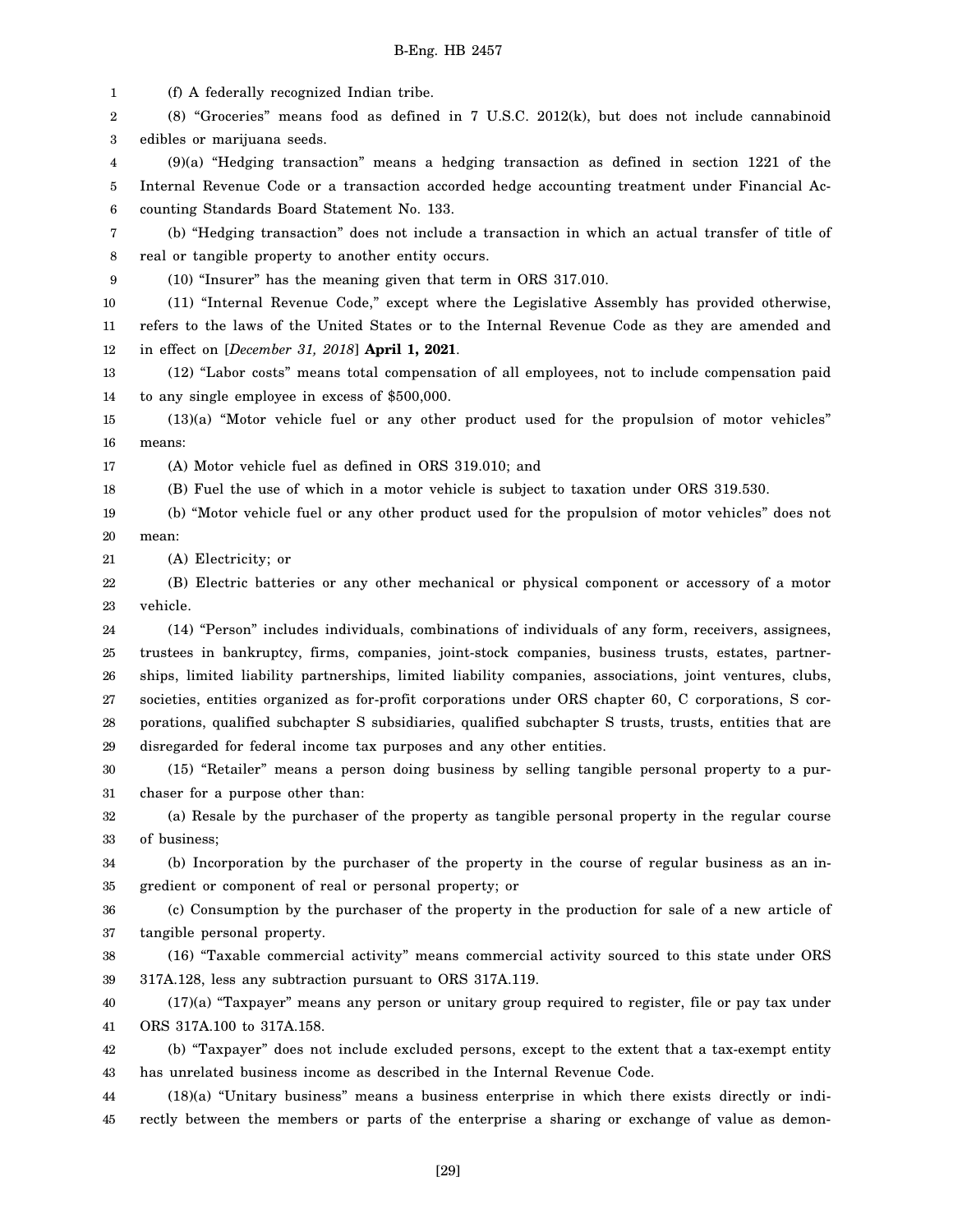1 2 3 4 5 6 7 8 9 10 11 12 13 14 15 16 17 18 19 20 21 22 23 24 25 26 27 28 29 30 31 32 33 34 35 36 37 38 39 40 41 42 43 44 45 strated by: (A) Centralized management or a common executive force; (B) Centralized administrative services or functions resulting in economies of scale; or (C) Flow of goods, capital resources or services demonstrating functional integration. (b) "Unitary business" may include a business enterprise the activities of which: (A) Are in the same general line of business, such as manufacturing, wholesaling or retailing; or (B) Constitute steps in a vertically integrated process, such as the steps involved in the production of natural resources, which might include exploration, mining, refining and marketing. (19) "Unitary group" means a group of persons with more than 50 percent common ownership, either direct or indirect, that is engaged in business activities that constitute a unitary business. (20) "Wholesaler" means a person primarily doing business by merchant distribution of tangible personal property to retailers or to other wholesalers. **SECTION 27.** ORS 458.670 is amended to read: 458.670. As used in this section and ORS 458.675 to 458.700, unless the context requires otherwise: (1) "Account holder" means a resident of this state who: (a) Is 12 years of age or older; (b) Is a member of a lower income household; and (c) Has established an individual development account with a fiduciary organization. (2) "Fiduciary organization" means an organization selected under ORS 458.695 to administer state moneys directed to individual development accounts and that is: (a) A nonprofit, fund raising organization that is exempt from taxation under section  $501(c)(3)$ of the Internal Revenue Code as amended and in effect on [*December 31, 2018*] **April 1, 2021**; or (b) A federally recognized Oregon Indian tribe that is located, to a significant degree, within the boundaries of this state. (3) "Financial institution" means: (a) An organization regulated under ORS chapters 706 to 716 or 723; or (b) In the case of individual development accounts established for the purpose described in ORS 458.685 (1)(c), a financial institution as defined in ORS 178.300. (4) "Individual development account" means a contract between an account holder and a fiduciary organization, for the deposit of funds into a financial institution by the account holder, and the deposit of matching funds into the financial institution by the fiduciary organization, to allow the account holder to accumulate assets for use toward achieving a specific purpose approved by the fiduciary organization. (5) "Lower income household" means a household having an income equal to or less than the greater of the following: (a) 80 percent of the median household income for the area as determined by the Housing and Community Services Department. In making the determination, the department shall give consideration to any data on area household income published by the United States Department of Housing and Urban Development. (b) 200 percent of the poverty guidelines as determined by the Housing and Community Services Department. In making the determination, the department shall give consideration to poverty guidelines published by the United States Department of Health and Human Services and may consider other income data periodically published by other federal or Oregon agencies.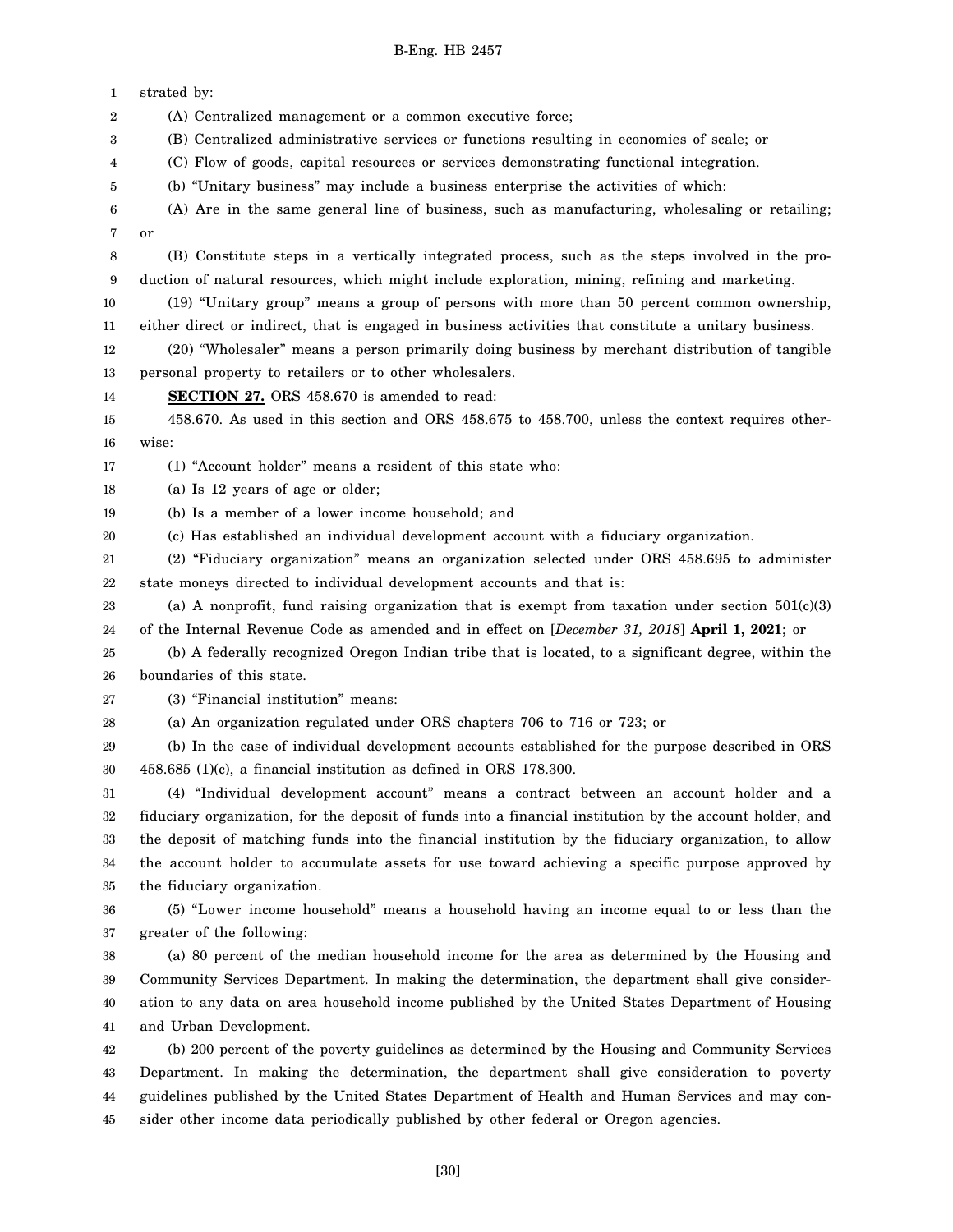1 (6) "Resident of this state" has the meaning given that term in ORS 316.027.

2 **SECTION 28.** ORS 657.010 is amended to read:

3 657.010. As used in this chapter, unless the context requires otherwise:

4 5 (1) "Base year" means the first four of the last five completed calendar quarters preceding the benefit year.

6

(2) "Benefits" means the money allowances payable to unemployed persons under this chapter.

7 8 9 10 11 12 (3) "Benefit year" means a period of 52 consecutive weeks commencing with the first week with respect to which an individual files an initial valid claim for benefits, and thereafter the 52 consecutive weeks period beginning with the first week with respect to which the individual next files an initial valid claim after the termination of the individual's last preceding benefit year except that the benefit year shall be 53 weeks if the filing of an initial valid claim would result in overlapping any quarter of the base year of a previously filed initial valid claim.

13 14 15 (4) "Calendar quarter" means the period of three consecutive calendar months ending on March 31, June 30, September 30 or December 31, or the approximate equivalent thereof, as the Director of the Employment Department may, by regulation, prescribe.

16 17 18 (5) "Contribution" or "contributions" means the taxes, as defined in subsection (13) of this section, that are the money payments required by this chapter, or voluntary payments permitted, to be made to the Unemployment Compensation Trust Fund.

19 20 (6) "Educational institution," including an institution of higher education as defined in subsection (9) of this section, means an institution:

21 22 23 (a) In which participants, trainees or students are offered an organized course of study or training designed to transfer to them knowledge, skills, information, doctrines, attitudes or abilities from, by or under the guidance of an instructor or teacher;

24 25 26 (b) That is accredited, registered, approved, licensed or issued a permit to operate as a school by the Department of Education or other government agency, or that offers courses for credit that are transferable to an approved, registered or accredited school;

27 28 (c) In which the course or courses of study or training that it offers may be academic, technical, trade or preparation for gainful employment in a recognized occupation; and

29 30 (d) In which the course or courses of study or training are offered on a regular and continuing basis.

31 32 (7) "Employment office" means a free public employment office or branch thereof, operated by this state or maintained as a part of a state-controlled system of public employment offices.

33 34 (8) "Hospital" means an organization that has been licensed, certified or approved by the Oregon Health Authority as a hospital.

35

(9) "Institution of higher education" means an educational institution that:

36 37 (a) Admits as regular students only individuals having a certificate of graduation from a high school, or the recognized equivalent of such a certificate;

38

(b) Is legally authorized in this state to provide a program of education beyond high school;

39 40 41 42 (c) Provides an educational program for which it awards a bachelor's or higher degree, or provides a program that is acceptable for full credit toward such a degree, a program of post-graduate or post-doctoral studies, or a program of training to prepare students for gainful employment in a recognized occupation; and

43 (d) Is a public or other nonprofit institution.

44 45 (10) "Internal Revenue Code" means the federal Internal Revenue Code, as amended and in effect on [*December 31, 2018*] **April 1, 2021**.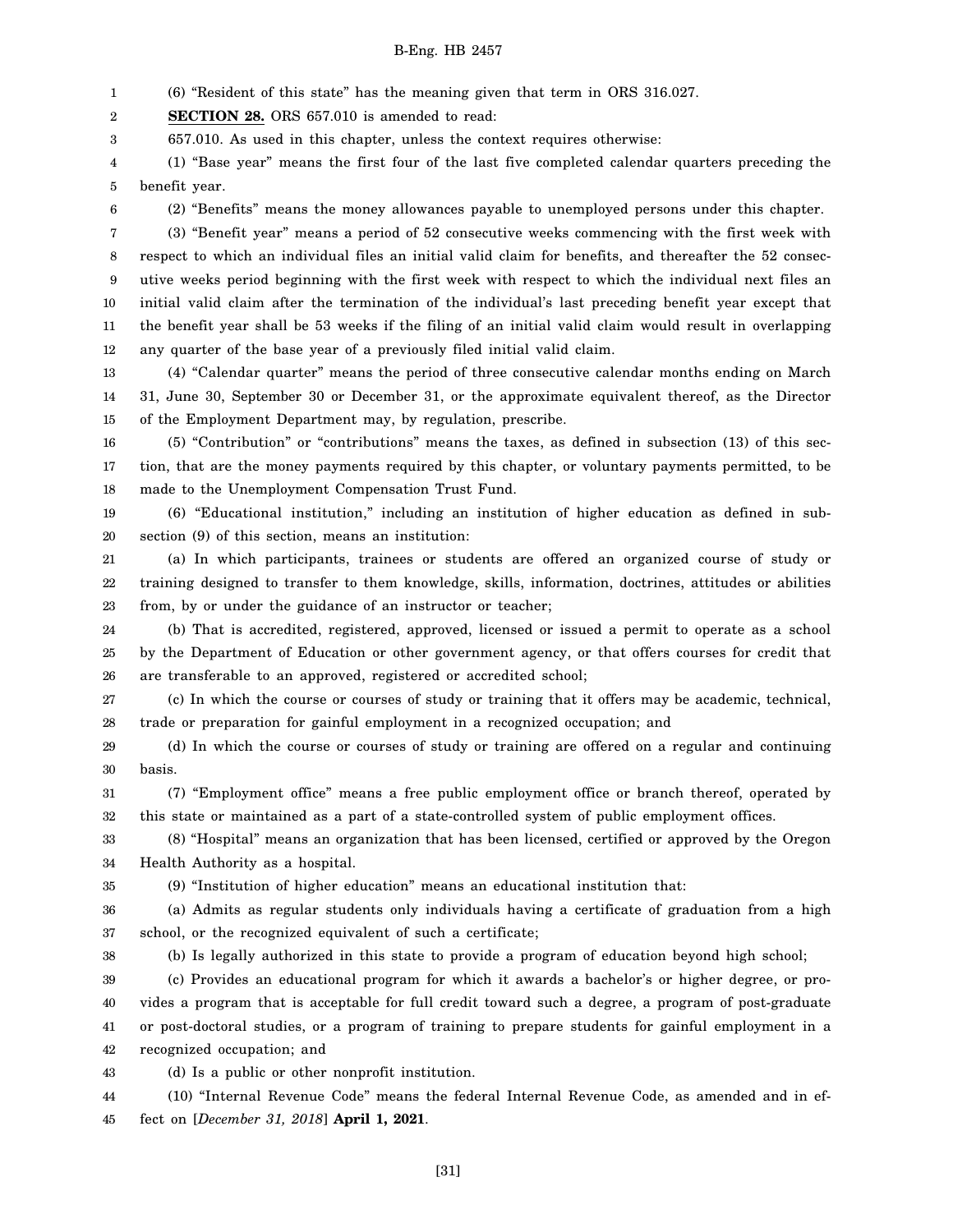1  $\mathfrak{D}$ 3 4 5 6 7 8 9 10 11 12 13 14 15 16 17 18 19 20 21 22 23 24 25 26 27 28 29 30 31 32 33 34 35 36 37 38 39 40 41 42 43 44 45 (11) "Nonprofit employing unit" means an organization, or group of organizations, described in section 501(c)(3) of the Internal Revenue Code that is exempt from income tax under section 501(a) of the Internal Revenue Code. (12) "State" includes, in addition to the states of the United States of America, the District of Columbia and Puerto Rico. However, for all purposes of this chapter the Virgin Islands shall be considered a state on and after the day on which the United States Secretary of Labor first approves the Virgin Islands' law under section 3304(a) of the Federal Unemployment Tax Act as amended by Public Law 94-566. (13) "Taxes" means the money payments to the Unemployment Compensation Trust Fund required, or voluntary payments permitted, by this chapter. (14) "Valid claim" means any claim for benefits made in accordance with ORS 657.260 if the individual meets the wages-paid-for-employment requirements of ORS 657.150. (15) "Week" means any period of seven consecutive calendar days ending at midnight, as the director may, by regulation, prescribe. The director may by regulation prescribe that a "week" shall be "in," "within," or "during" the calendar quarter that includes the greater part of such week. **SECTION 29.** ORS 657B.010 is amended to read: 657B.010. As used in this chapter: (1) "Alternate base year" means the last four completed calendar quarters preceding the benefit year. (2) "Average weekly wage" means the amount calculated by the Employment Department as the state average weekly covered wage under ORS 657.150 (4)(d) as determined not more than once per year. (3) "Base year" means the first four of the last five completed calendar quarters preceding the benefit year. (4) "Benefits" means family and medical leave insurance benefits. (5) "Benefit year" means the 12-month period as determined by the Director of the Employment Department by rule under ORS 657B.340. (6) "Child" means: (a) A biological child, adopted child, stepchild or foster child of a covered individual or of the covered individual's spouse or domestic partner; (b) A person who is or was a legal ward of a covered individual or of the covered individual's spouse or domestic partner; or (c) A person who is or was in a relationship of in loco parentis with a covered individual or with the covered individual's spouse or domestic partner. (7) "Contribution" or "contributions" means the money payments made by any of the following under ORS 657B.150: (a) An employer; (b) An eligible employee; (c) A self-employed individual; (d) A tribal government; or (e) An employee of a tribal government. (8) "Covered individual" means any one of the following who qualifies to receive family and medical leave insurance benefits: (a) An eligible employee; (b) A self-employed individual; or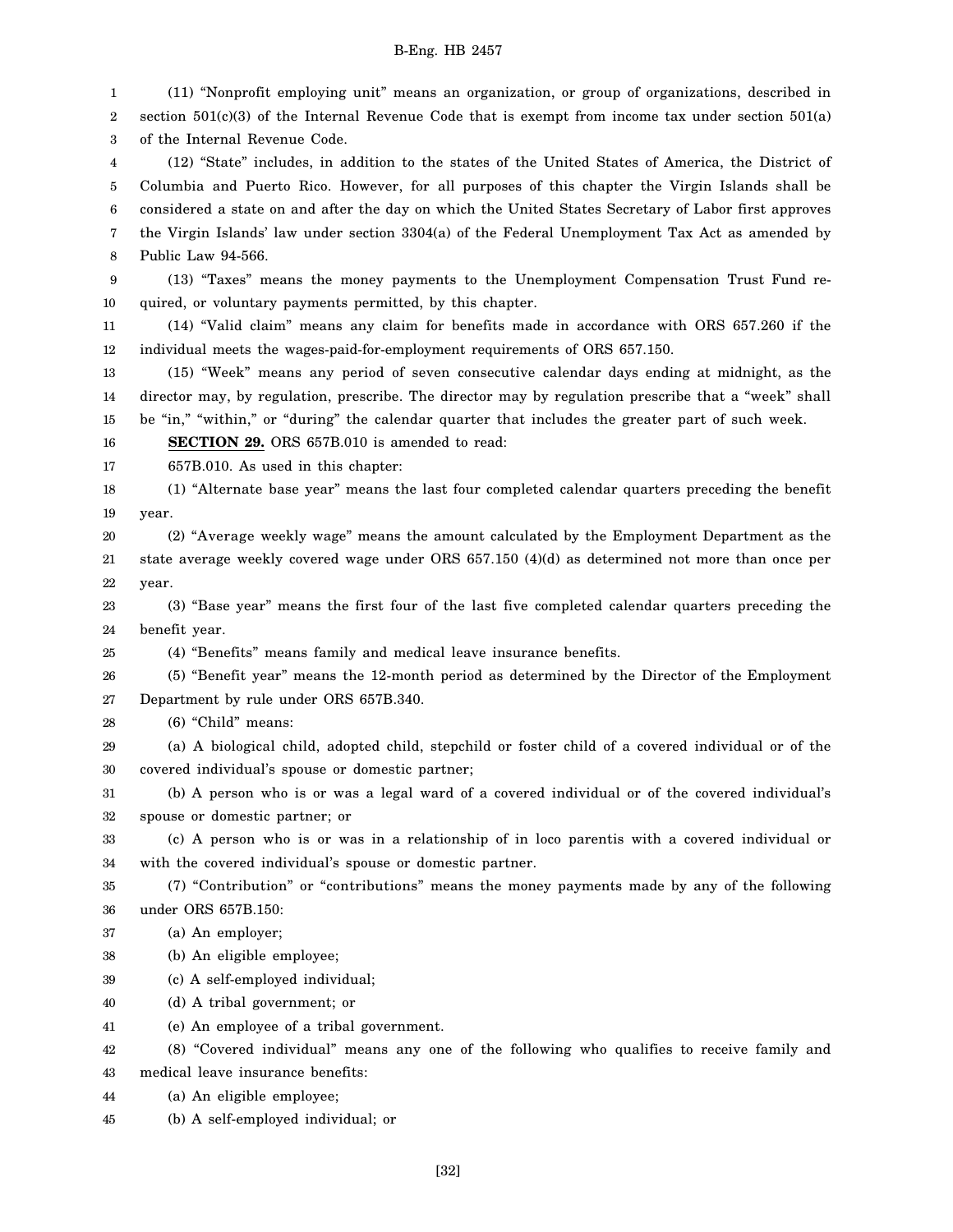1 2 3 4 5 6 7 8 9 10 11 12 13 14 15 16 17 18 19 20 21 22 23 24 25 26 27 28 29 30 31 32 33 34 35 36 37 38 39 40 41 42 43 (c) An employee of a tribal government. (9) "Domestic partner" means an individual joined in a domestic partnership. (10) "Domestic partnership" has the meaning given that term in ORS 106.310. (11) "Eligible employee" means: (a)(A) An employee who has earned at least \$1,000 in wages during the base year; or (B) If an employee has not earned at least \$1,000 in wages during the base year, an employee who has earned at least \$1,000 in wages during the alternate base year; and (b) Who may apply for paid family and medical leave insurance benefits under ORS 657B.015. (12) "Eligible employee's average weekly wage" means an amount calculated by the Director of the Employment Department by dividing the total wages earned by an eligible employee during the base year by the number of weeks in the base year. (13)(a) "Employee" means: (A) An individual performing services for an employer for remuneration or under any contract of hire, written or oral, express or implied. (B) A home care worker as defined in ORS 410.600. (b) "Employee" does not include: (A) An independent contractor as defined in ORS 670.600. (B) A participant in a work training program administered under a state or federal assistance program. (C) A participant in a work-study program that provides students in secondary or postsecondary educational institutions with employment opportunities for financial assistance or vocational training. (D) A railroad worker exempted under the federal Railroad Unemployment Insurance Act. (E) A volunteer. (14)(a) "Employer" means any person that employs one or more employees working anywhere in this state or any agent or employee of such person to whom the duties of the person under this chapter have been delegated. (b) "Employer" includes: (A) A political subdivision of this state or any county, city, district, authority or public corporation, or any instrumentality of a county, city, district, authority or public corporation, organized and existing under law or charter; (B) An individual; (C) Any type of organization, corporation, partnership, limited liability company, association, trust, estate, joint stock company or insurance company; (D) Any successor in interest to an entity described in subparagraph (C) of this paragraph; (E) A trustee, trustee in bankruptcy or receiver; or (F) A trustee or legal representative of a deceased person. (c) "Employer" does not include the federal government or a tribal government. (15) "Employment agency" has the meaning given that term in ORS 658.005. (16) "Family and medical leave insurance benefits" means the wage replacement benefits that are available to a covered individual under ORS 657B.050 or under the terms of an employer plan approved under ORS 657B.210, for family leave, medical leave or safe leave. (17)(a) "Family leave" means leave from work taken by a covered individual:

44 45 (A) To care for and bond with a child during the first year after the child's birth or during the first year after the placement of the child through foster care or adoption; or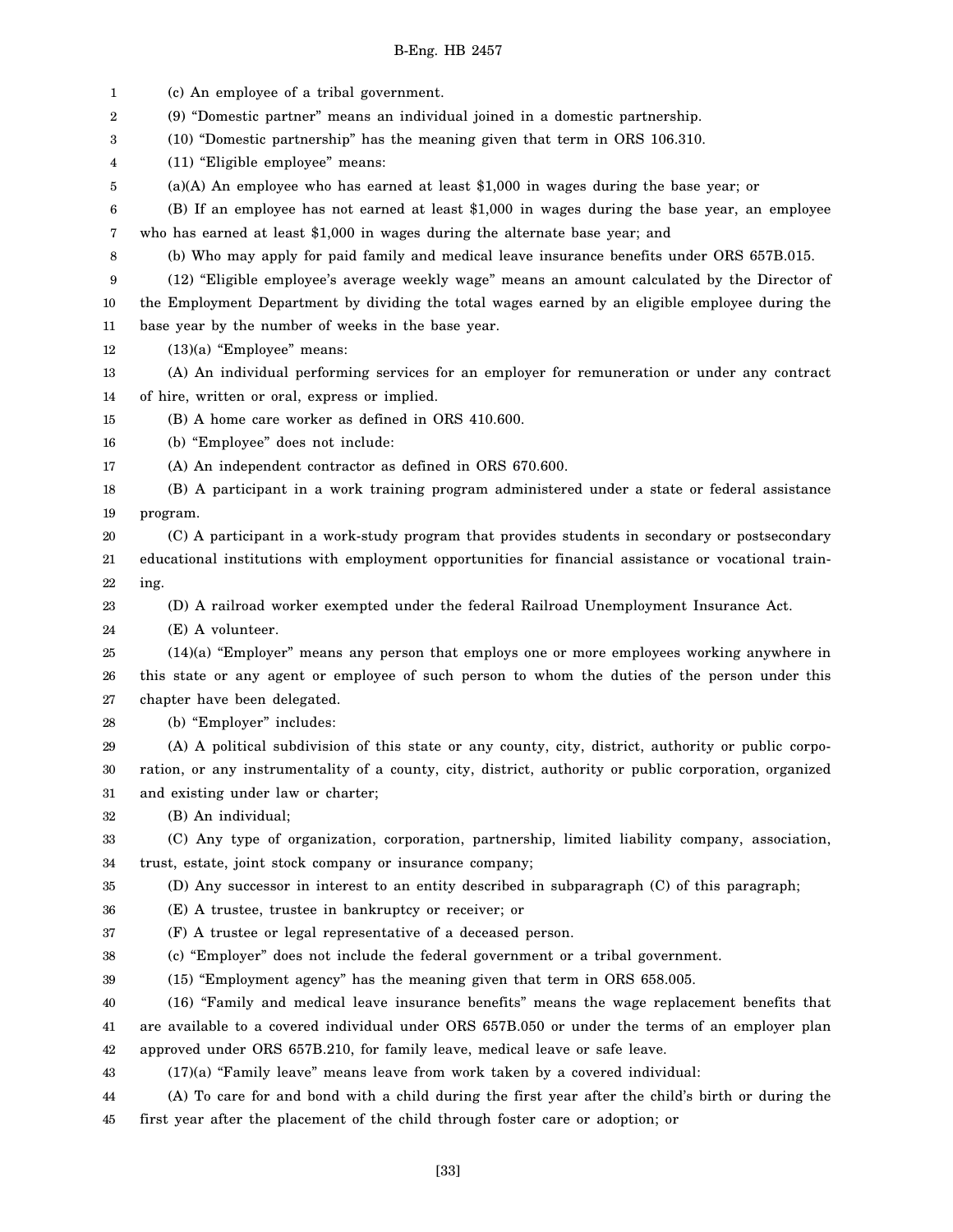1 2 3 4 5 6 7 8 9 10 11 12 13 14 15 16 17 18 19 20 21 22 23 24 25 26 27 28 29 30 31 32 33 34 35 36 37 38 39 40 41 42 43 44 45 (B) To care for a family member with a serious health condition. (b) "Family leave" does not mean: (A) Leave described in ORS  $659A.159$  (1)(d); (B) Leave described in ORS 659A.159 (1)(e); or (C) Leave authorized under ORS 659A.093. (18) "Family member" means: (a) The spouse of a covered individual; (b) A child of a covered individual or the child's spouse or domestic partner; (c) A parent of a covered individual or the parent's spouse or domestic partner; (d) A sibling or stepsibling of a covered individual or the sibling's or stepsibling's spouse or domestic partner; (e) A grandparent of a covered individual or the grandparent's spouse or domestic partner; (f) A grandchild of a covered individual or the grandchild's spouse or domestic partner; (g) The domestic partner of a covered individual; or (h) Any individual related by blood or affinity whose close association with a covered individual is the equivalent of a family relationship. (19) "Medical leave" means leave from work taken by a covered individual that is made necessary by the individual's own serious health condition. (20) "Parent" means: (a) A biological parent, adoptive parent, stepparent or foster parent of a covered individual; (b) A person who was a foster parent of a covered individual when the covered individual was a minor; (c) A person designated as the legal guardian of a covered individual at the time the covered individual was a minor or required a legal guardian; (d) A person with whom a covered individual was or is in a relationship of in loco parentis; or (e) A parent of a covered individual's spouse or domestic partner who meets a description under paragraphs (a) to (d) of this subsection. (21) "Safe leave" means leave taken for any purpose described in 659A.272. (22) "Self-employed individual" means: (a) An individual who has self-employment income as defined in section 1402(b) of the Internal Revenue Code as amended and in effect on [*December 31, 2018*] **April 1, 2021**; or (b) An independent contractor as defined in ORS 670.600. (23) "Serious health condition" has the meaning given that term in ORS 659A.150. (24) "Third party administrator" means a third party that enters into an agreement with the Director of the Employment Department to implement and administer the paid family and medical leave program established under this chapter. (25) "Tribal government" has the meaning given that term in ORS 181A.680. (26) "Wages" has the meaning given that term in ORS 657.105. **SECTION 30. (1) Except as provided in subsections (2) and (3) of this section, the amendments to statutes by sections 1 to 29 of this 2021 Act apply to transactions or activities occurring on or after January 1, 2021, in tax years beginning on or after January 1, 2021. (2) The effective and applicable dates, and the exceptions, special rules and coordination with the Internal Revenue Code, as amended, relative to those dates, contained in federal law amending the Internal Revenue Code and enacted before January 1, 2021, apply for Oregon personal income and corporate excise and income tax purposes, to the extent they can be**